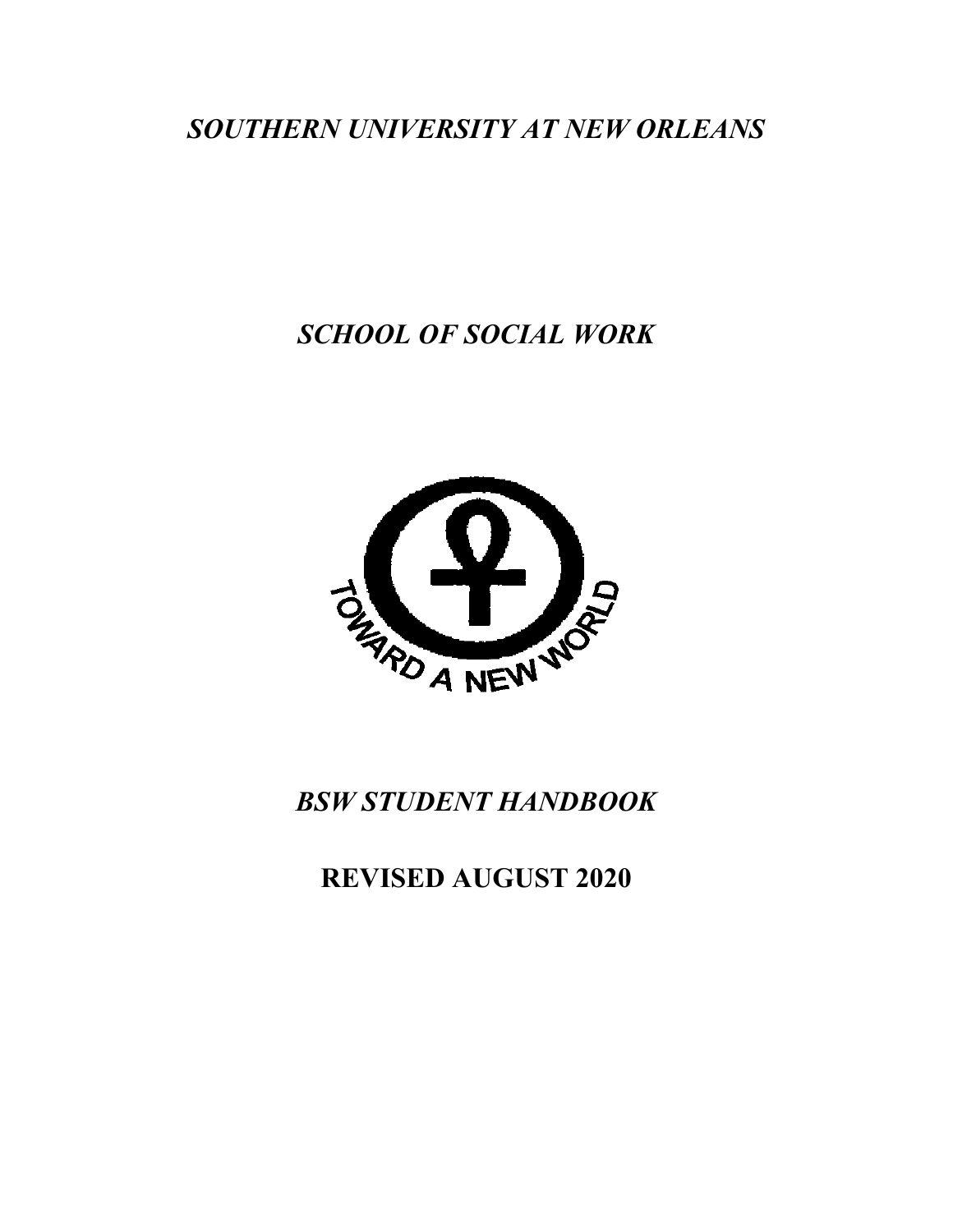# **The School of Social Work does not grant academic credit for life or work experiences in lieu of Social Work courses or field content.**

**This Student Handbook is periodically reviewed. Policies may change.**

#### **PREFACE**

This handbook is intended to orient you to the School of Social Work and Southern University at New Orleans (SUNO). It provides information on those topics of most interest to students. This basic reference source is yours. We recommend that you read it thoroughly. As a student, you can have input into the development, modifications and changes in policies and procedures of the School. Your involvement in the student organization, (SOS), as described in this Handbook, is your primary mechanism for involvement.

The Handbook was written and compiled by the faculty and students of the School of Social Work. This Handbook is a supplement to the University Student Handbook, and it contains School of Social Work specific information. We appreciate the invaluable assistance from all contributors and welcome continued input from the School of Social Work faculty and students.

*The School of Social Work does not discriminate based on age, class, race, disability, ethnicity, family structure, gender, marital status, national origin, religion, sex, and sexual orientation.*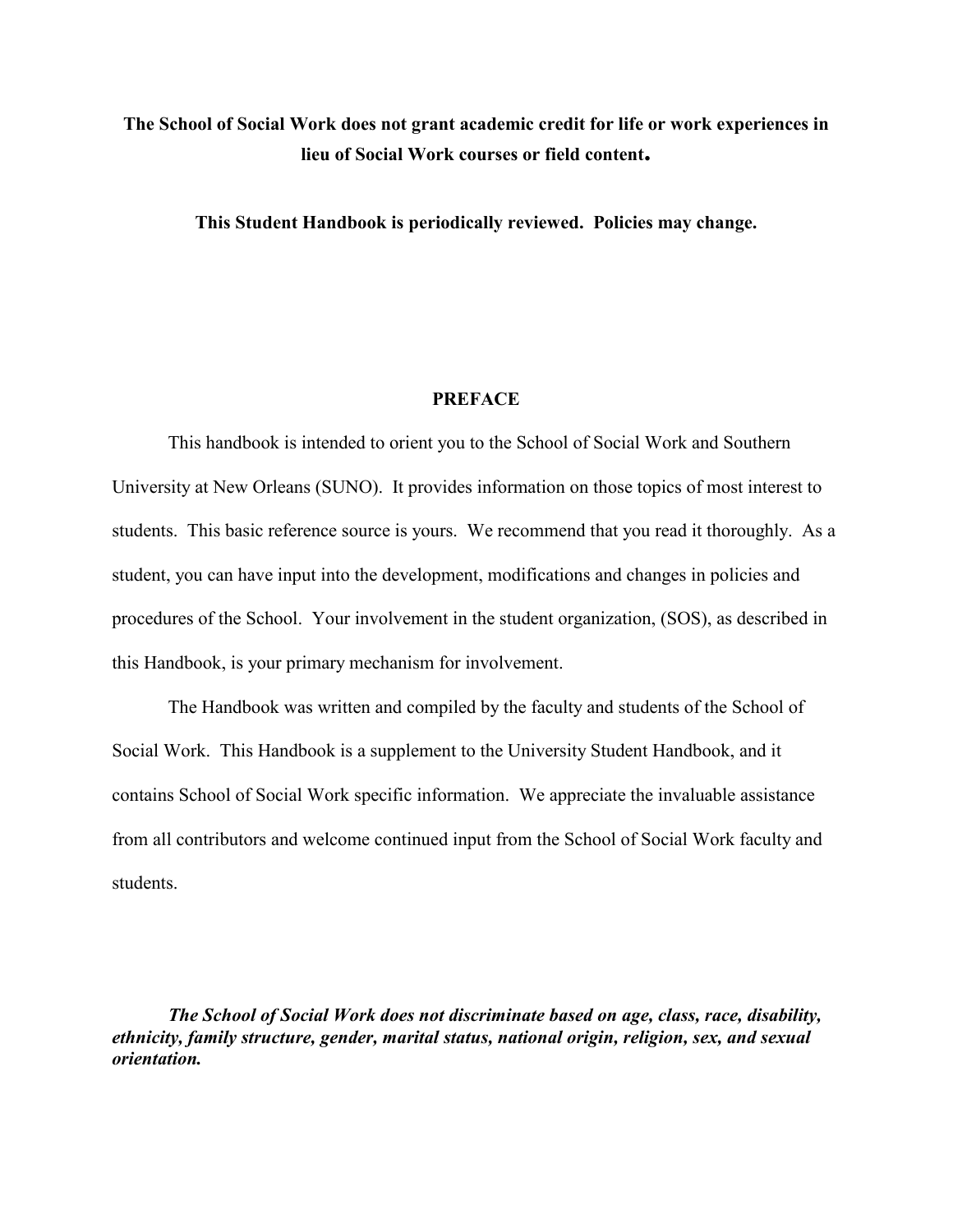# **TABLE OF CONTENTS**

| I.    | Welcome                                                                                                                                                                     | 5                        |  |  |  |  |
|-------|-----------------------------------------------------------------------------------------------------------------------------------------------------------------------------|--------------------------|--|--|--|--|
| П.    | <b>The School of Social Work</b><br>History<br>A.<br><b>B.</b><br><b>Educational Philosophy</b><br>$\overline{7}$<br>$C_{\cdot}$<br><b>BSW Mission Statement and Goals</b>  | 6<br>$\overline{7}$<br>8 |  |  |  |  |
|       | D.<br><b>Vision Statement and Constructs</b><br>Ε.<br>Admission to the BSW Program                                                                                          | 10<br>11                 |  |  |  |  |
| Ш.    | <b>Student Advisement</b><br>Responsibilities of Faculty Advisors<br>А.<br><b>B.</b><br><b>Duties of Faculty Advisors</b>                                                   | 11<br>12<br>12           |  |  |  |  |
| IV.   | <b>Curriculum Structure</b><br>13                                                                                                                                           |                          |  |  |  |  |
| V.    | <b>Academic Progress</b>                                                                                                                                                    | 13                       |  |  |  |  |
| VI.   | <b>Criteria and Procedure for Academic Termination</b><br>14                                                                                                                |                          |  |  |  |  |
| VII.  | <b>Criteria and Procedures for Non-Academic Termination</b><br>15                                                                                                           |                          |  |  |  |  |
| VIII. | <b>Grievance Procedures for Students</b>                                                                                                                                    | 17                       |  |  |  |  |
|       | Steps in the Grievance Procedures<br>A.<br>The Grievance Committee<br>В.<br>Time Table for Grievance Process<br>C.<br>D.<br>Composition of the School's Grievance Committee | 17<br>18<br>18<br>19     |  |  |  |  |
| IX.   | The Baccalaureate Social Work Program<br>Entry to the Baccalaureate Social Work Program<br>A.<br>Curriculum Plan<br><b>B.</b><br>$C_{\bullet}$<br><b>Grading System</b>     | 20<br>20<br>20<br>21     |  |  |  |  |

**PAGE**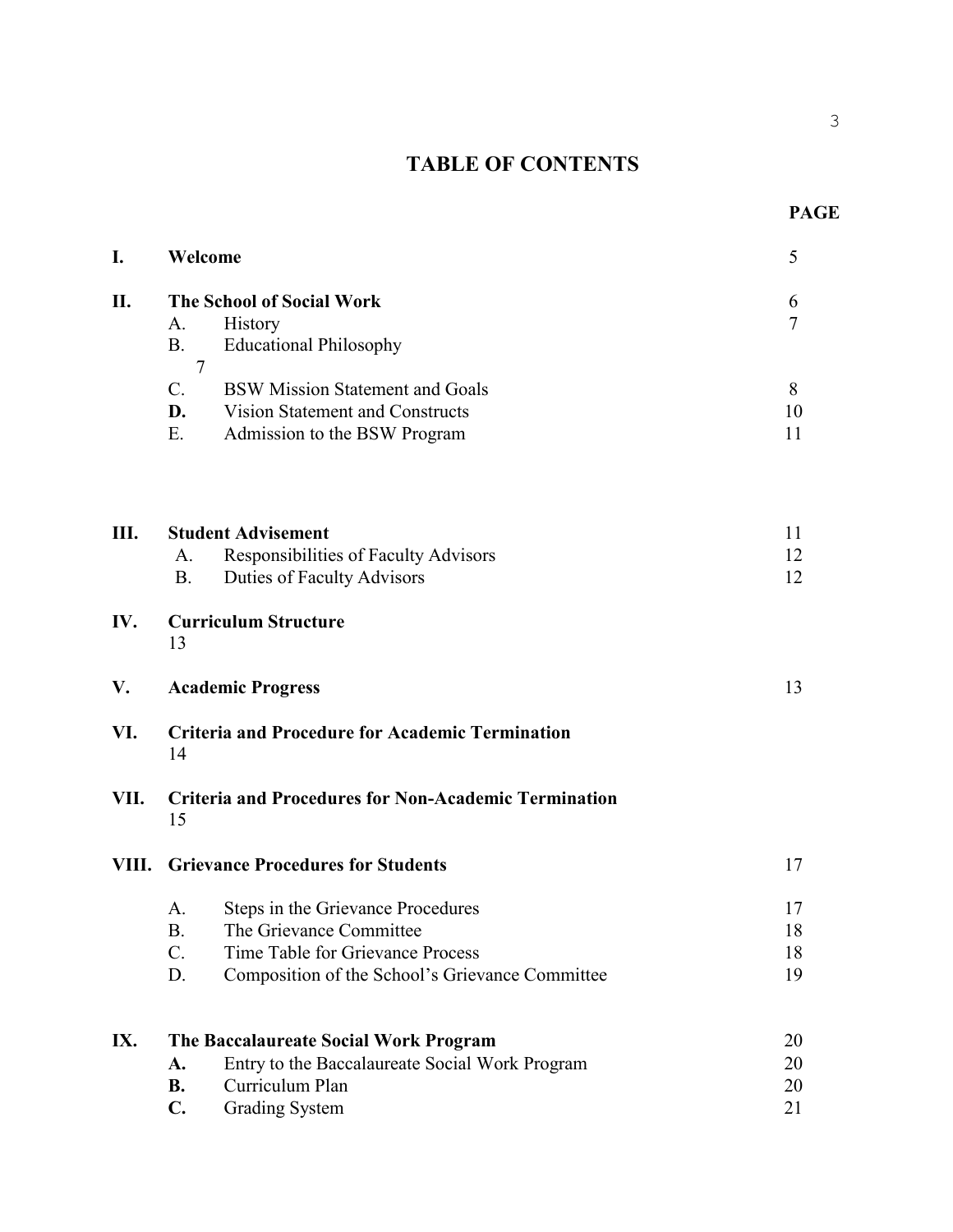|     | D.         | <b>Student Conduct</b>                                        | 21 |
|-----|------------|---------------------------------------------------------------|----|
| X.  |            | <b>Student Opportunities</b>                                  | 22 |
|     | A.         | <b>Student Organizations</b>                                  | 22 |
|     | <b>B.</b>  | Student Participation in the Faculty Evaluation Process<br>23 |    |
|     | C.         | <b>Student Participation on School Committees</b>             | 23 |
|     | D.         | <b>Student Financial Assistance</b>                           | 23 |
|     | E.         | <b>Support Services</b>                                       | 24 |
| XI. |            | <b>Appendix</b>                                               | 26 |
|     |            | <b>BSW</b> Curriculum                                         | 26 |
|     |            | <b>BSW</b> Application packet                                 | 28 |
|     |            | <b>NASW Code of Ethics</b>                                    |    |
|     | 33         |                                                               |    |
|     |            | Grievance Form                                                | 50 |
|     |            | "I" Grade Request Form                                        | 51 |
|     |            | <b>Independent Study Form</b>                                 | 52 |
|     |            | <b>BSW SOS By-Laws</b>                                        | 53 |
|     |            | Men of Social Work Association By-Laws                        | 57 |
|     |            | Xi Phi chapter of Phi Beta Honor Society By-Laws              | 62 |
|     |            | CSWE 2015 Educational Competencies                            | 65 |
|     |            | Policy Regarding Academic Dishonesty                          |    |
|     | $\sqrt{2}$ |                                                               |    |

69

Revised 8/2020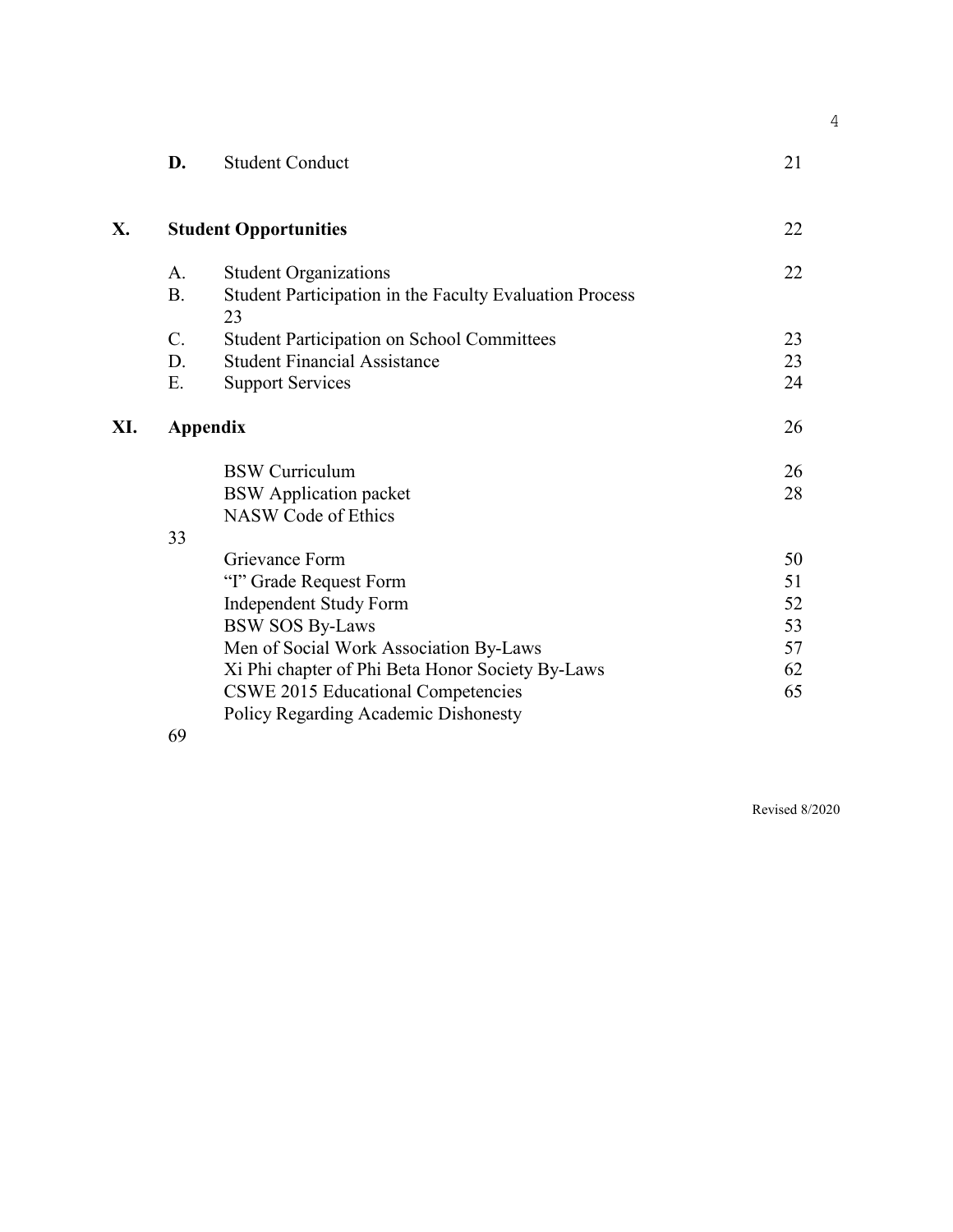#### **Welcome:**

We are pleased with your Southern University at New Orleans' (SUNO) School of Social Work. A degree in social work will open opportunities to a rewarding future and career path for you. Social Work is a profession that seeks to improve the quality of people's lives and works toward a more humane society. As a social worker, you will work with individuals, families, groups, communities, and organizations. There will also be opportunities for research and policymaking.

The School of Social Work at Southern University at New Orleans offers the Bachelor of Social Work (BSW) degree at the undergraduate level and the Master of Social Work (MSW) degree at the graduate level. Both degree programs are accredited by the Council on Social Work Education. The BSW program prepares students for generalist practice, which is the entry level of professional practice. BSW workers are prepared to work in direct service and in beginning macro practice positions. They find employment in the public service sector at local, state and federal levels and with private agencies as well. Many states have policies that provide preferential hiring of BSW graduates from accredited social work programs.

At SUNO's School of Social Work, emphasis is placed on the strengths of individuals. The program's themes of empowerment, advocacy, and transformation undergird and permeate the total curriculum. The curricula of both programs have an eco-systems focus which directs attention to problem identification, assessment and intervention strategies. You will also be exposed to the values of the profession of social work through your classes and through interaction with other students. Value orientation is an important part of your education and professional development.

We Welcome You Aboard! Join us for a very rewarding learning experience.

# **Administration & Faculty**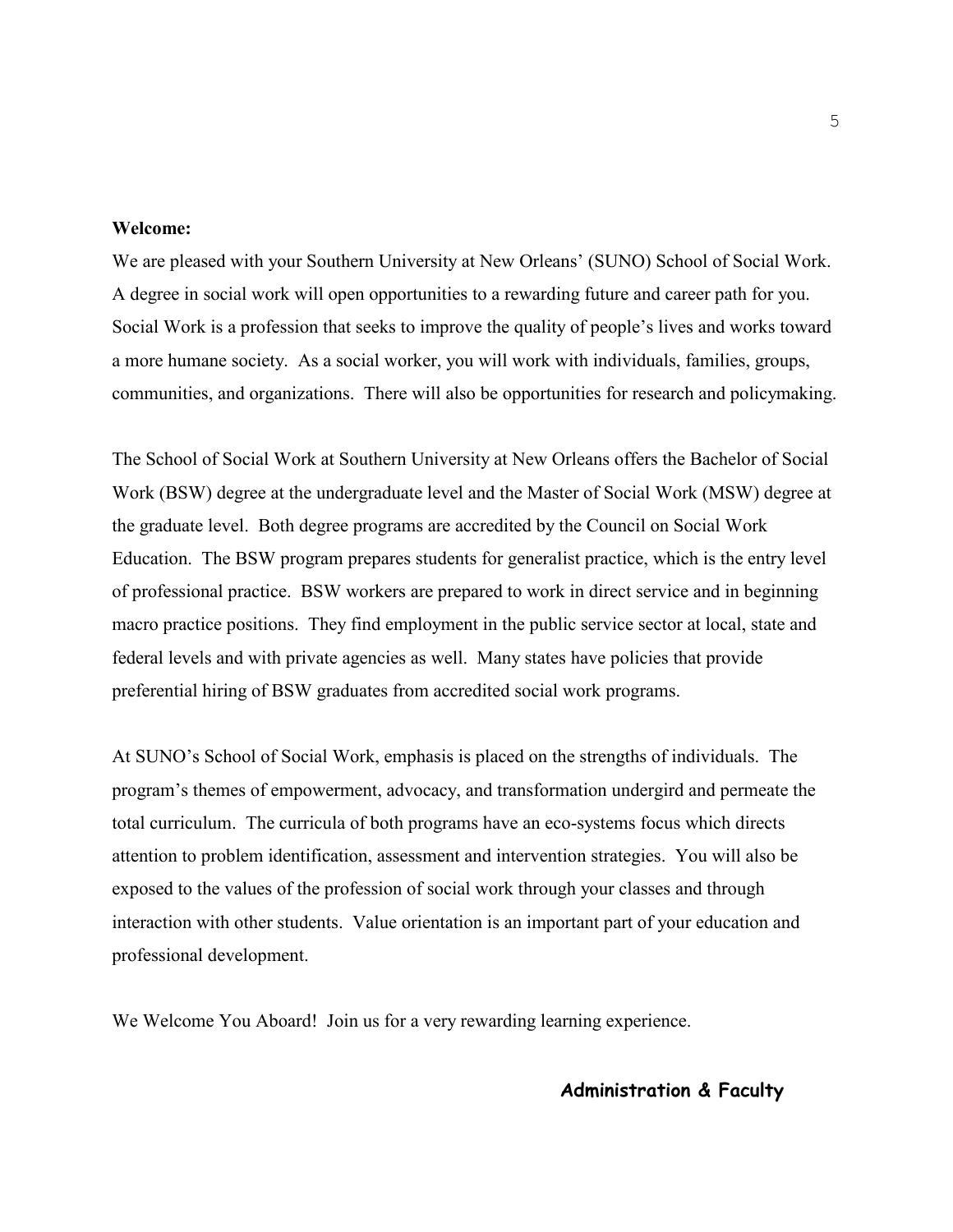# **School of Social Work**

#### **THE SCHOOL OF SOCIAL WORK**

#### **A. History**

Southern University at New Orleans (SUNO) a state supported college established in 1959 as a branch of the Southern University System. SUNO is referred to as a historically Black institution (HBCU) that has a majority African American enrollment. Southern University at New Orleans is committed to serving all segments of the community and seeks to open a door to broader economic opportunities and other benefits that ensue.

The undergraduate social work program began in 1965 as a minor sequence within the Sociology Department. A social welfare department was created in 1972 to administer the newly established BSW program. The BSW program has been accredited since 1974. The outstanding reputation, demonstrated competence, and accredited status of the SUNO BSW program were influencing factors in the decision to develop the SUNO MSW program.

In 1974, the United States, through its attorney general, filed a suit alleging that Louisiana, among nine southern states, established and maintained a racially dual system of public higher education in violation of the Fourteenth Amendment and Title VI of the Civil Rights Act of 1954. It was further alleged that "the defendant had failed to develop and implement detailed plans which promised to realistically and promptly eliminate all vestiges of a dual system of higher education existing within the State of Louisiana. The suit was formally settled in 1981 with the signing of the Consent Decree by a three-judge panel of the United States District Court for the Eastern District of Louisiana. Under the Consent Decree, Southern University at New Orleans, as a part of the Southern University System, was to develop a master of social work program.

In July 1982, a School of Social Work was established by the Southern University Board of Supervisors to house the existing BSW program, along with a proposed graduate program, and the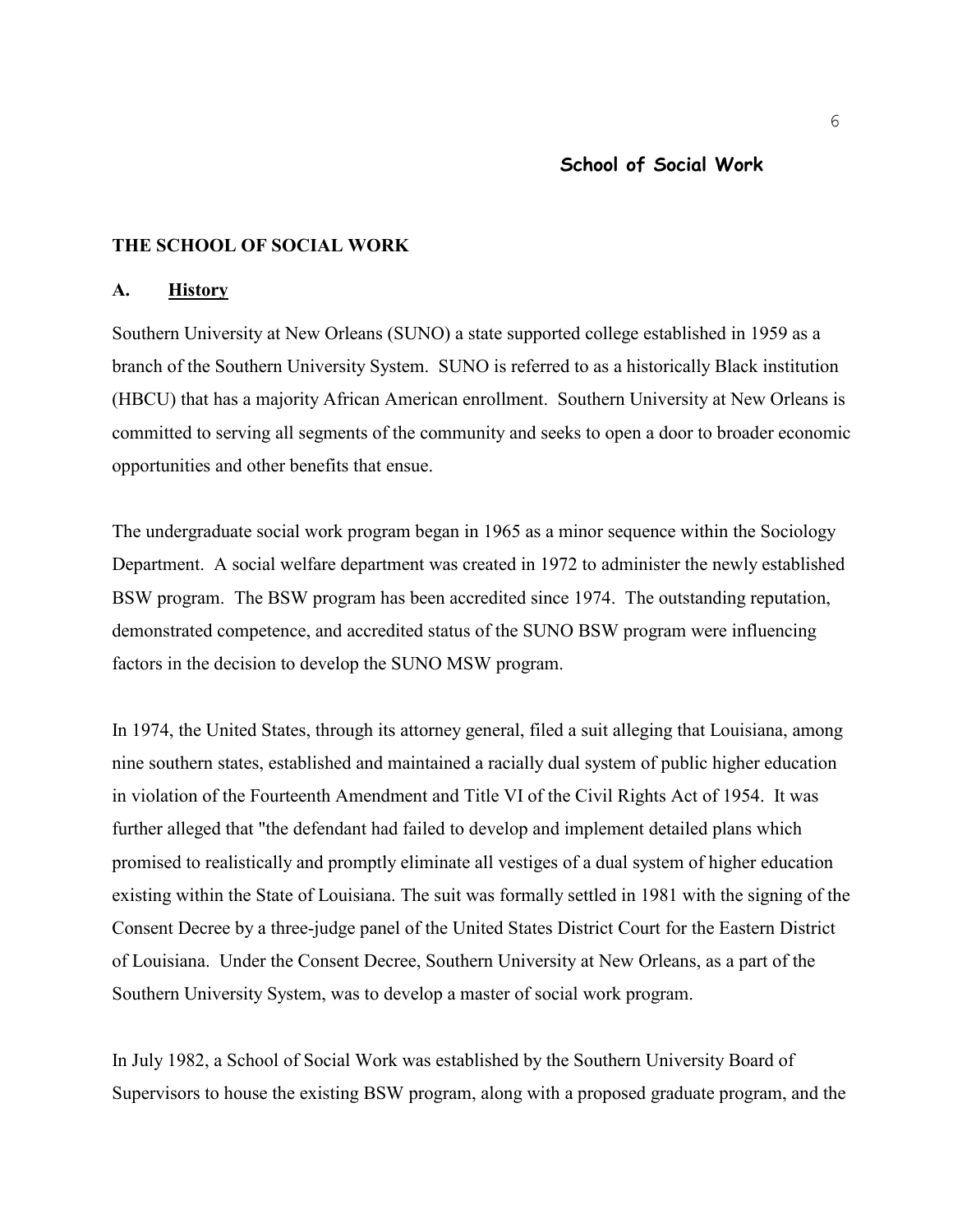Dean of the School was appointed. Dean Millie M. Charles the Dean of the School of Social Work from its founding until she retired in 2006 lead the school embracing the themes "Advocacy, Empowerment and Transformation." The MSW program began in the fall of 1983 with an enrollment of 24 students. In compliance with the intent of the Consent Decree to increase "other race" enrollment on each of the public university campuses, it was intended that the student body of the MSW program would be racially mixed.

The graduate social work program at SUNO is responsive to social service personnel needs in the public sector for BSW generalists and MSW social workers in specialized areas such as children, youth, family's services, health/mental health, and middle management positions. With the shift of responsibility for meeting social service needs from the federal to state and local government, it is anticipated that graduates of this program will be able to avail themselves of expanded work opportunities within the state and municipal systems.

# **B. Educational Philosophy**

The Southern University at New Orleans (SUNO) School of Social Work is committed to a view of social work practice which is holistic and transcending in its approach. Emphasis is placed on the strengths and growth potential of people, individually and collectively. Drawing on this view, the School provides learning experiences which direct students to: 1) explore contemporary problems; 2) acquire knowledge and skills essential to restoring or improving social functioning; and 3) effect constructive social change.

Further, the School of Social Work is committed to advocacy, empowerment, and transformation, as both themes and methods, which promote the processes of social change and social and economic justice. Emphasis is placed individually and collectively upon the strengths and growth potential of people. The educational goals of the School of Social Work support the University's mission and goals.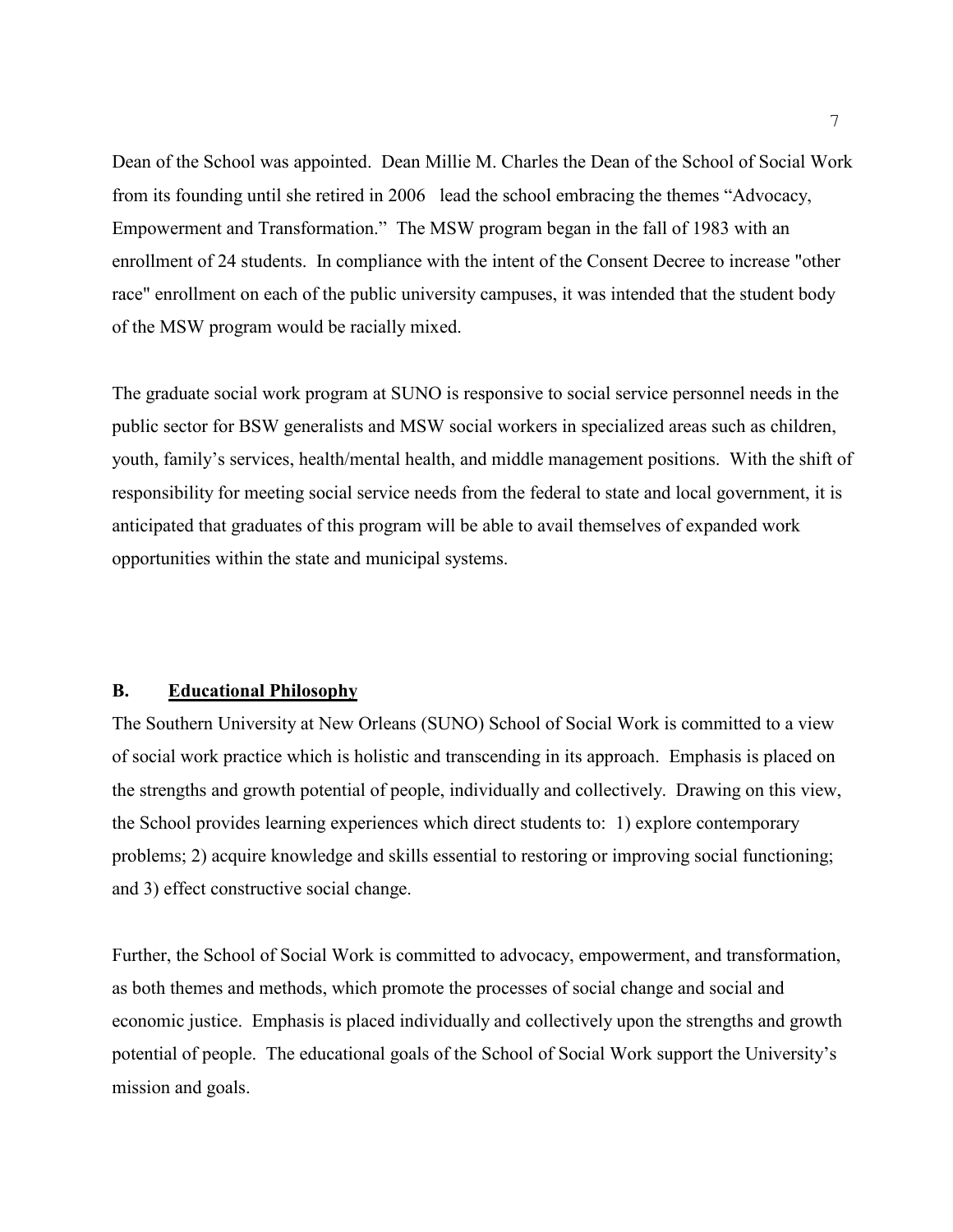Central to the School's view of social practice is the concept of "empowerment."

Dr. Barbara Solomon refers to "empowerment" as a process and goal in social workers practice. It is defined in her book, Black Empowerment "as a process whereby the social worker engages in a set of activities with the client and client system that aim to reduce the powerlessness that as been created by negative valuations based on membership in a stigmatized group."

Advocacy activities are directed towards the realignment of power to effect change and achieve freedom from oppression--whatever the nature or source of that oppression. The School stresses that individuals and groups must be assisted to change the structure of systems and organizations that adversely affect their lives and inhibit their ability to achieve liberation. It is through the processes of empowerment and advocacy that transformation is achieved.

We have determined that we must go beyond the limits of our current realities in foresight and planning. It is the intention of this School to educate social activists to be social workers prepared to create a better future. We must educate people to be social activists, i.e., persons who "know and act" in contrast to being "acted upon."

## **C. MISSION and GOALS**

The BSW Program's mission is to guide and prepare students to develop the capacity for generalist social work practice with an emphasis on developing and implementing empowerment-based strategies that seek to advance human well-being, inclusion and social justice in the local, regional, national and global community. Such practice and transformative educational experiences are further guided by the program's dedication to critical practice knowledge and skills and the essential values of the profession: service, social and economic justice, the dignity and worth of the individual, the importance of human relationships, competence and integrity. These are reflected in the core competencies that all students are expected to demonstrate in their course work and field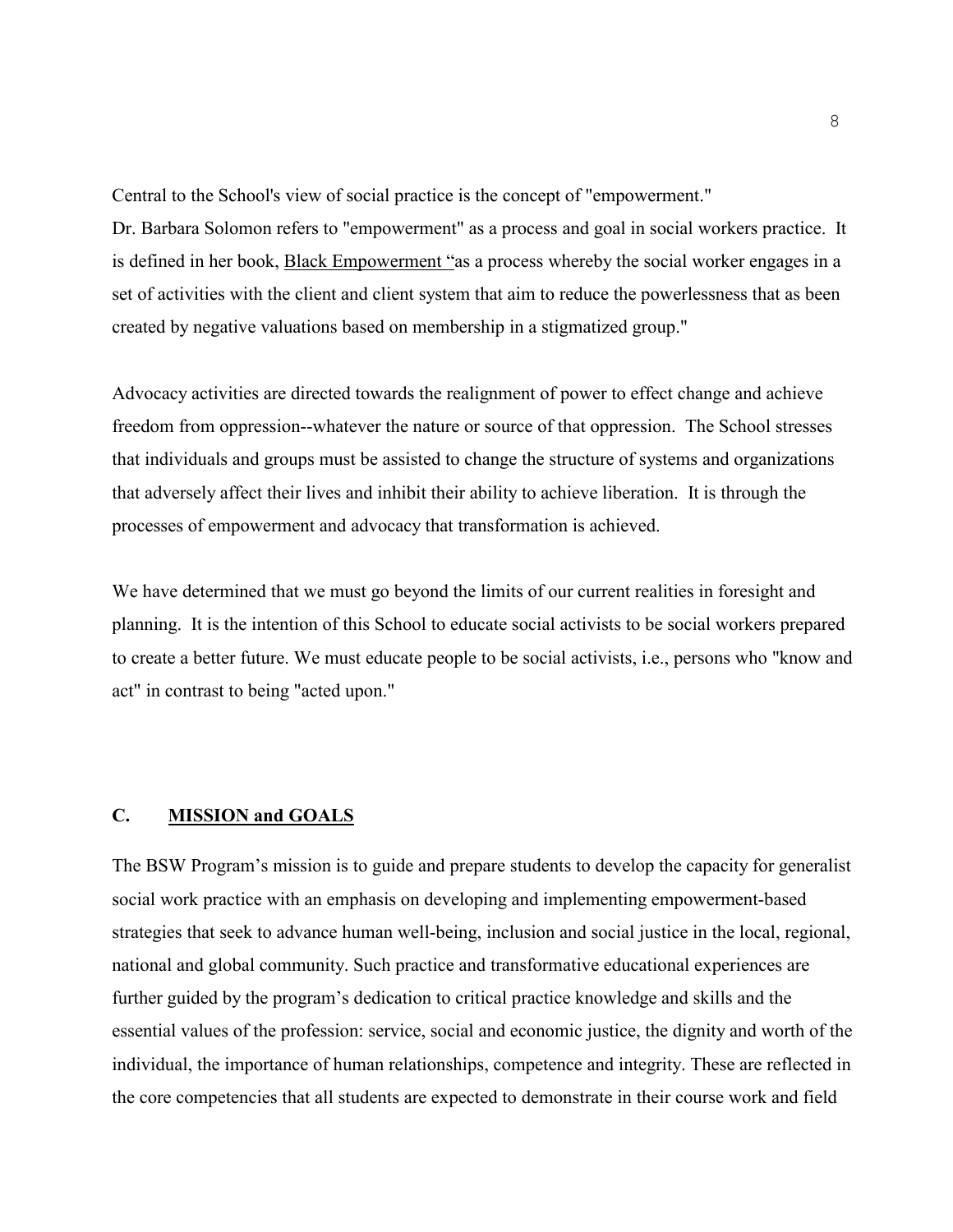experiences. Students demonstrate competencies supported by learning in practice, in their field experiences, in HBSE, in policy, and in research. Student learning in these areas reflected in diversity, in the values and ethics of practice, and in social and economic justice.

## **Teaching**

- 1. To use learning approaches that prepare students to integrate the values, ethics, knowledge, and skill base of the social work profession with systems of all sizes arid with respect for all people aimed toward social change and promotion of social and economic justice.
- 2. To anchor social work knowledge in our program's themes of advocacy, empowerment and transformation.

## **Service**

- 1. To provide leadership to the university, the community, and the profession.
- 2. To serve the local, national and international areas by preparing students to fill the dynamic social welfare resource needs for generalist and advanced practitioners.
- 3. To foster the commitment of students and faculty to active involvement in improving the quality of life in the community in which they live.

# **Scholarship**

- 1. To effectively assist the process of professional development among faculty and students.
- 2. To contribute to the knowledge base of the strengths of diverse client populations.

This mission embraces the mission and goals of Southern University at New Orleans, a historically Black university, which states that to provide Southern University at New Orleans, a public, historically black university, empowers and promotes the upward mobility of diverse populations of traditional and nontraditional students through quality academic programs, teaching, research, and service to achieve excellence in higher education using various teaching and learning modalities. Such practice is guided by the commitment of the School of Social Work toward the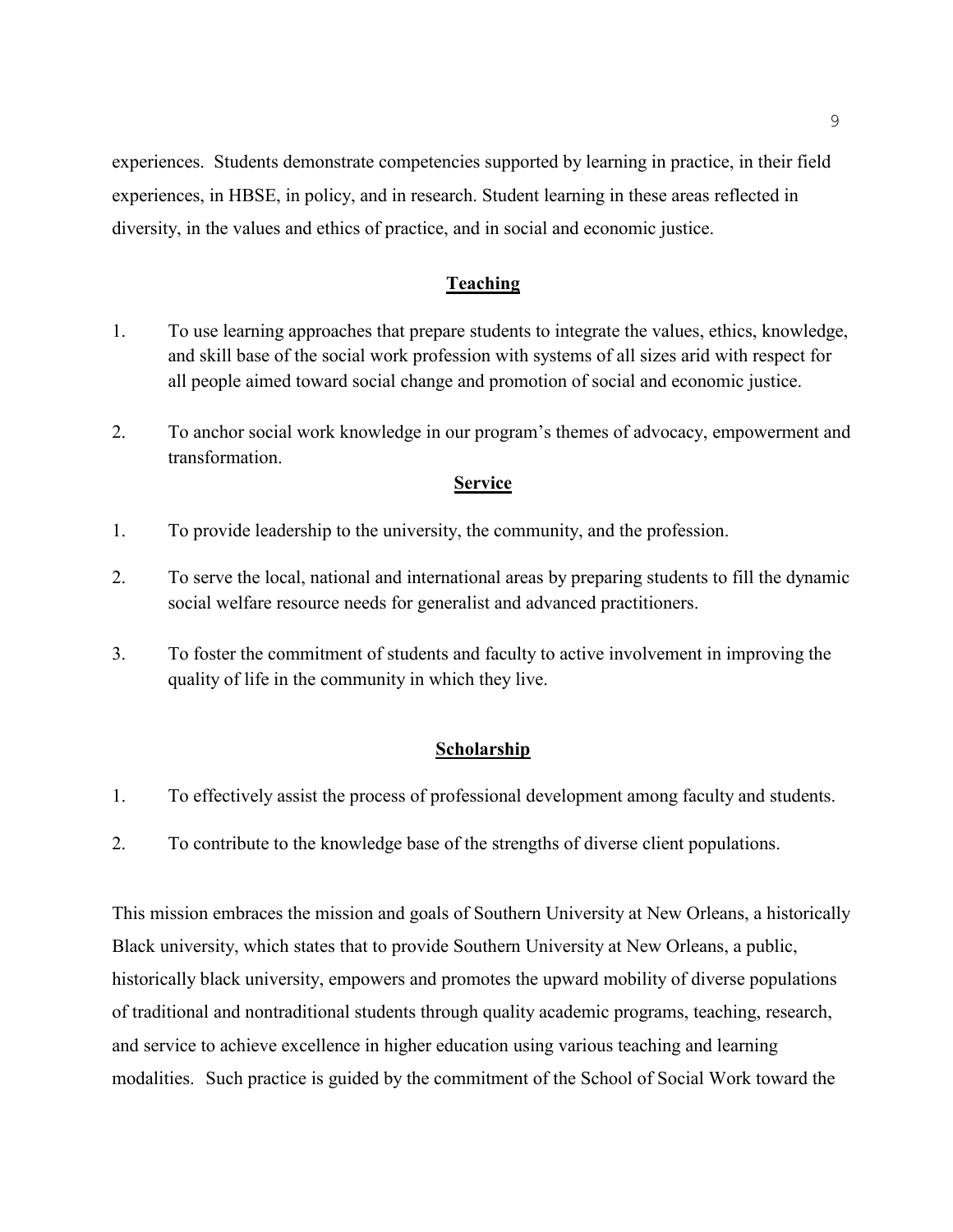elimination of all forms of human oppression; and the mobilization for change (at the individual, group, family, organization, and community levels) for the equitable distribution of social resources and opportunities.

# **D. Vision Statement**

The vision, of the School of Social Work, is to provide an environment conducive to learning and growth by preparing the student to demonstrate interest in and commitment to resolving local, national and global social community issues and problems.

The vision embraces the mission and goals of Southern University at New Orleans with such practice guided by: the commitment of the School of Social Work toward the elimination of all forms of human oppression; and the mobilization for change (at the individual, group, family, organization, and community levels) and for the equitable distribution of social resources and opportunities.

#### **Key Constructs**

Social work education at the BSW level is built upon a liberal arts perspective and includes the professional foundation. The BSW program has a generalist focus. It is providing learning to our students in order for them to be prepared to function optimally in the mainstream of the social work profession in local, statewide, national and global societies. It is maintaining a social work program that prepares students to learn and grow in order to provide services to a multi-ethnic population by preparing them for upward mobility. Additionally, graduates are grounded in skills sufficient for self-critical and accountable generalist practice.

The BSW curriculum is designed to prepare social work students for competent and effective practice within the tradition of the social work profession. Implicit in the courses of the BSW curriculum is the commitment to advocacy, empowerment and transformation as both themes and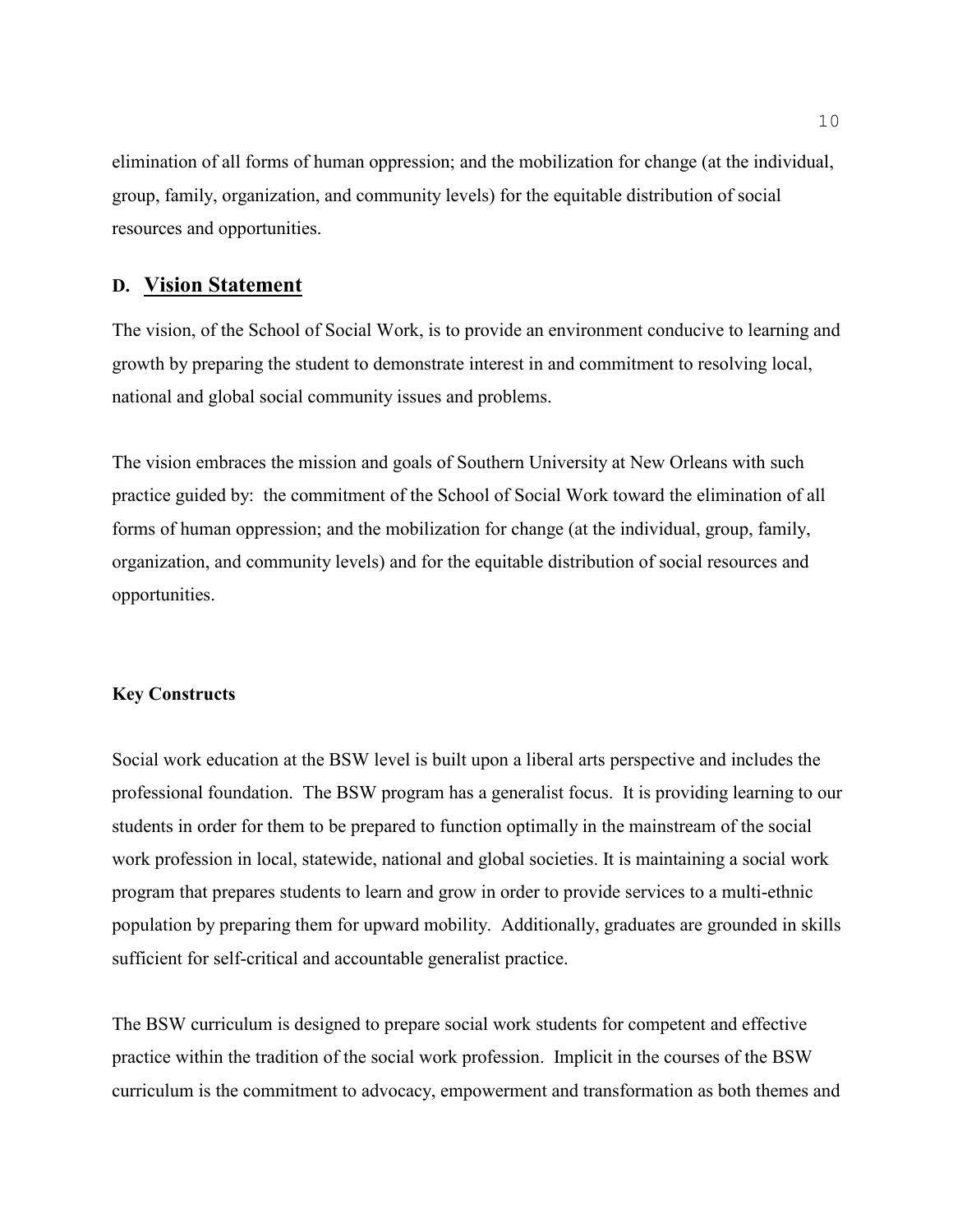methods. These themes and methods promote the processes of social change and social justice. Emphasis is placed individually and collectively upon the strengths and growth potential of people, groups, families, communities and organizations.

These themes bring professional skill development into focus on the needs of the poor and the oppressed and encourage ethical practice in confronting the challenges of poverty, disparities, and deprivation. The curriculum design provides an integrated and coherent curriculum for both classroom and field across all areas. Students acquire knowledge, values, and skills in policy, methods, HBSE, and research and can demonstrate the acquisitions of these components in their field experiences. These themes are also methods that translate to the field experiences.

# **E. Admission to the BSW Program**

Southern University at New Orleans is a selective admissions university. Students must meet certain admission criteria to be admitted according to University policy (see the University's Catalog). Once admitted, the students declare their major. Students enter the Pre BSW Program upon enrollment to the University when they declare Social Work as their major. The first official course that denotes that a student is a social work major is SOWK 211 - Social Welfare Policy. During enrollment in SOWK 211, the formal entrance process is implemented. On enrollment in SOWK 211, all BSW majors are given a BSW Program admission packet to complete that will begin the process for entry to the BSW program. The process is explained later in this handbook.

#### **III. STUDENT ADVISEMENT**

All full-time faculty of the School of Social Work are required to participate in student advisement. The staff under direction of Dean has the responsibility for establishing and maintaining the advisory system. Advisors are automatically assigned advisees based on the alphabet of the student's last name. Students can change advisors. They notify the administrative staff of their new advisor. Advisors are responsible for acquainting the students with the requirements for graduation from the SUNO School of Social Work.

University policy requires all full-time faculty to maintain ten office hours each week as part of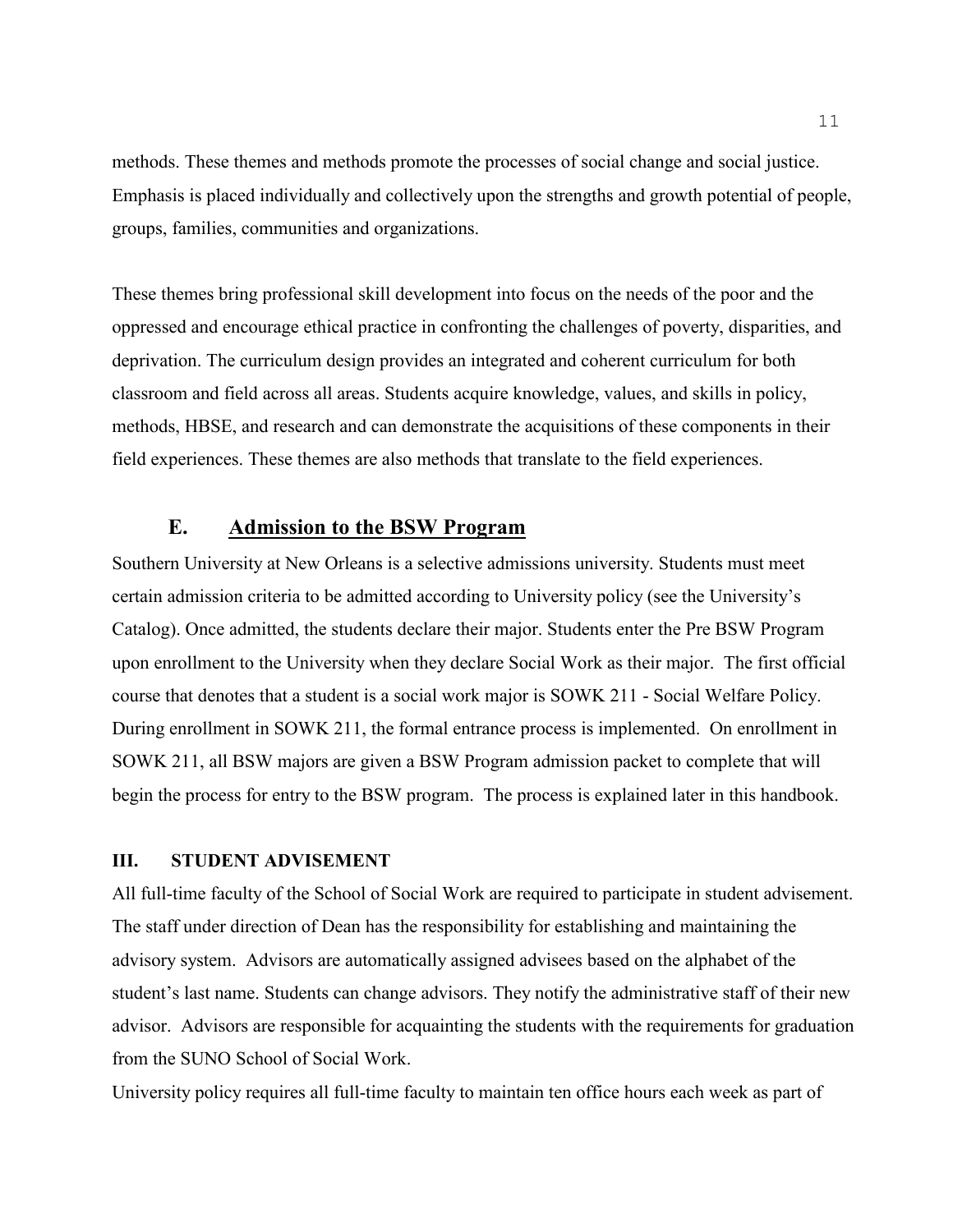their faculty workload. These hours are available for advisement and consultation with students. Students enrolled in the part-time programs will be assured the same advisement opportunity as all other students. Faculty advisors are required to maintain an evening office schedule as well as a sufficient degree of flexibility to assure advisement accessibility.

## **A. Responsibilities of Faculty Advisors**

Faculty advisors have the responsibility for (1) assisting the student to define and develop realistic educational goals; (2) identifying special needs; (3) planning an educational program of required and elective course selection consistent with the student's selected concentration; (4) determining, with the students, their individual aptitude and motivation to pursue a career in social work; (5) monitoring student academic progress toward educational/career goals at mid-semester and at the end of each semester; and (6) discussing linkages between academic preparation and professional social work practice.

Advisors may refer students to other social work faculty or other faculty at SUNO for supplementary advising. This may include chairpersons of the specializations, the director of field instruction, or others.

## **B. Duties of Faculty Advisors**

Faculty advisors should meet with students (1) during pre-registration/registration; (2) prior to any change in class; (3) prior to a change in the elected specialization; (4) prior to a change in chosen curriculum plan; and (5) following any report or notification, by the Academic Progress and Retention Committee, of unsatisfactory class/field performance or class attendance.

Advisors schedule at least one individual conference with all advisees each semester and one group conference with all advisees once an academic year. Faculty gives mature professional advice and respect confidential personal information that may come to their attention as advisors. If during advisement, it appears that personal counseling is needed, the faculty advisor may discuss with the student appropriate counseling resources.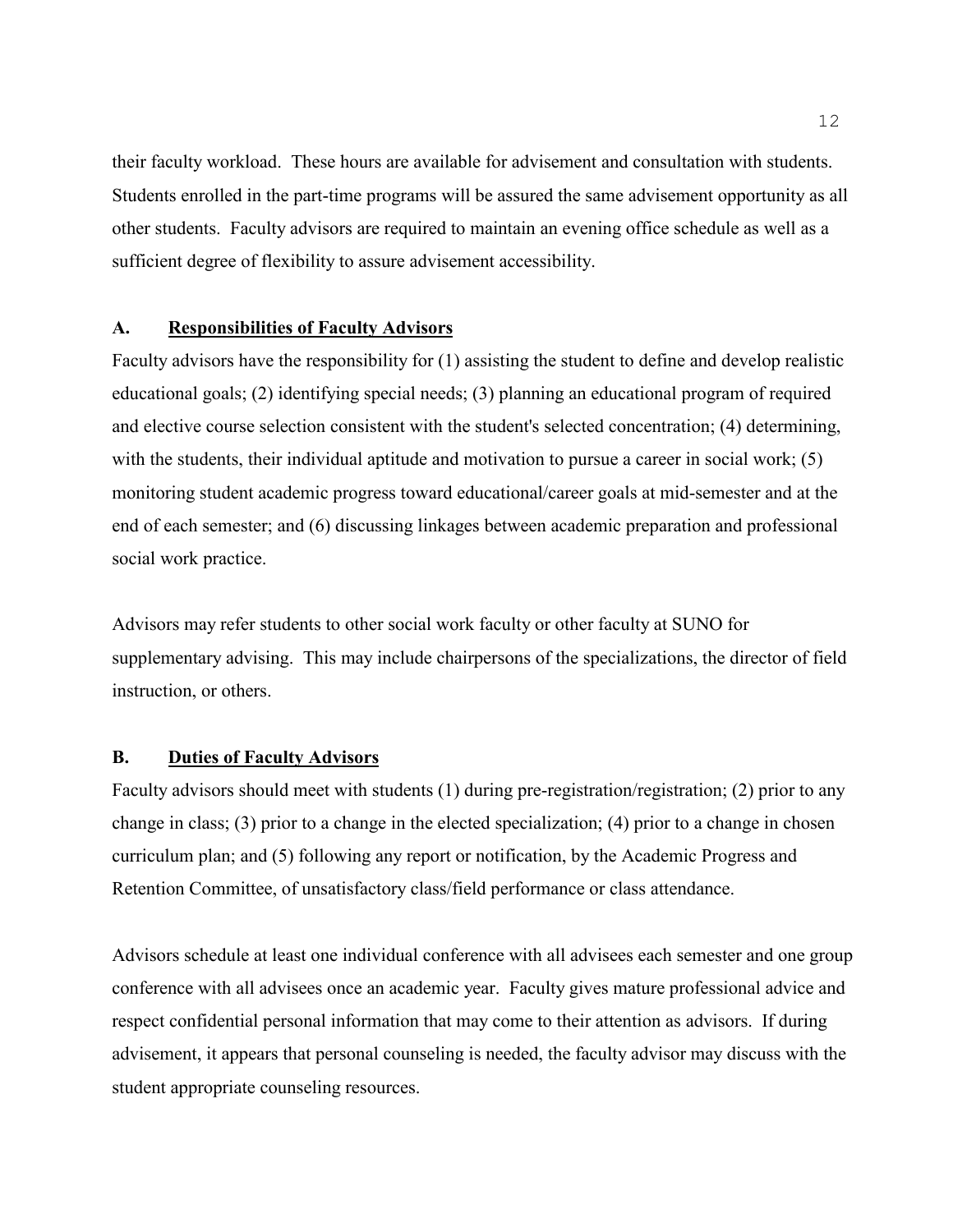# **Faculty advisors are not held responsible for any action taken by the student contrary to the recommendation of the advisor.**

# **IV. Curriculum Structure**

SUNO's School of Social Work's BSW curriculum is a structured curriculum. This means that social work courses are already identified for the BSW program. Not following the respective curriculum plans may result in not graduating on time. The courses in the curriculum plan are sequentially arranged. Students must successfully complete Part one before enrolling in Part two of a course. Students cannot enroll in Part 2 if they failed Part 1 of a course, with the exception of a Field Course. Students cannot re-take an earned grade of "F" in a field course. This sequencing also means that most courses with the exception of SOWK 100 & SOWK 241 are offered only in designated semesters. Please refer to BSW program-Curriculum Grading System in this Handbook for further discussion on curriculum requirements.

# **The School of Social Work has the right to change curriculum based on approval of faculty and approved requirements of the University and/or LA Board of Regents.**

# **V. ACADEMIC PROGRESS**

Final semester grades of all students are reviewed by the Academic Progress and Retention Committee. The appropriate faculty advisor is notified when a BSW student receives an "I", C, or F grade in class or field practicum. The appropriate faculty advisor is notified when the BSW student receives an I, C, D or F in social work courses. A letter is sent to the student indicating the grades of concern. This letter is copied to the faculty advisor. The faculty advisor meets with the student in developing an educational plan to support the student's successful matriculation.

Students experiencing academic difficulty, problems related to the field practicum, or personal problems may be referred in writing by the faculty advisor to the Academic Progress and Retention Committee. The written referral delineates the specific problem, concern, and proposes a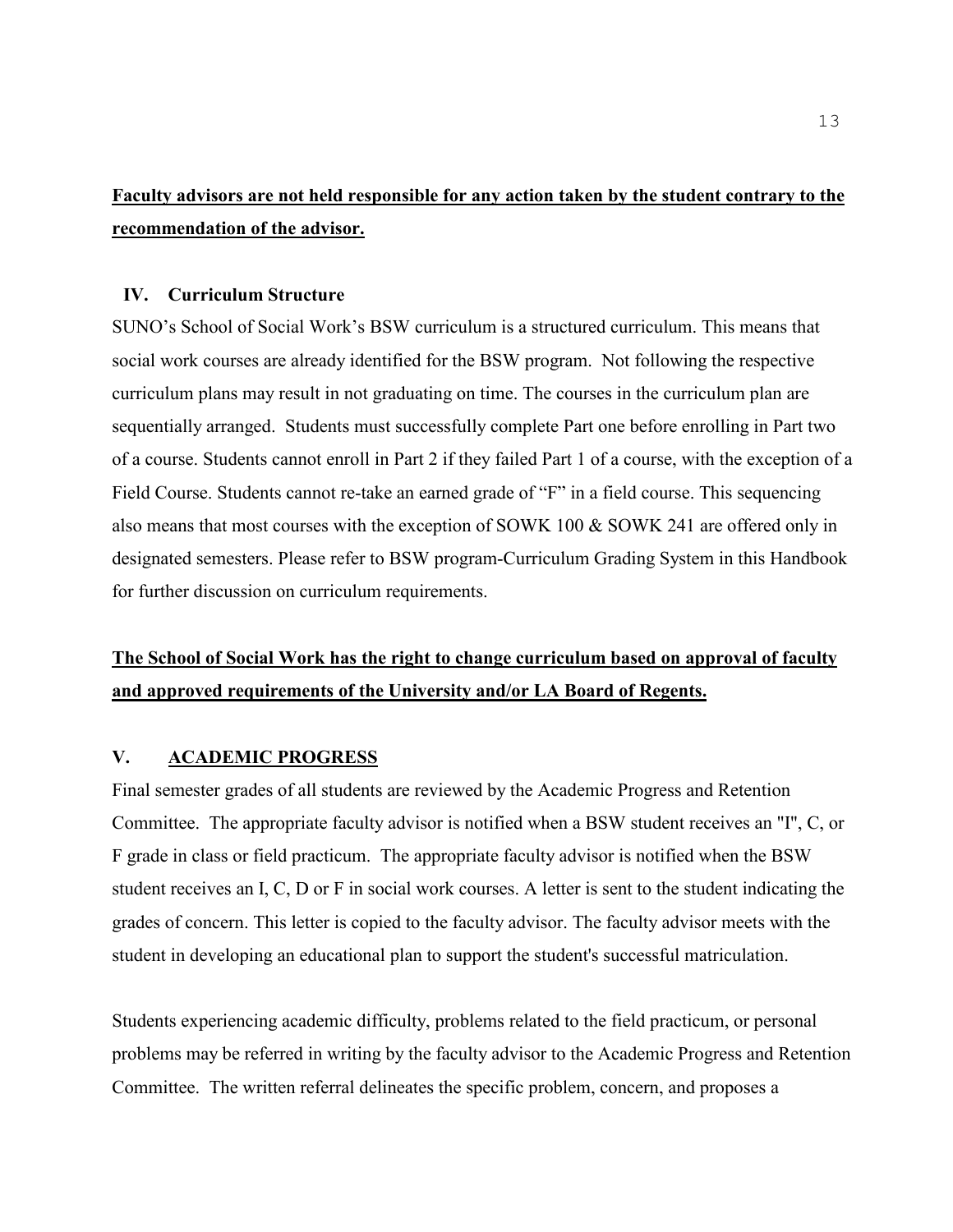resolution. The Dean of the School of Social Work is responsible for final action. Copies of the approved plan are given to the student and faculty advisor and another copy is placed in the student's file. Students who disagree with the recommended educational plan have a right to grieve according to the School's grievance policy and procedures.

# **VI. CRITERIA AND PROCEDURES FOR ACADEMIC TERMINATION**

- **A** Transcripts are reviewed by Academic Affairs and Retention Committee
- **B**. BSW students are notified if they are on probation due to a GPA of less than 2.0.The University's policies for academic probation apply to all undergraduate students.
	- In order for a student to be considered in good standing, they must maintain both a cumulative grade point average and semester grade point average of 2.0.
	- A student will be placed on academic probation whenever his or her cumulative grade point average or semester grade point average falls below 2.00. This policy does not apply to first semester freshmen.
	- Once placed on probation, the student will continue on probation until the cumulative grade point average of 2.00 or higher is achieved (Continued Probation).
	- Once a student is placed on probation, the student must earn a 2.00 semester grade point average in order to continue on probation. Failure to obtain a semester grade point average of 2.00 while on probation and/or continued probation will result in suspension.
	- Once a cumulative grade point average of 2.00 is achieved, a student will be removed from probation and be considered to be in good standing.
- **C**. Students must meet requirements to be removed from academic probation. BSW students have one semester go bring their semester GPA up to 2.0 before being placed on suspension.
- **D.** If students do not meet the criteria to remove themselves academic probation, students are suspended from the program and the University.
	- Students on academic probation will be suspended for one semester the conclusion of any semester in which the semester grade point average is less than 2.0.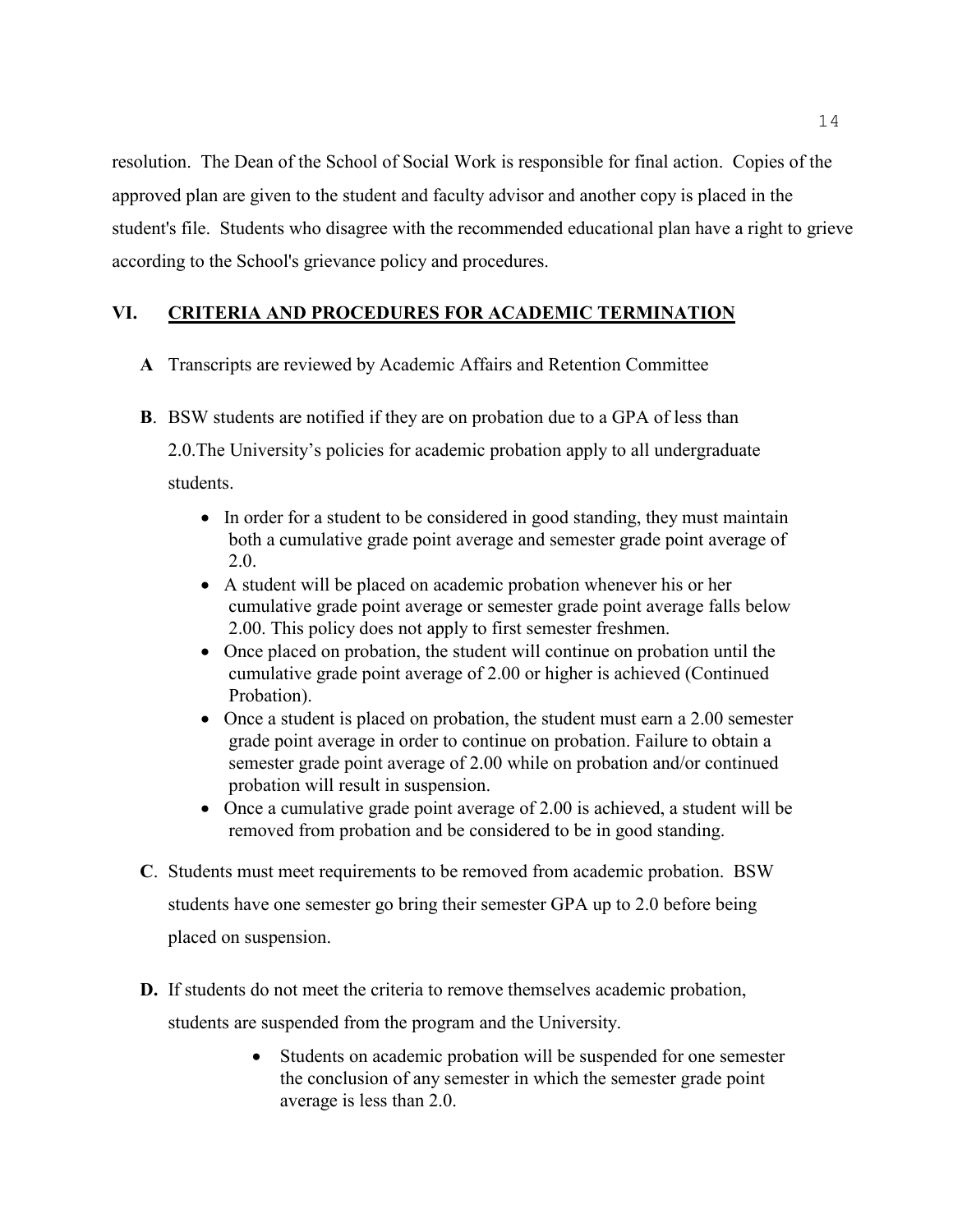- After the lapse of one semester, a student who has been suspended may re-enter on probation, but must make a C average (2.0) in all hours pursued during the semester or the student will be suspended again.
- Any undergraduate student whose cumulative grade point average and semester grade point average simultaneously fall below 2.0 at the conclusion of any given academic semester (fall or spring) will be suspended without the benefit of first being placed on probation.
- A student suspended for scholastic deficiencies may re-enroll after the expiration of one semester each time until the fourth suspension.
- A student suspended at the end of the Spring semester may attend the Summer session. This policy does not apply to students who have been suspended for a fourth time.
- The fourth suspension will result in permanent expulsion from the University. Permanent expulsion is not subject to appeal.
- E. The School of Social Work (SSW) will evaluate the suspension of the student before re-admitting them in the BSW program in consideration of guidelines of the profession of social work. SSW BSW program reserves the right to consider termination from the program after two suspensions and to counsel the student in pursuit of other academic interests.

# **VII. CRITERIA AND PROCEDURES FOR NON-ACADEMIC TERMINATION**

Students are bound by the NASW Code of Ethics as well as the SUNO Code of Conduct. Failure to comply with these two codes of conduct may justify sanctions against the student, including, but not limited to, expulsion and or suspension. The definition of the sanctions are: Disciplinary Expulsion - the student is prohibited from ever attending the Social Work program and Disciplinary Suspension - the student is prohibited from attending the Social Work program for the duration of the sanction. This sanction shall not exceed a period of more than one academic year (including summer) following the effective date of suspension. The student must petition for reenrollment.

The following behaviors result in dismissal from the program with sanctions of disciplinary suspension or disciplinary expulsion.

### **Violation of the NASW Code of Ethics**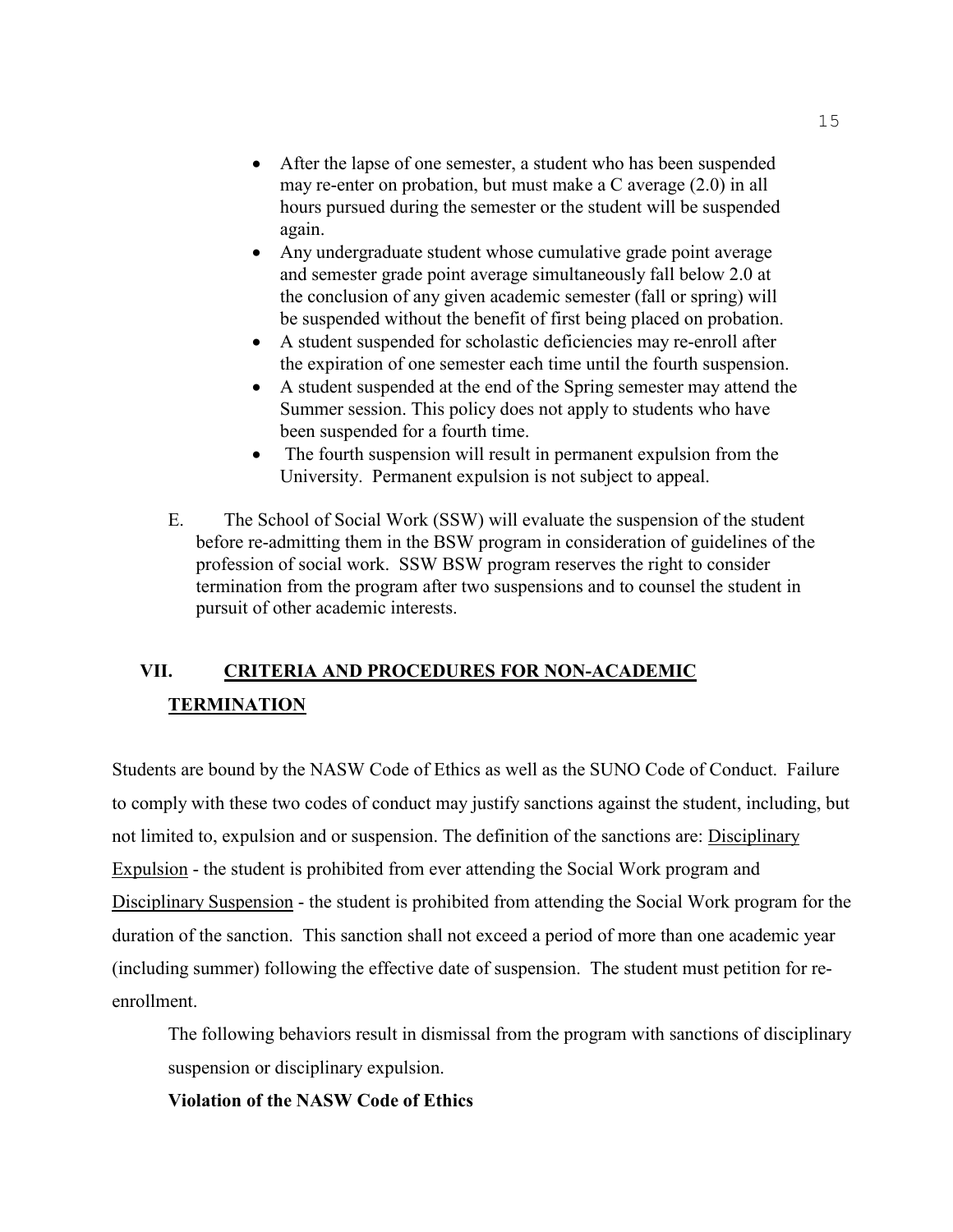## **Professional misrepresentation**

# **Violent behavior and/or threats**

**Exploitation of relationships with clients for personal advantage**

## **Unmanageable mental health issues**

## **Cheating**

**Plagiarism -** The statement on plagiarism in the School of Social Work includes but is not limited to:

- A. Submitting a written assignment prepared for one class as original work for any other class without prior knowledge and permission of the instructor.
- B. Representing interactions of clients in written case materials that did not in fact happen or presenting any untrue statements in such materials.
- C. Submission of a written assignment that reflects either in whole or parts the thoughts or written expressions of someone other than the student. This includes verbatim writings from a textbook, journal, other published or unpublished work from an author and failure to give credit by an appropriate citation that accompanies the statement. This statement also applies to paraphrasing or summarizing the work of another author without giving credit to the source.

Students are given a statement to sign which attests to their knowledge of plagiarism. Workshops are given by the library on plagiarism. Faculty utilizes this resource to educate students to this topic.

Through regular advisement, faculty advisors/classroom faculty/field faculty determines student aptitude, motivation and commitment as well as the student's physical and emotional ability to pursue a career in social work.

**A.** If a faculty member feels that a student lacks appropriate commitment and motivation or does not possess the physical and emotional stamina demanded by the profession, it is discussed with the student regarding his/her ability to pursue a professional social work career.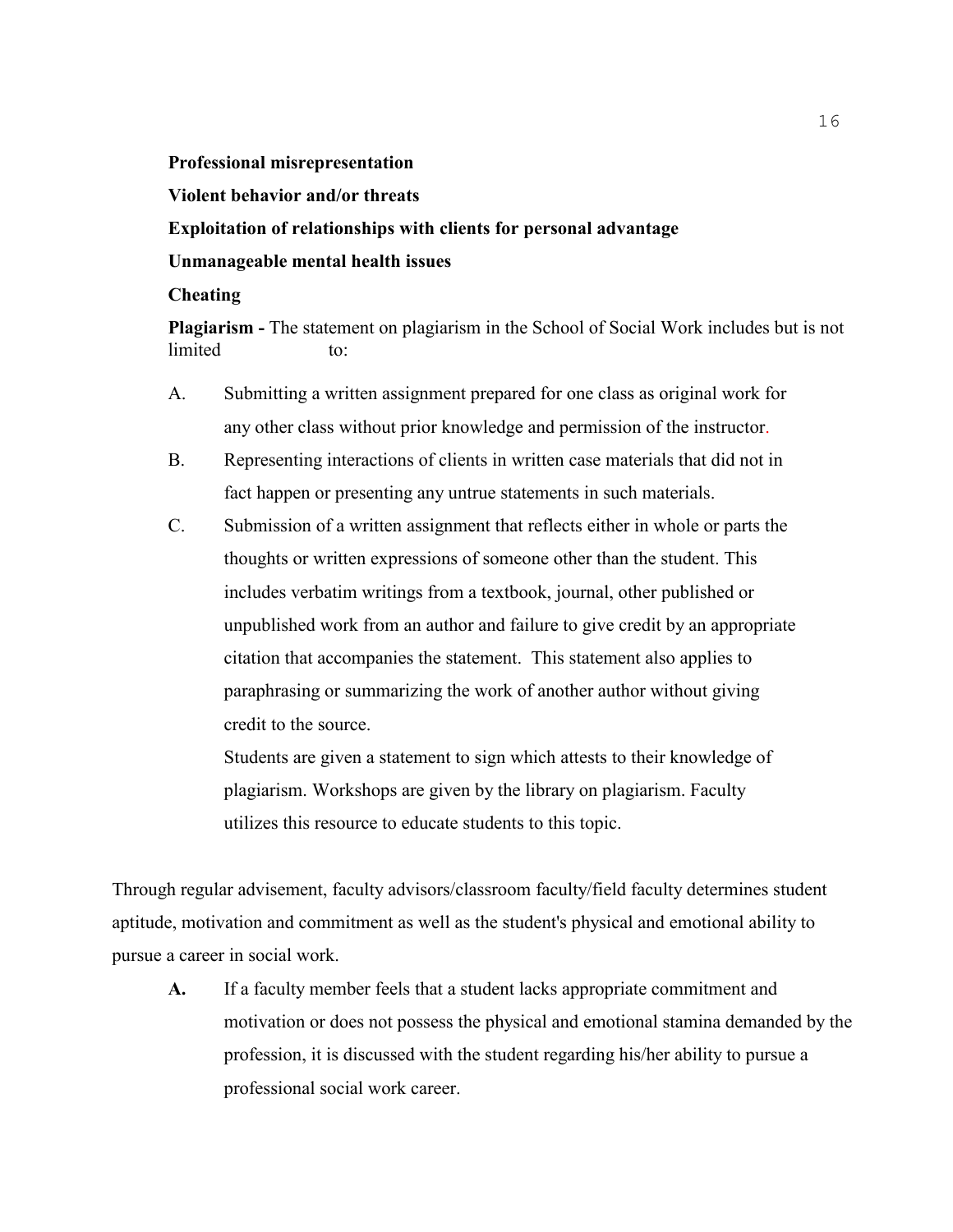- **B.** Students who repeatedly display behaviors that adversely affect class or field performance are counseled by the advisor or field director who also assesses the student's commitment to the values and ethics of the profession.
- **C.** Students who cannot accept these values are counseled in an attempt to encourage them to voluntarily withdraw from the social work program.
- **D.** If the faculty member is unable to assist the student resolve the conflict, a meeting is held with the student and the Academic Progress and Retention Committee for a formal resolution.
- **E.** The student is provided a written statement outlining the reasons he/she is being considered for dismissal with a copy of the statement provided to the Committee. A recommendation from the Committee is given to the Dean.
- **F**. The Dean writes a letter to the student and the Vice-Chancellor of Academic Affairs for BSW students stating the recommended sanction and the reason for the sanction. Students have the right to appeal their cases following the grievance procedures of the School of Social Work and the grievance procedures of the University. The Faculty's responsibility when reporting the above violations and when recommending appropriate sanctions include meeting with the student to discuss the violation and the possible sanctions; communicating in writing to the student identifying such violations and the related sanctions and reporting (in writing) the violations and the recommended sanction to the Dean or appropriate school authority.

# **VIII. Grievance Procedures for Students**

# **A. Grievance Guidelines**

Students have the right to grieve according to the following guidelines.

- 1. When a student feels that his/her educational concerns have not been resolved through the advising process or conference with Instructor.
- 2. When a student identified what is believed by the student to be evidence of unwarranted biases, punishment, arbitrariness, capriciousness or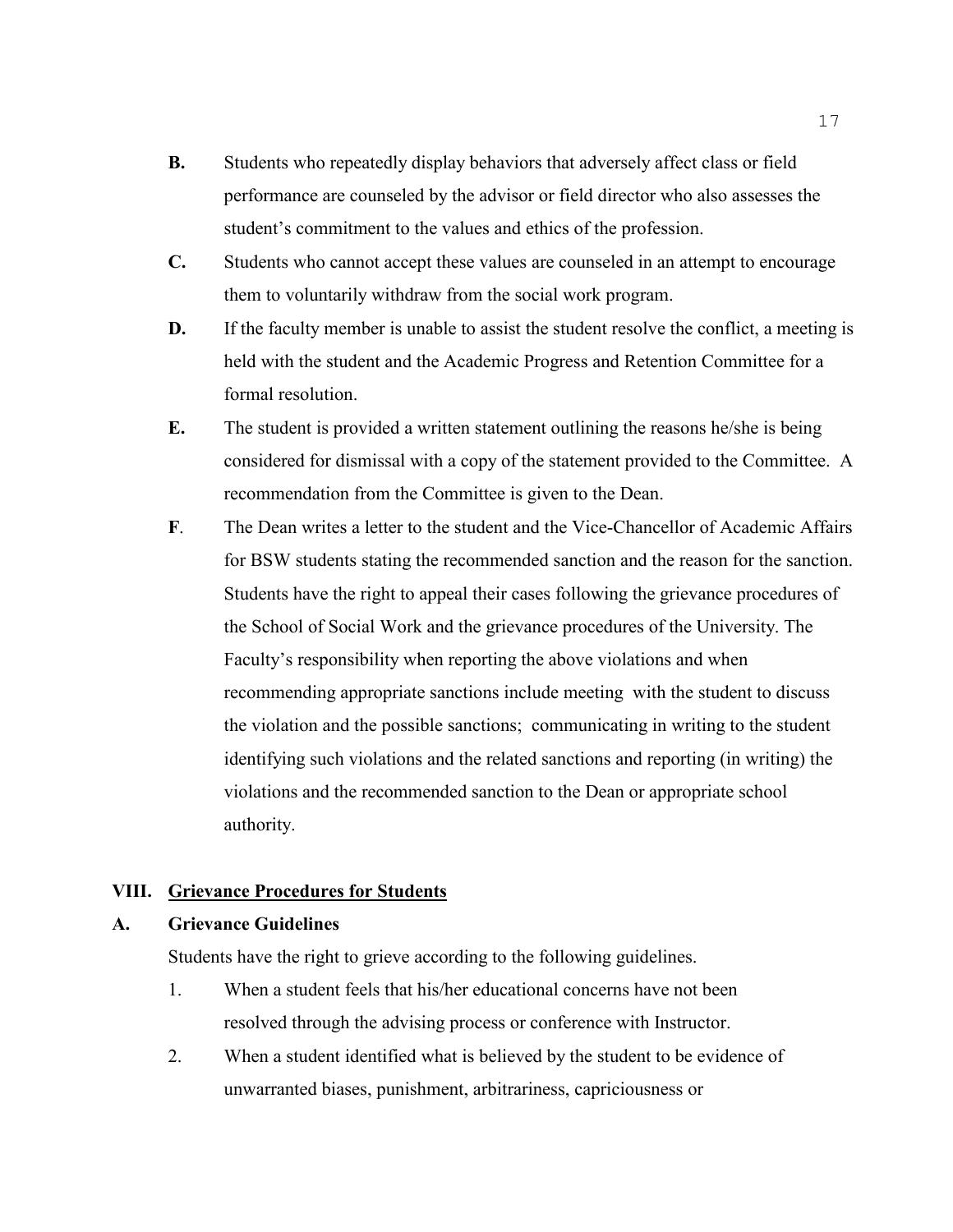incompetence on the part of a faculty member in any academic transaction when the perceived unfair treatment has not been resolved to the student's satisfaction through the conference with the Instructor.

- 3. When the student identifies what is believed by the student to be unwarranted acts or expressions of personal biases on the part of the faculty not necessarily related to educational concerns.
- 4. When the student feels that sanctions levied against him/her by faculty, staff or administration in the School of Social Work were not justified.

# **B. Steps in the Grievance Procedure are:**

- 1. Direct discussion with the faculty member, staff or administrator who is the subject of the aggrieved action or statement.
- 2. Discussion of aggrieved action or statement with the assigned advisor.
- 3. Complete and submit the School of Social Work grievance form to the School of Social Work Dean stating the details of the aggrieved action or statement.
- 4. Should the School of Social Work Dean determine that the written grievance falls within the guidelines cited above, the following procedure shall occur

# **C. The Grievance Procedures**

- 1. If the complaint falls within the areas defined as a grievance issue, the School of Social Work Dean shall refer the written grievance to the School of Social Work's Grievance Committee within five school days (Monday through Friday) of the Dean's receipt of such complaint.
- 2. The School of Social Work Grievance Committee then arranges a date for a meeting with the student to hear the complaint. A written notice of the date, time and place of the meeting shall be sent to the student and the subject of the complaint. The student may have others appear at the meeting in his or her behalf (e.g., SOS Officers, peers, or faculty).
- 3. If the student fails to appear at the scheduled meeting, the complaint is dismissed.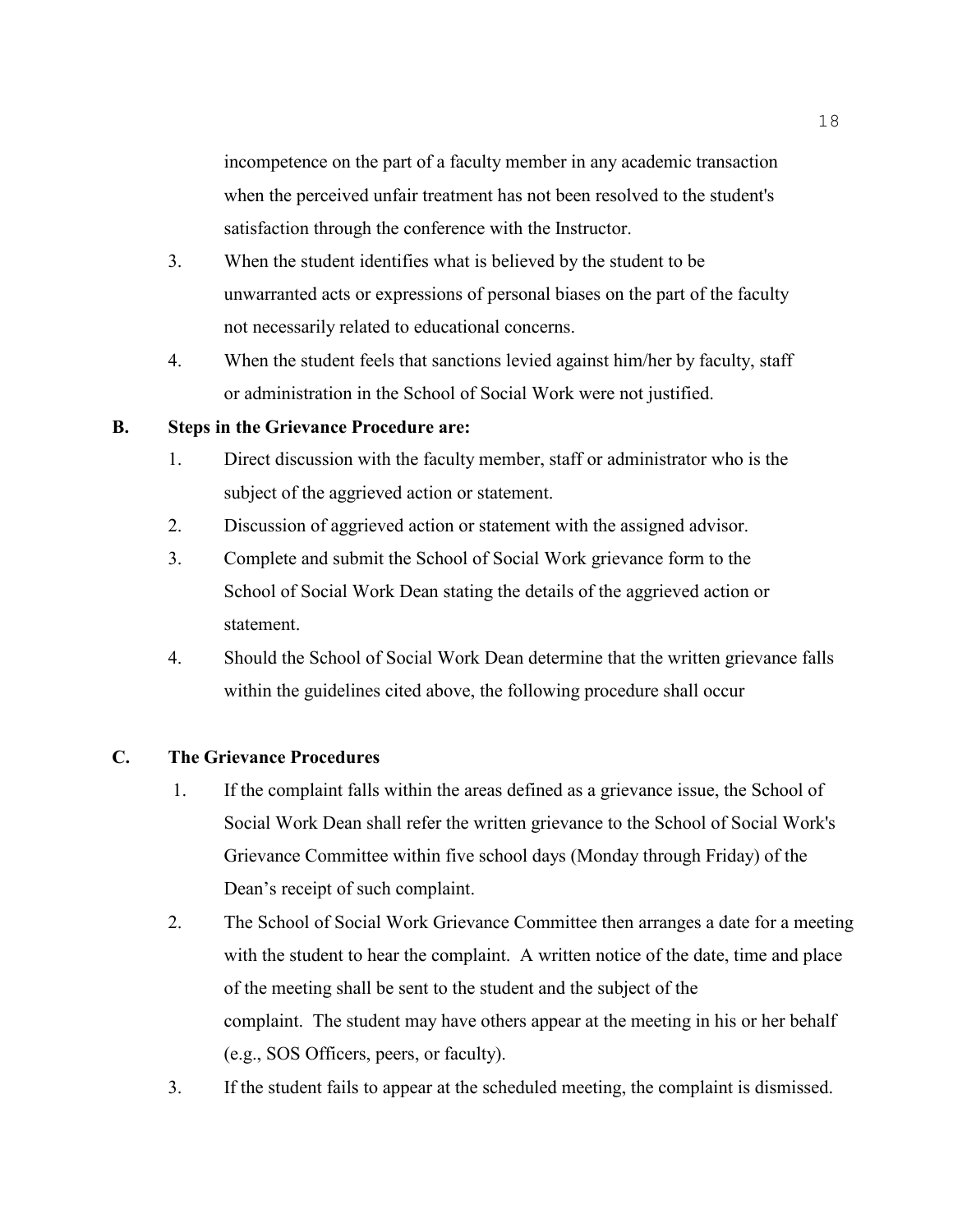- 4. Otherwise, at the conclusion of the hearing, the Committee shall discuss and review evidence presented and submits a written report of its finding to the Dean.
- 5. The Dean shall then inform the student, in writing, of the Committee's findings in response to the complaint.
- 6. The student may appeal to the Vice Chancellor of Student Affairs and/or Vice Chancellor of Academic Affairs of Southern University at New Orleans.

# **D. Time Table for Grievance Process:**

- 1. Should the School of Social Work Dean determine that the written grievance submitted by the student does not fall within any of the instances cited above, within five work days a letter is sent to the student stating this finding.
- 2. The School of Social Work Grievance Committee shall meet within seven school days (Monday through Friday) after the Dean has notified the student that his or her complaint is considered a grievance.
- 3. Upon receipt of a written statement from the Grievance Committee, the Dean shall notify the student in writing, within five school days (Monday through Friday) of the results of the Dean's review of the proceedings.
- 4. Students are encouraged to submit written grievances immediately after the incident. However, a student must submit the written grievance to the School of Social Work Dean by the end of the next semester following the semester in which the alleged act giving rise to the grievance occurred.

# **E. Composition of the School's Grievance Committee**

The School of Social Work Grievance Committee will have seven members. The Grievance committee shall consist of: five full-time faculty members and one graduate and one undergraduate student. The chair does not vote.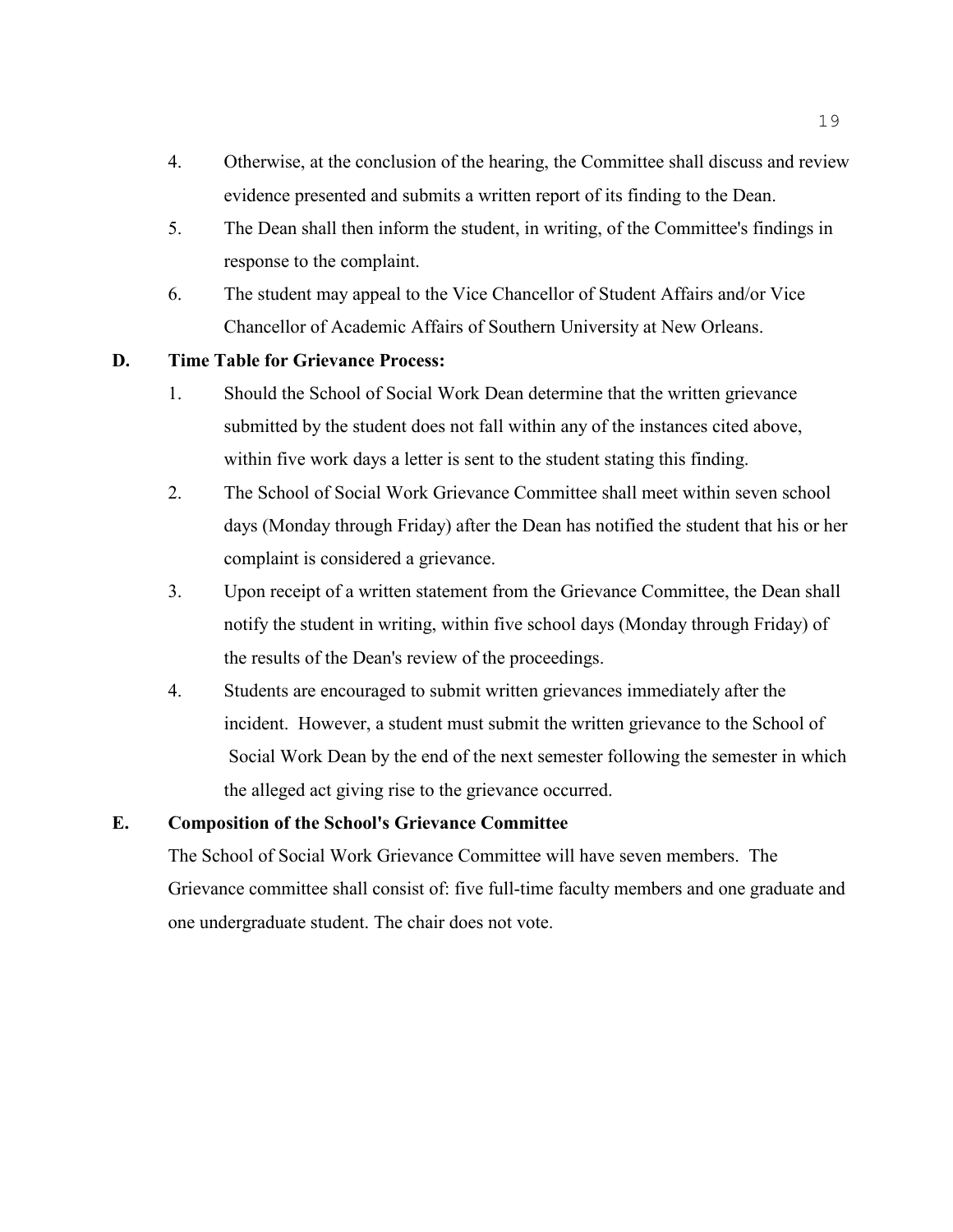# **IX. THE BACCALAUREATE SOCIAL WORK PROGRAM**

The baccalaureate social work (BSW) program established social work on the Southern University at New Orleans campus. During its rich history, the BSW program has awarded an estimated **1500 baccalaureate** social work degrees. Graduates have served in a variety of positions at the city and state levels. With the establishment of the graduate social work program, some BSW alumni return to continue their professional education.

# **A. Entry to the Baccalaureate Social Work Program**

Southern University at New Orleans is a selective admissions university. **Students** must meet certain admission criteria to be admitted. Once admitted, the students declare their major.

- 1. Students enter the Pre BSW Program upon enrollment to the University when they declare Social Work as their major.
- 2. The first official course that denotes that a student is a social work major is SOWK 211 - Social Welfare Policy. During enrollment in SOWK 211, the formal entrance process is implemented. The procedures are as follows:
	- A. On enrollment in SOWK 211, all BSW majors are given a BSW Program admission packet that contains an application, personal interest statement instructions, demographic student survey, reference forms and a copy of the NASW Code of Ethics.
	- B. Each student is interviewed by a faculty member from the School of Social Work to facilitate clarification, to assess the student's readiness for social work education and to assess the student's academic readiness and the student's understanding of the Code of Ethics.
	- C. Students are notified if they have been accepted.
	- D. A special Seminar for Majors is provided for students accepted into the BSW Program.

# **B. The Curriculum Plan**

The Curriculum Plan shows that the majority of social work courses are offered in the junior and senior years of matriculation. It is suggested that students meet regularly with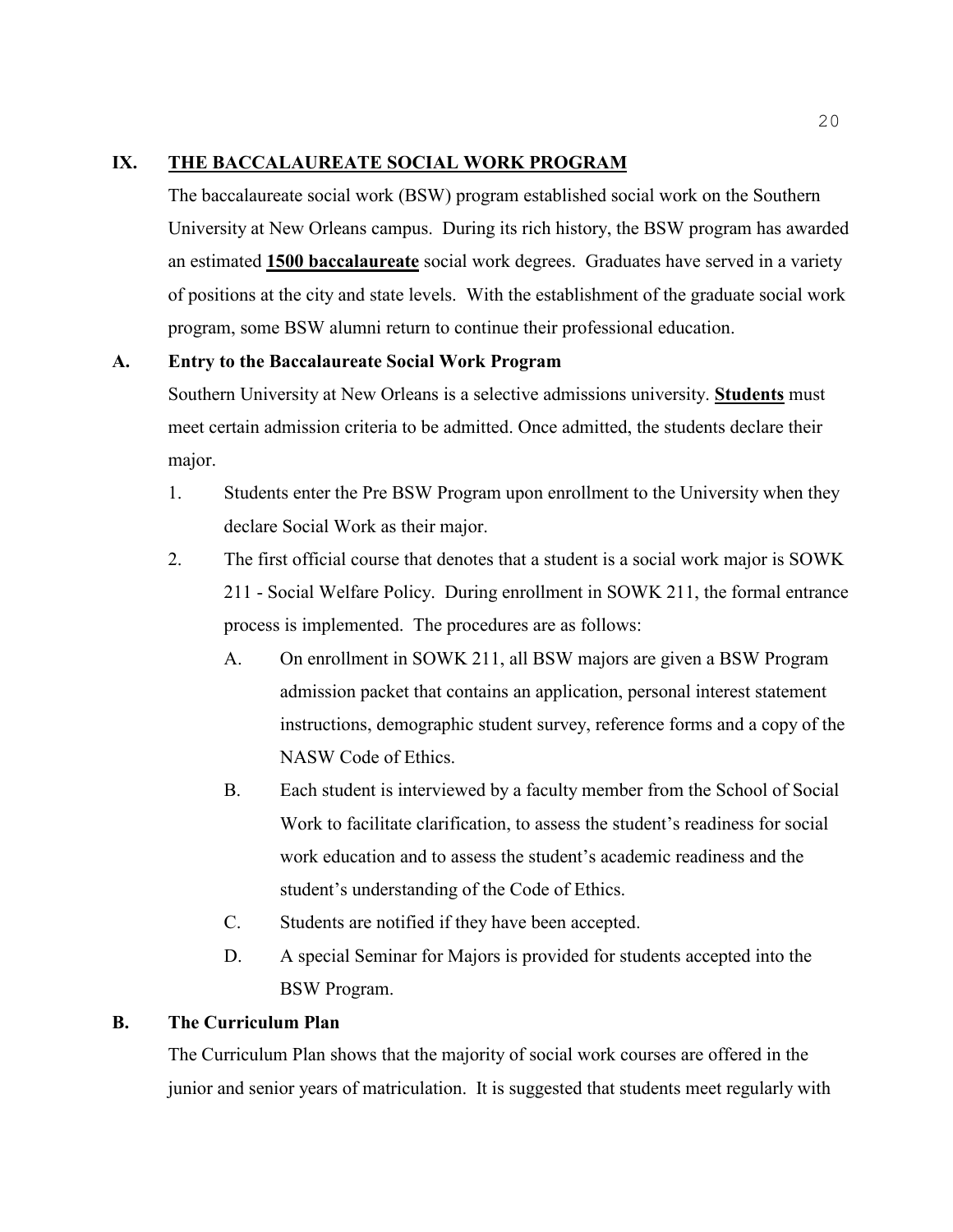their advisors in order to follow the plan closely for completing university requirements (especially the liberal arts) prior to enrolling in social work courses 211 and above. It is also important that students attempt to complete science and the foreign language requirements before the spring semester of the junior year. These courses usually pose time conflicts for social work majors, particularly for students attending in the evening.

# **The School of Social Work has the right to change curriculum based on approval of**

# **faculty and approved requirements of the University and/or LA Board of Regents.**

# **C. Grading System**

The Baccalaureate program follows the University letter system of grading which is:

- $A =$  Exceptional
- $B =$  Above average
- $C =$  Average quality
- $D =$  Barely Passing
- $F =$  Failure
- $W =$  Withdrew
- $P =$  Used to indicate satisfactory completion of courses graded on the pass-fail basis
- $I =$  Incomplete may be given at the instructor's discretion but only when 1) a student is passing a particular course; and 2) because of circumstances beyond the student's control

 $FX =$  Student has not attended class (FX is calculated as an F in the GPA) BSW majors are required to earn "C" grades or better in all English and Social Work courses. Credit for any course in which a student has received a grade of "F" can be obtained only by repeating the course and earning a passing grade. Students must maintain an overall CGPA of 2.0 and a CGPAs 2.5 in social work courses.

### **D. Student Conduct**

BSW social work majors are expected to adhere to the policies, rules, regulations, rights, responsibilities, sanctions, disciplinary, judicial, and appellate procedures established in this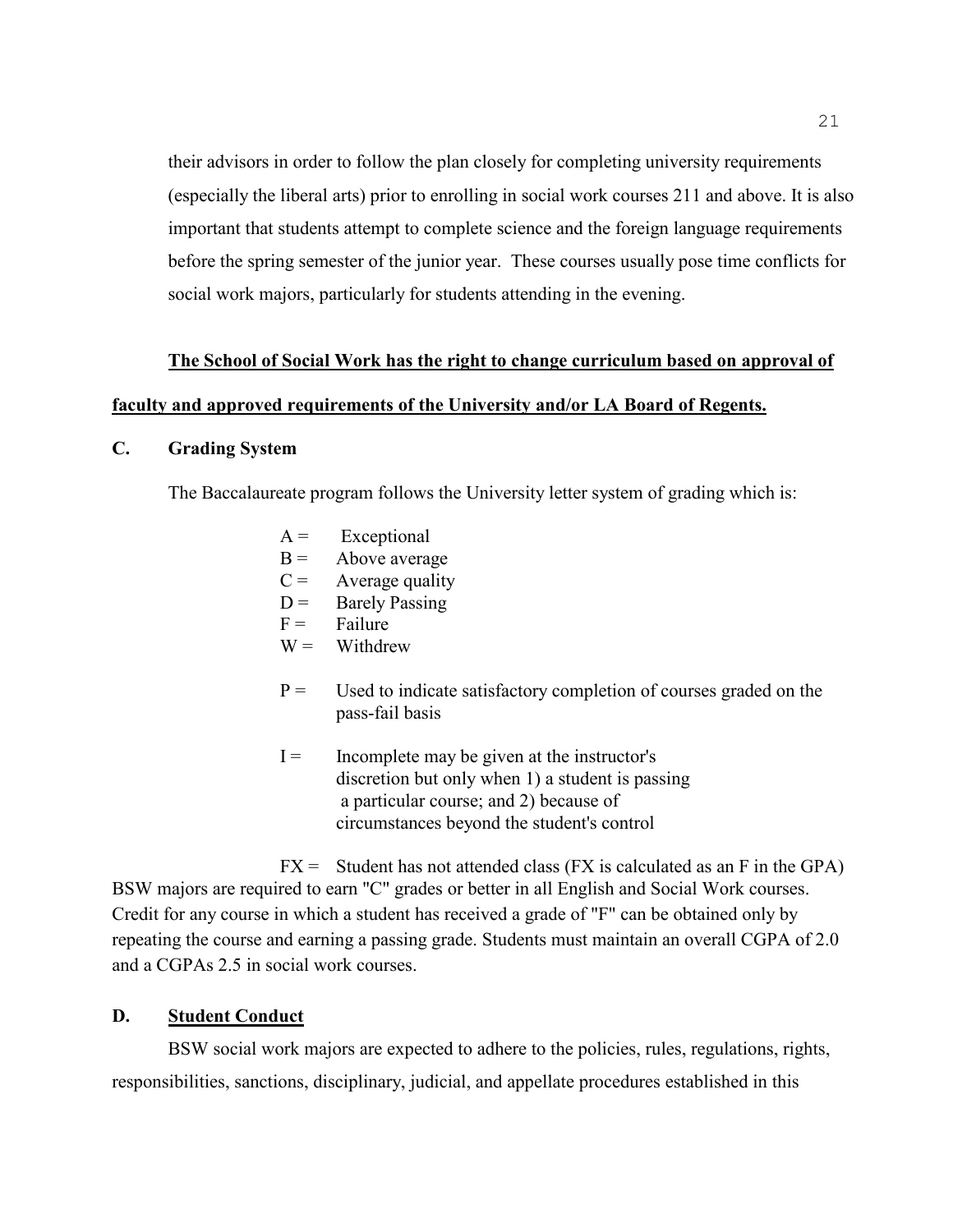handbook. Policies, penalties, and sanctions have been established to protect the rights and interests of all University students and to adhere to the philosophy of due process.

A student admitted to Southern University accepts the responsibility to conform to all regulations that the University may require. Any student who fails to meet this obligation shall be subject to disciplinary sanction as may be provided for, including, but not limited to expulsion, suspension, probation, warning, or the imposition of reasonable fines. (Refer to SUNO Student handbook)

BSW majors are also expected to adhere to professional social work ethics established by the National Association of Social Workers (NASW) in all matters pertaining to practice. Copies of the NASW Code of Ethics are provided to all undergraduates in their first social work course (Introduction to Social Welfare) and in the Seminar for Majors.

BSW students can be dismissed from the Social Work program for academic failure and for nonacademic failure. Students with CGPA(s) below 2.0 can be suspended from the University and students can be terminated from the School of Social Work if they participate in the following behaviors: **Violation of the NASW Code of Ethics; Professional misrepresentation; Violent behavior and/or threats; Exploitation of relationships with clients for personal advantage; Unmanageable mental health issues; Cheating; Plagiarism (Refer to V. Criteria for academic termination and VI. Procedure for non-academic termination in this handbook)**

#### **X. STUDENT OPPORTUNITIES**

#### **A. Student Organization**

There are two Students of Social Work (SOS) is the student organization of the School of Social Work. The membership of one is for BSW students and the other is for MSW students. .. Each organization, graduate and undergraduate, meets independently and is governed by the SOS Constitution (See Appendix). Decisions regarding overall organization are facilitated by an executive committee comprised of officers from the graduate and undergraduate chapters. One faculty sponsor coordinates activities of both organizations. Students are encouraged to become involved with the student organization and/or with the Student Government Association of SUNO. Students are encouraged to contact SOS officers and/or representatives as one of the informal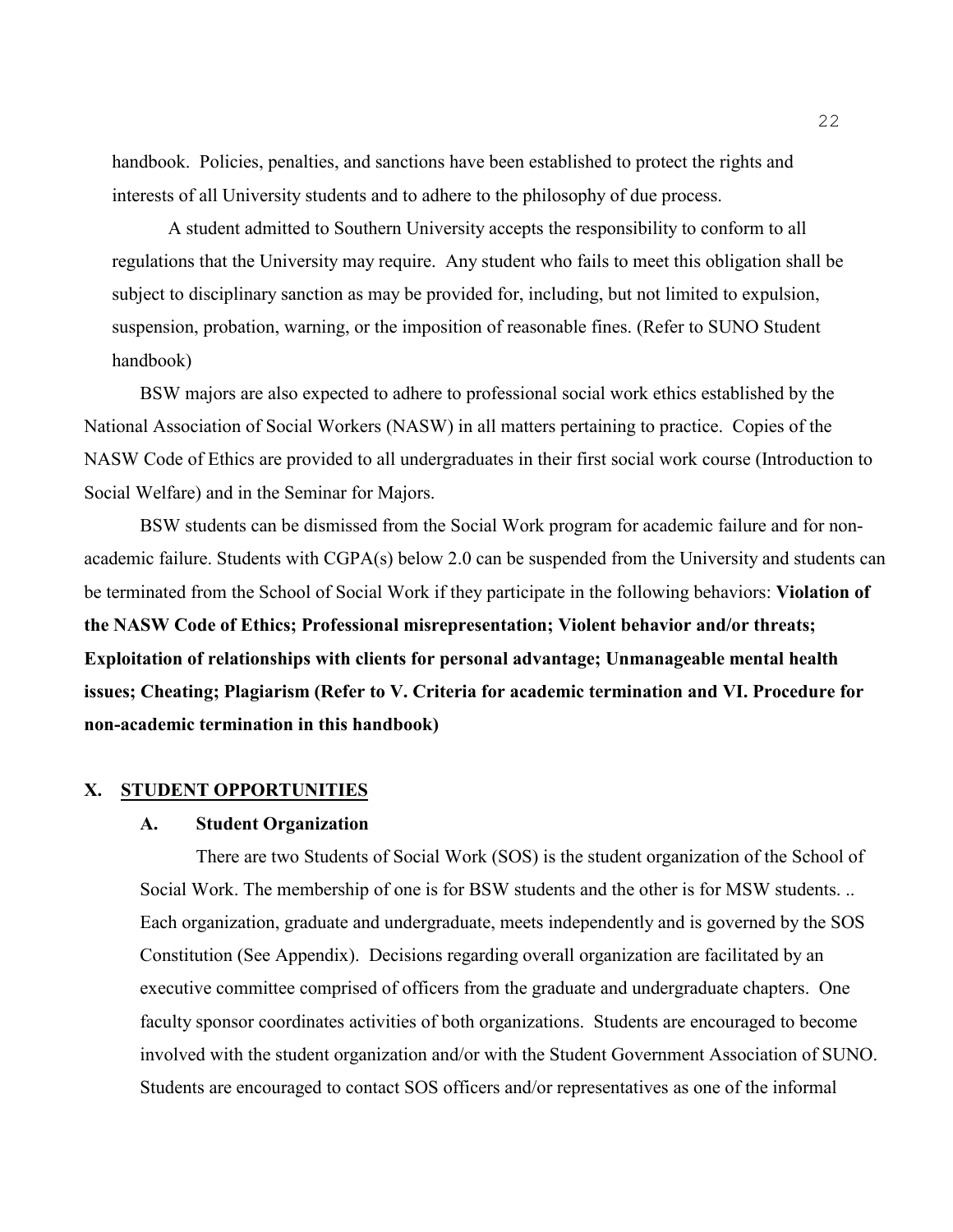grievance channels or for information/support.

Other organizations include Xi Phi chapter of Phi Alpha Honor Society, and Men of Social Work. School of Social Work faculty members serve as faculty advisors to each organization. The Xi Phi Chapter of Phi Alpha National Social Work Honor Society offers students who meet academic eligibility criteria an opportunity for membership in an organization recognizing their outstanding academic achievements in the School of Social Work. The Men of Social Work Association's mission places a special emphasis on community outreach to at-risk youth. The organizations are governed by constitutions and facilitated by officers elected from the general student body (see Appendix).

#### **B. Student Participation in the Faculty Evaluation Process**

Students participate directly in the faculty evaluation process through a student evaluation of faculty teaching effectiveness. This evaluation is completed by the students at the end of each school semester. Students evaluate both classroom teaching and field instruction. Students are able to complete evaluations online.

#### **C. Student Participation on School Committees**

At the beginning of each school year, students are requested to select representatives to serve on School committees. The designated students are expected to attend and contribute ideas and suggestions from the student body on the issues discussed in these committees as well as bring information back to the student body. Students are represented on the following committees: Children, Youth and Families, Health/Mental Health, Curriculum Committee, BSW Program Committee, Academic Progress and Retention Committee, Direct Services, APO, Field, Research, Policy, HBSE, Admissions, Recruitment, and other ADHOC Committees.

#### **D**. **Student Financial Assistance**

Based on federal grants, stipends in the two fields of practice areas may be available for both graduate and undergraduate students. When available, students must be enrolled on a fulltime bases (12 hours undergraduate, 9 hours graduate). There may be paid field placements for part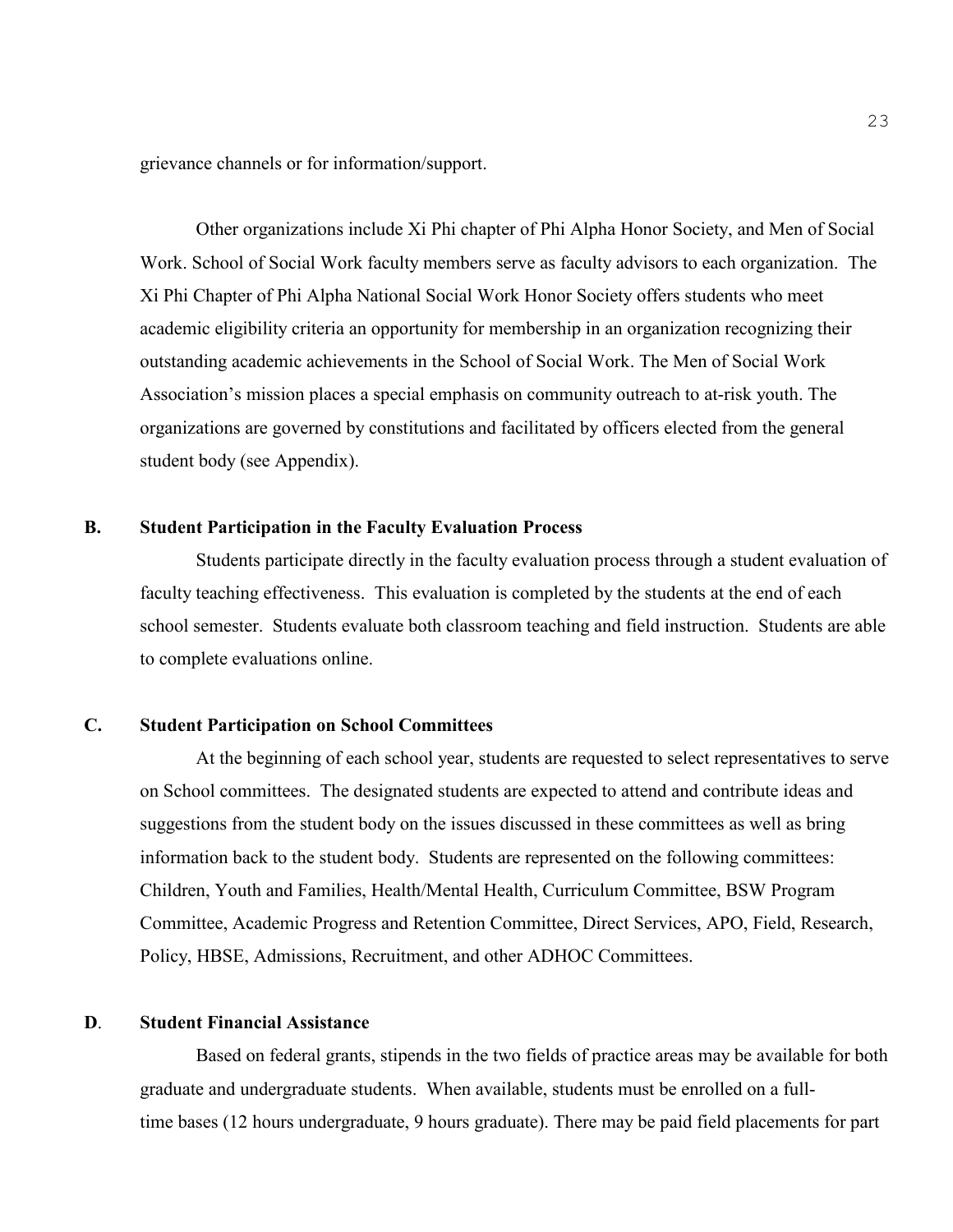time students. Financial need and academic standing are two of the criteria considered in awarding all financial assistance. The Financial Aid Office at SUNO also provides assistance to graduate and undergraduate students, such as college work-study and Guaranteed Student Loans (awarded through your designated bank). A student's field placement may serve as work-study site. Inquiries regarding availability of assistance and application procedures should be made directly to SUNO-Financial Aid Office Building 23, phone 286-5263.

# **E. Support Services**

Several campus support facilities are available to all social work majors. These include:

- 1. Writing Assistance (Writing Lab)
- 2. Computer Laboratories
- 3. Student Development Center
- 4. Library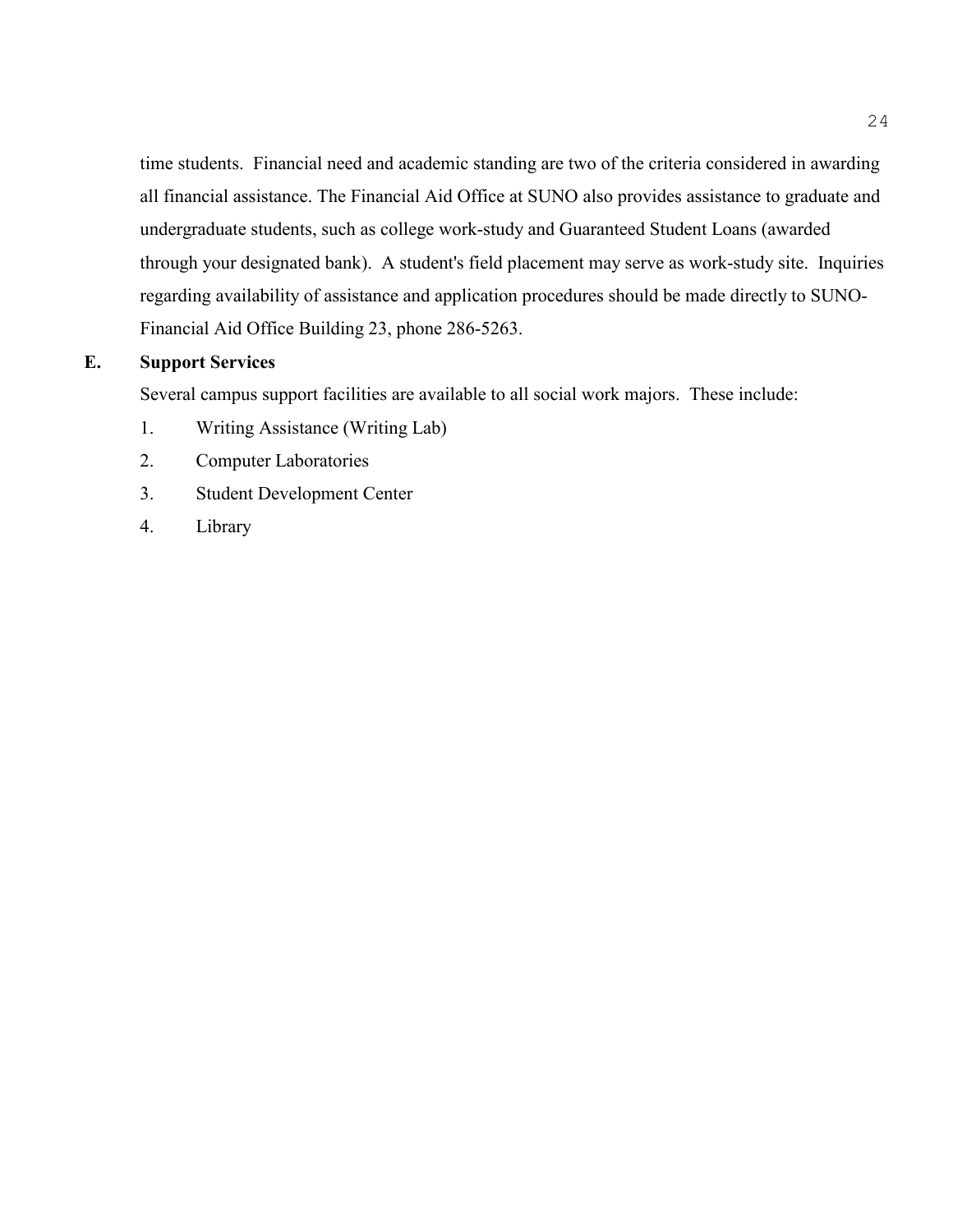# **APPENDIX**

BSW Curriculum BSW Professional Application packet BSW SOS By-Laws CSWE Educational Policy and Accreditation Standards Grievance Form Independent Study Form "I" Grade Request Form Men of Social Work Association By-Laws MSW Application MSW Curriculum MSW SOS By-Laws NASW Code of Ethic Xi Phi chapter of Phi Beta Honor Society By-Laws Academic Progress and Retention letter to BSW students Academic Progress and Retention letter to MSW students Academic Dishonest Statement EEO Guidelines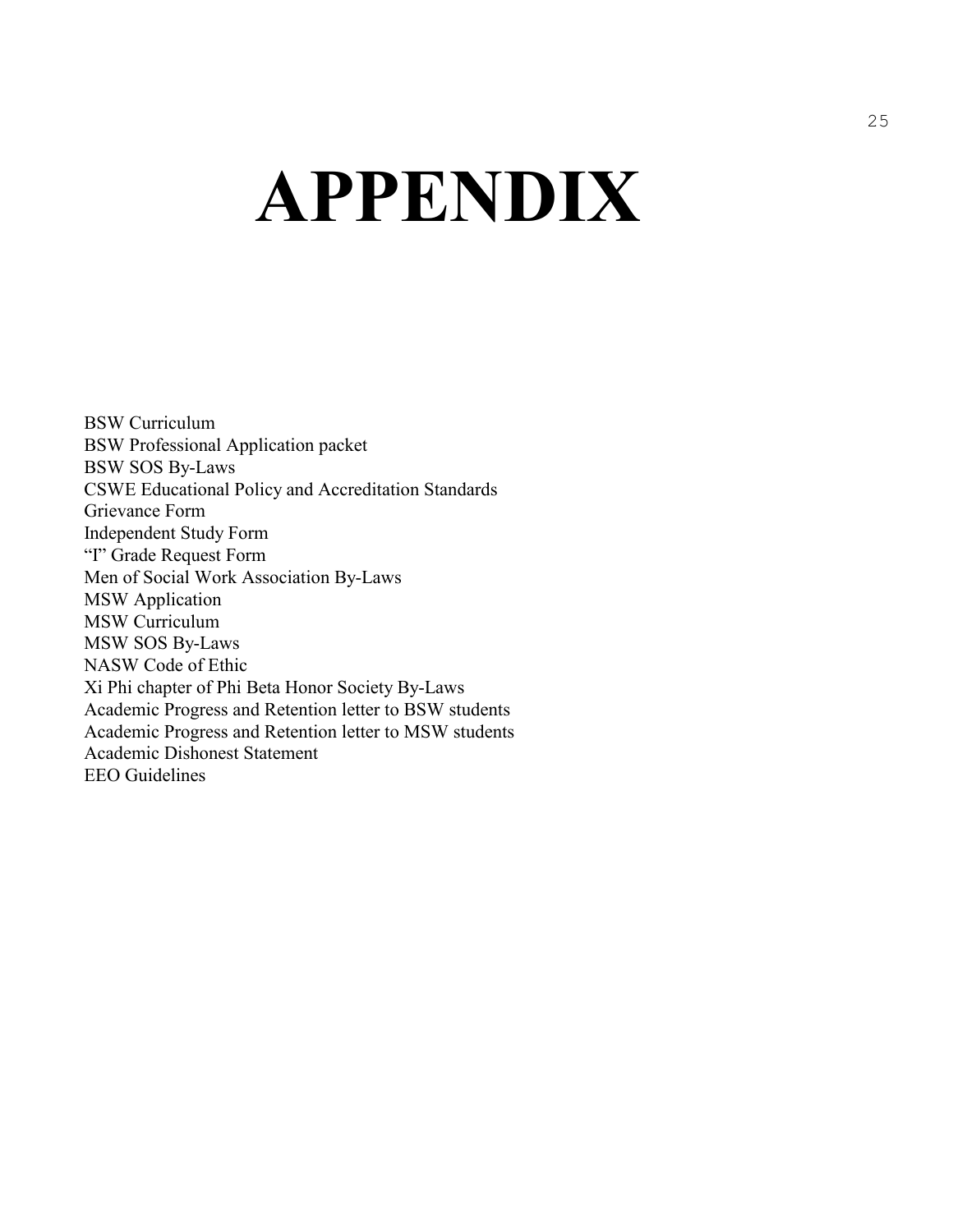#### **SOUTHERN UNIVERSITY AT NEW ORLEANS Effective Fall 2019 BACHELOR OF SOCIAL WORK DEGREE CURRICULUM GUIDELINE**

| <b>FALL</b>                           |                 | <b>FIRST YEAR</b><br><b>SPRING</b> |                                     |      |               |
|---------------------------------------|-----------------|------------------------------------|-------------------------------------|------|---------------|
| <b>ENGLISH</b>                        | 111             | 3                                  | <b>ENGLISH</b>                      | 112  | 3             |
| MATHEMATICS (COLLEGE ALGEBRA)         | 151             | 3                                  | MATHEMATICS (ELEMENTARY STATISTICS) | 250  | 3             |
| <b>INTRODUCTION to BIOLOGY</b>        | 105             | 3                                  | <b>BIOLOGY</b>                      | 106  | 3             |
| <b>INTRODUCTION to SOCIAL WELFARE</b> | 100             | 3                                  | <b>BIOLOGY LAB</b>                  | 106L |               |
| <b>FRESHMAN ASSEMBLY</b>              | 111A            | $\theta$                           | HISTORY of CIVILIZATION SINCE 1500  | 104  | 3             |
| <b>COLLEGE SURVIVAL SKILLS</b>        | 111             |                                    | COMPUTER PRODUCTIVITY APPS. I or    | 164  | $\mathcal{E}$ |
|                                       |                 |                                    | <b>COMPUTER LITERACY EXAM</b>       |      |               |
|                                       |                 |                                    |                                     |      |               |
| <b>SEMINAR FOR MAJORS</b>             | 200             | $\theta$                           | <b>SEMINAR FOR MAJORS</b>           | 200  | $\Omega$      |
| <b>TOTAL 13 HRS</b>                   |                 |                                    | <b>TOTAL 16 HRS</b>                 |      |               |
| <b>FALL</b><br><b>SECOND YEAR</b>     |                 |                                    | <b>SPRING</b>                       |      |               |
| <b>SEMINAR FOR MAJORS</b>             | 200             | $\Omega$                           | <b>SEMINAR FOR MAJORS</b>           | 200  | $\Omega$      |
| <b>ECONOMICS</b>                      | $211$ or<br>200 | 3                                  | <b>COMMUNICATIONS</b>               | 210  | 3             |

| <b>THAT THE</b>                     |     |   | $\sim$ m m m m $\sim$                                |        |  |
|-------------------------------------|-----|---|------------------------------------------------------|--------|--|
| <b>TOTAL 18 HRS</b>                 |     |   | <b>TOTAL 18 HRS</b>                                  |        |  |
|                                     |     |   |                                                      | 311    |  |
| SOCIAL WELFARE POLICY and SERVICE I | 211 | 3 | <b>HUMANITIES</b>                                    | 315 or |  |
|                                     |     |   | AMERICAN SIGN LANGUAGE                               |        |  |
| <b>SOCIOLOGY</b>                    | 210 | 3 | ELEMENTARY SPANISH or                                | 101    |  |
| PROFESSIONAL and TECHNICAL WRITING  | 260 | 3 | ART or MUSIC                                         | 101    |  |
|                                     |     |   |                                                      |        |  |
| <b>GENERAL PSYCHOLOGY</b>           | 210 |   | Chemistry 101 or Physical Science 101 or Physics 101 |        |  |
| AMERICAN GOVERNMENT                 | 110 | 3 | <b>AMERICAN HISTORY</b>                              | 220    |  |
|                                     |     |   |                                                      |        |  |

| <b>FALL</b>                                |      |          | <b>SPRING</b><br><b>THIRD YEAR</b>   |     |  |
|--------------------------------------------|------|----------|--------------------------------------|-----|--|
| <b>SEMINAR FOR MAJORS</b>                  | 200  | $\left($ | <b>SEMINAR FOR MAJORS</b>            | 200 |  |
|                                            |      |          |                                      |     |  |
| SOCIAL WORK RETREAT                        | 2810 | $\theta$ | PSYCHOLOGY or SOCIOLOGY ELECTIVE     | --  |  |
|                                            |      |          |                                      |     |  |
| COMMUNICATIONS SKILLS for SOCIAL WORKERS   | 241  | 3        | SOCIAL WELFARE POLICY and SERVICE II | 311 |  |
|                                            |      |          |                                      |     |  |
| HUMAN BEHAVIOR and SOCIAL ENVIRONMENT I    | 341  | 3        |                                      |     |  |
|                                            |      |          |                                      |     |  |
| DIRECT SERVCE I                            | 350  | 3        | DIRECT SERVICE II                    | 351 |  |
|                                            |      |          |                                      |     |  |
| NON-SOCIAL WORK ELECTIVE                   | --   | 3        | NON-SOCIAL WORK ELECTIVE             | --  |  |
|                                            |      |          |                                      |     |  |
| <b>SOCIAL WORK ELECTIVE</b>                |      | 3        | <b>SOCIAL WORK ELECTIVE</b>          |     |  |
|                                            |      |          |                                      |     |  |
| <b>TOTAL 15 HRS</b><br><b>TOTAL 15 HRS</b> |      |          |                                      |     |  |

| <b>FALL</b>                               |     |          | <b>SPRING</b><br><b>FOURTH YEAR</b>                              |                     |               |
|-------------------------------------------|-----|----------|------------------------------------------------------------------|---------------------|---------------|
| <b>SEMINAR FOR MAJORS</b>                 | 200 | $\theta$ | <b>SEMINAR FOR MAJORS</b>                                        | 200                 | 0             |
| HUMAN BEHAVIOR and SOCIAL ENVIRONMENT III | 343 | 3        | SOCIAL WORK PRACTICE with ORGANIZATIONS<br>& COMMUNITIES (APO I) | 352                 |               |
| DIRECT SERVICE III                        | 353 | 3        | DIVERSITY AND EMPOWERMENT                                        | 443                 | C             |
| FIELD INSTRUCTION & SEMINAR I             | 481 | 3        | FIELD INSTRUCTION & SEMINAR II                                   | 482                 | 3             |
|                                           |     |          | <b>SENIOR SEMINAR</b>                                            | 492S                |               |
| <b>RESEARCH and STATISTICS I</b>          | 431 | 3        | <b>RESEARCH and STATISTICS II</b>                                | 432                 | $\rightarrow$ |
| <b>TOTAL 12 HRS</b>                       |     |          |                                                                  | <b>TOTAL 15 HRS</b> |               |
| <b>GRAND TOTAL 122 HOURS</b>              |     |          | <b>REV. 01/19</b>                                                |                     |               |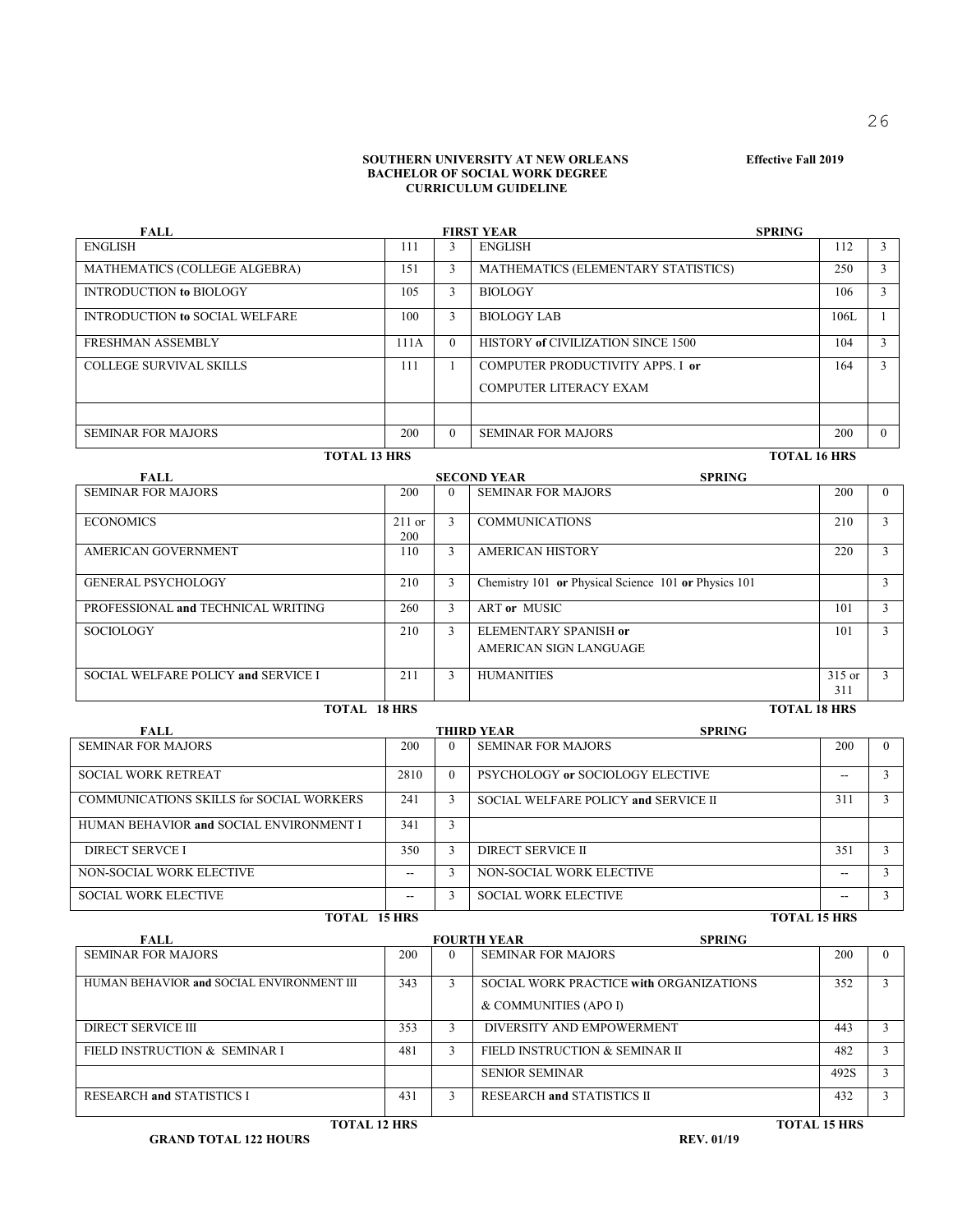**10 hours Volunteer Service required for SOWK 100 – Introduction to Social Welfare \*\*\*\*ONLY FOUR (4) SEMINAR FOR MAJORS NEEDED\*\*\*\* COMMUNITY SERVICE (60 HOURS)** Contact Sheridan Coopers Office (2<sup>ND</sup> floor of the University Center)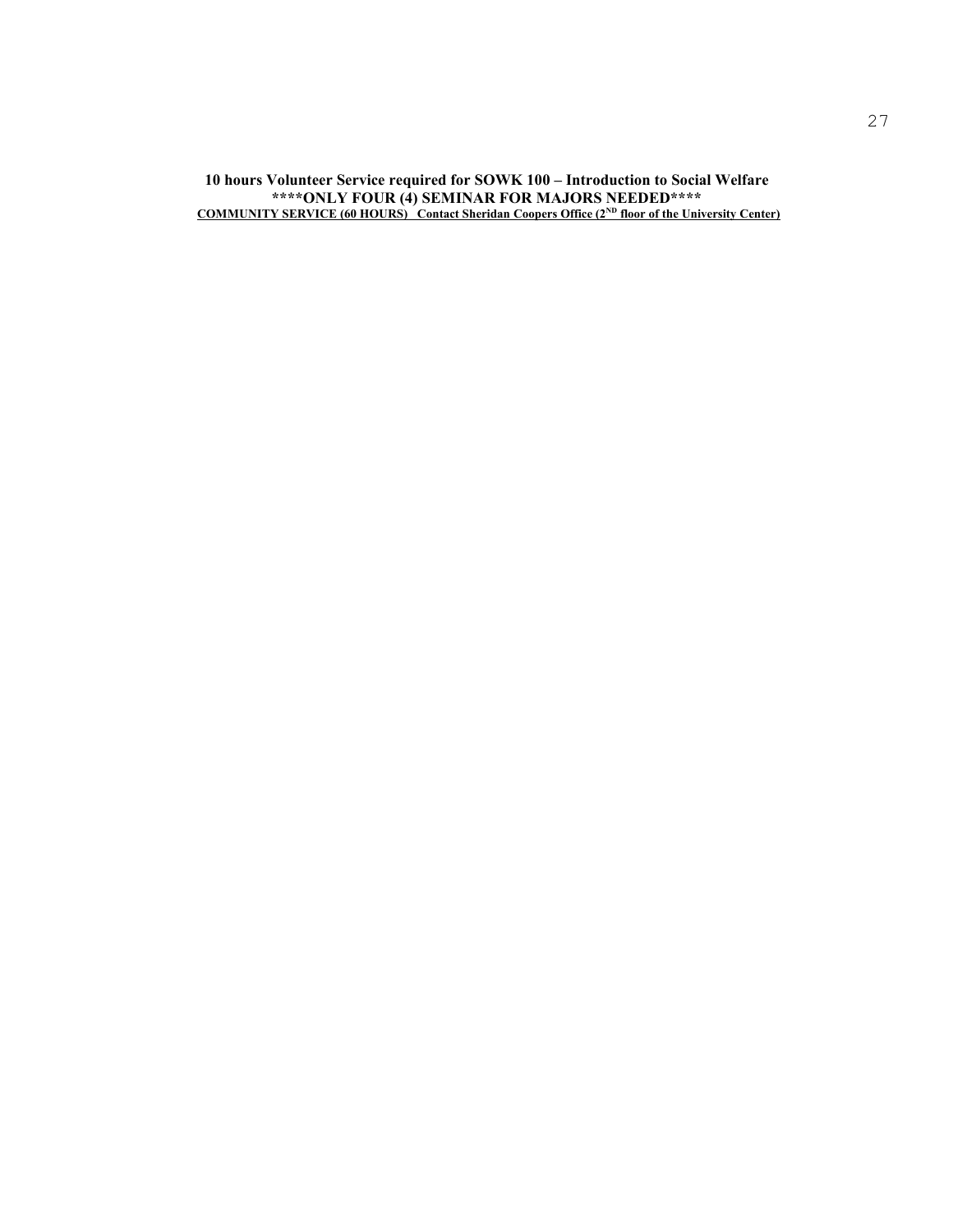# **SOUTHERN UNIVERSITY AT NEW ORLEANS SCHOOL OF SOCIAL WORK Millie M. Charles School of Social Work Building 6801 Press Drive New Orleans, LA 70126 (504) 286.5376**

# **Themes:** *Advocacy, Empowerment and Transformation*

Dear Prospective Professional BSW Student,

Now that you have completed the University required general education courses, and you are now ready to continue your matriculation through the School of Work BSW Professional Program, please complete the attached application along with two references, your transcript, and a one page typed personal interest statement.

We have a very exciting program that will teach you how to work with individuals, families, groups, organizations, and communities within five social work units: policy, social work methods, and human behavior in the social environment*,* research, and field instruction. We also have outstanding internship opportunities in the Greater New Orleans area and beyond (within a one hundred mile radius) of the area. Internship sites include such settings as child and family services agencies, schools, mental health centers, hospitals, etc. Our director of field works very hard to match students to setting compatible with their interests. Classes are offered in the day, evenings, and some online.

Our faculty represents a variety of experiences, certifications, and training and are published, specializing in areas such as child welfare, policy, and health issues.

The application packet must be submitted to the BSW Program Director and will be reviewed by the BSW Admission Committee. **Deadline for submission is Fall semester before enrolling in SOWK 432, SOWK 311 and SOWK 351.** 

You will be notified in writing of the committee's decision. Any student not admitted is encouraged to meet with their advisor to discuss options that might include:

- 1. Re-submission of an application with an explanation that clarifies the areas questioned during the admission process;
- 2. Selection of an alternative course of study consistent with a student's career goals; or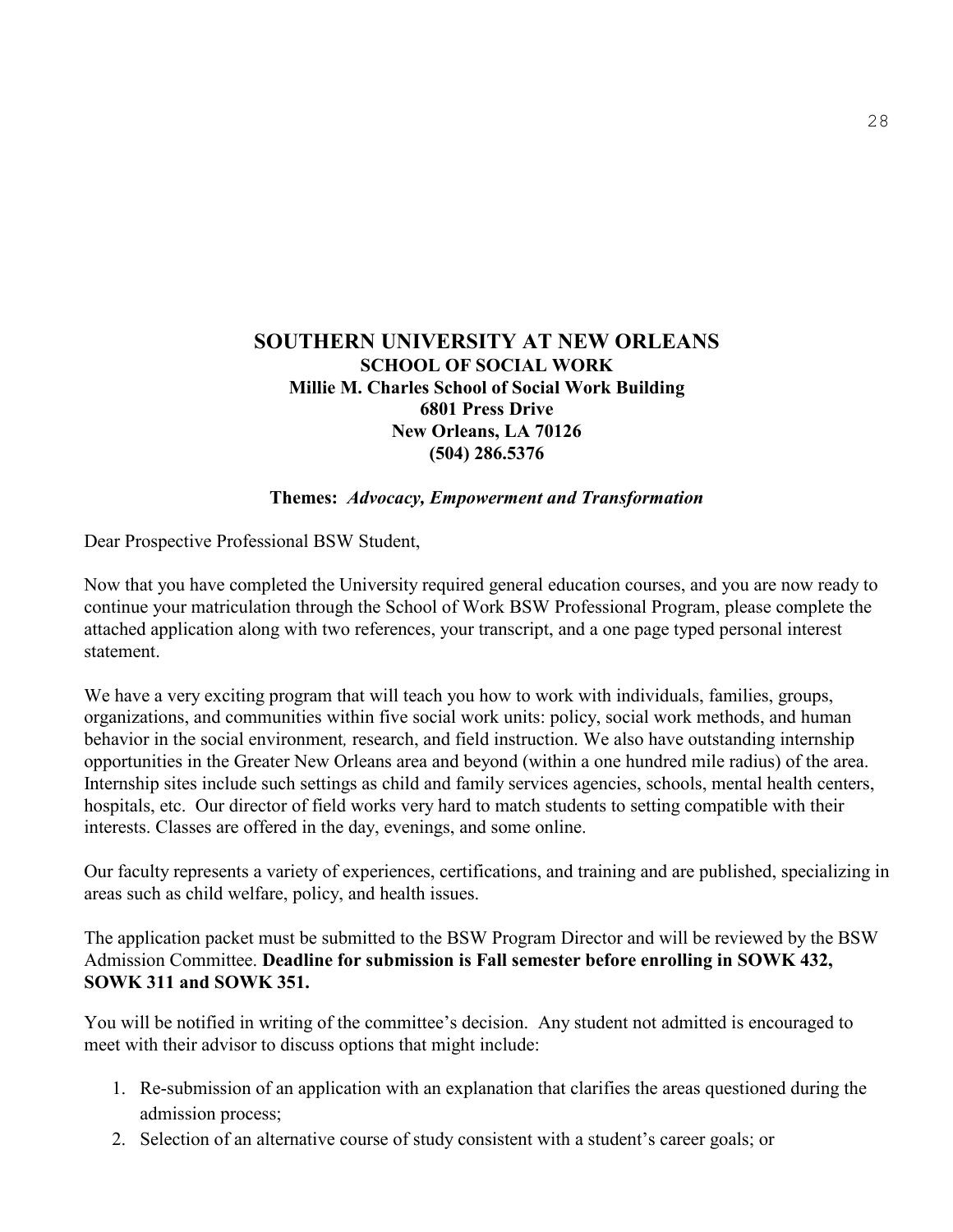3. Development of strategies for improving the cumulative GPA or other unmet criteria.

# SOUTHERN UNIVERSITY AT NEW ORLEANS School of Social Work BSW Program Application

# **To complete the application process, students must meet the follow requirments:**

- 1. Complete and submit the BSW Program Application form.
- 2. Submit transcripts from the most recent institution(s) attended. Cumulative GPA of 2.0 or higher required.
- 3. Provide a one page typed personal interest statement identifying the follow:
	- a) Yours plans for earning a degree in social work.
	- b) What sparks you interest in social work?
	- c) How can you use the School of Social Work Themes of "Advocacy, Empowerment, and Transformation to your work as a social worker to advance social justice?
- 4. Provide one academic reference and one personal reference.
- 5. Participate in an interview with the BSW Admission Committee members.
- 6. Complete the following courses: Engl. 111, 112 & 260, Art of Music 101, Biol. 105, 106, & 106L, Sowk 100, Psych. 210, MGIS 164, Socl. 210. Hist. 104 &220, Poli. 110, Chem. 101, Physical. Sci. 101, or Physics 101, comm. 210, and Foreign Lang. 101.

# **Submit application packet to BSW Program Director (submit a hard copy or email to: cmontegut@suno.edu).**

| Name (please print)                                                                                                                     |      | <b>Student ID</b> |            |
|-----------------------------------------------------------------------------------------------------------------------------------------|------|-------------------|------------|
| <b>Address:</b><br><u> 1980 - Jan Stein Stein Stein Stein Stein Stein Stein Stein Stein Stein Stein Stein Stein Stein Stein Stein S</u> |      | <b>State</b>      | <b>ZIP</b> |
| Phone <u>_________________</u><br>email                                                                                                 |      |                   |            |
| Have you applied to the BSW Program before? yes                                                                                         |      | no                |            |
| Semester                                                                                                                                | Year |                   |            |

# **Education:**

List all community colleges and universities attended within the last two (2) years, most recent first (use additional paper if needed) Institution City, State Date attended Major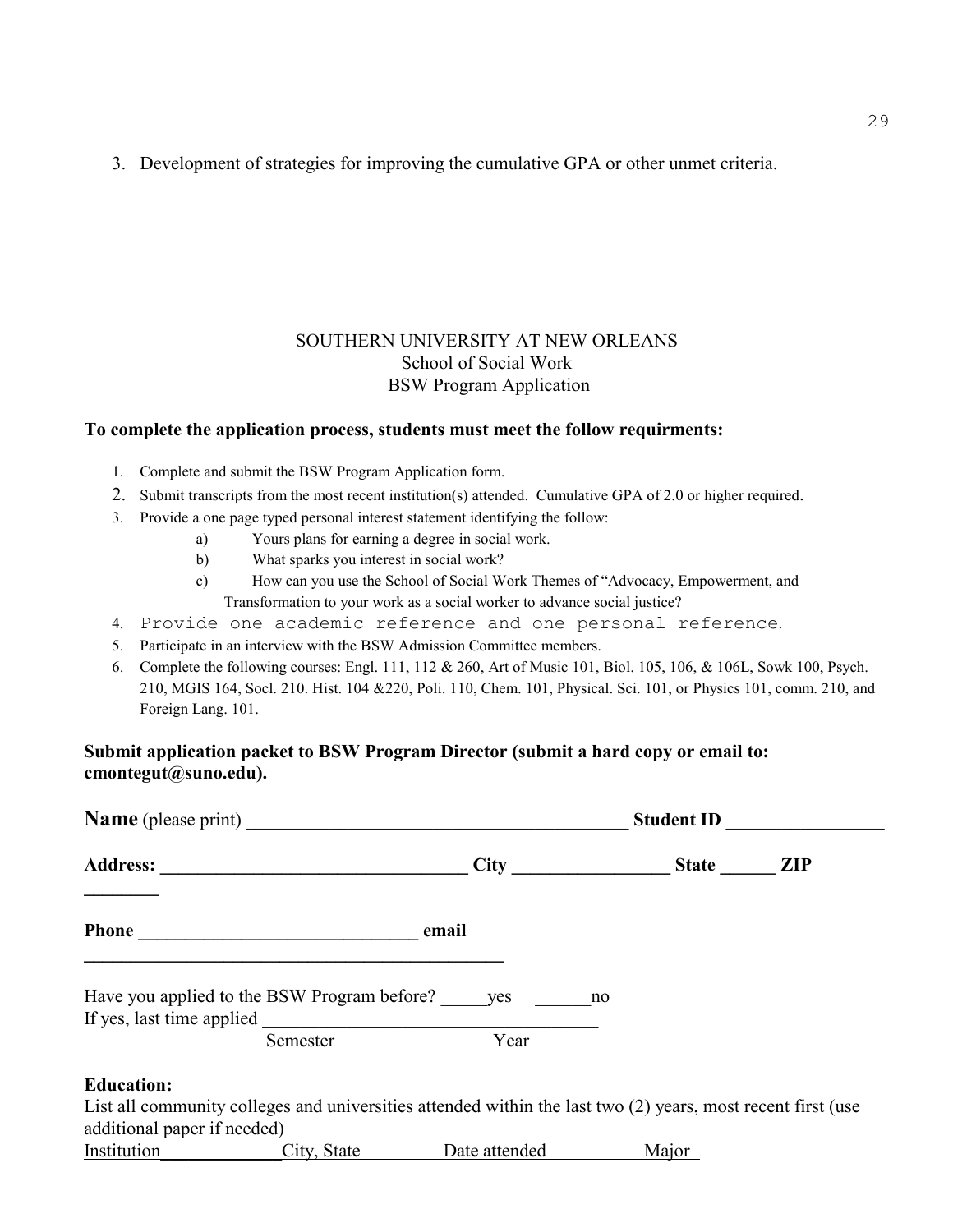| Degree                    |                                                                                                        |          |       |
|---------------------------|--------------------------------------------------------------------------------------------------------|----------|-------|
|                           |                                                                                                        |          |       |
|                           |                                                                                                        |          |       |
|                           |                                                                                                        |          |       |
|                           |                                                                                                        |          |       |
|                           |                                                                                                        |          |       |
|                           |                                                                                                        |          |       |
| <b>Emergency Contact:</b> |                                                                                                        |          |       |
| Name                      |                                                                                                        | Relation |       |
|                           |                                                                                                        |          |       |
| Phone                     |                                                                                                        |          |       |
| Home                      | <b>Business</b>                                                                                        | Cell     | email |
|                           | The School of Social Work does not accept life experiences of previous work experience in place of any |          |       |
| social work courses.      |                                                                                                        |          |       |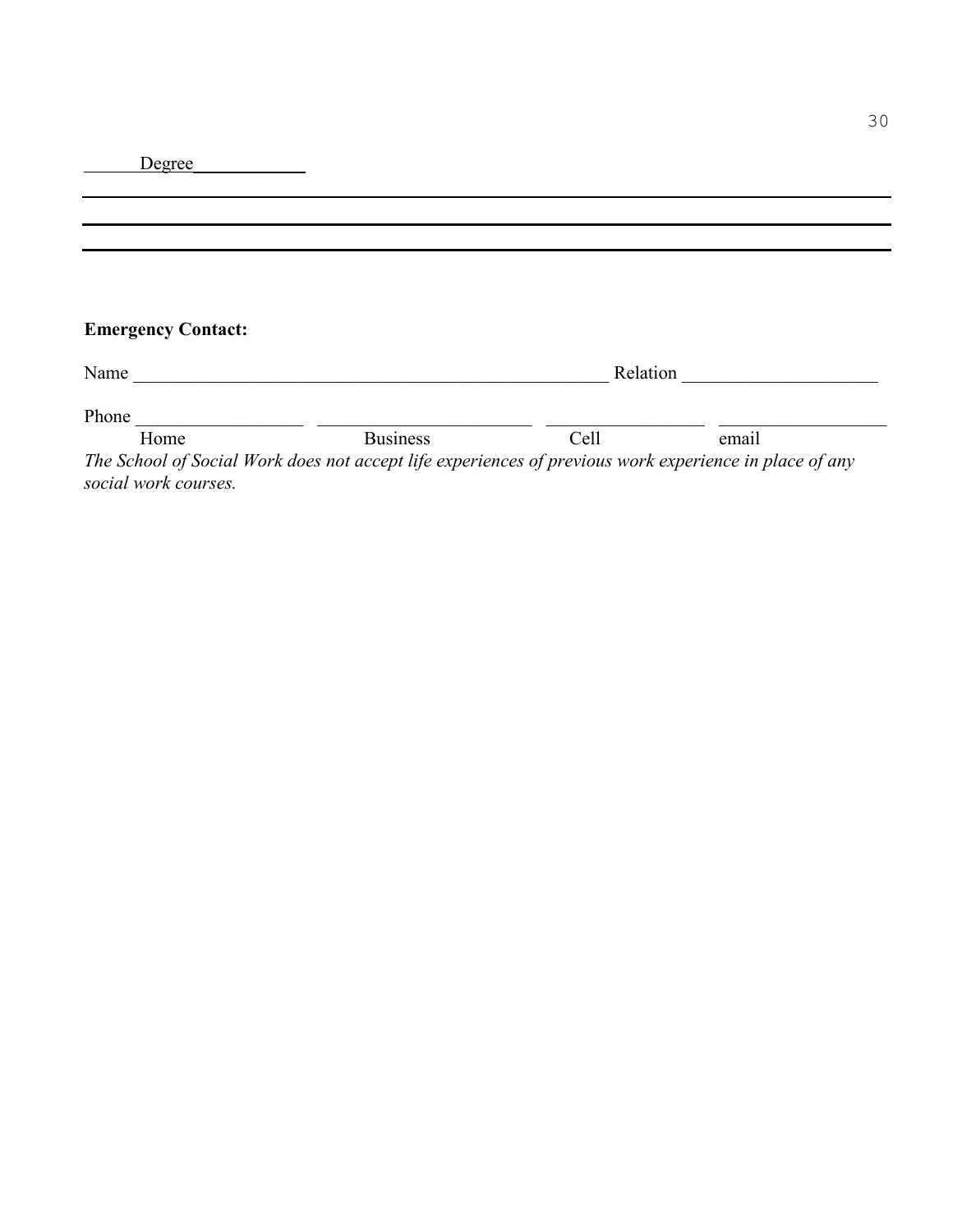# **SOUTHERN UNIVERSITY AT NEW ORLEANS SCHOOL OF SOCIAL WORK Millie M. Charles School of Social Work Building 6801 Press Drive New Orleans, LA 70126 504-268-5376**

### *BSW Reference Form*

## **This section for student completion**

\_\_\_\_\_\_\_\_\_\_\_\_\_\_\_\_\_\_\_\_\_\_\_\_\_\_

\_\_\_\_\_\_\_\_\_\_\_\_\_\_\_\_\_\_\_\_\_\_\_\_\_

Name (please print)

| Social Security Number (last 4 numbers) XXX-XX- |  | SUNO ID# |
|-------------------------------------------------|--|----------|
|                                                 |  |          |

\_\_\_\_\_\_\_\_\_\_\_\_\_\_\_\_\_\_\_\_\_\_\_\_\_\_\_\_\_\_\_\_\_\_\_\_\_\_\_\_\_\_\_\_\_\_\_\_\_\_\_\_\_\_\_\_\_\_\_\_\_\_\_\_\_\_\_\_\_\_\_\_\_\_\_\_\_

Student Waiver: You may voluntarily waive your right to have access to a specific letter of reference written about you in accordance with the Federal Education Rights and Privacy Ace of 1974 by signing this statement. I waive, relinquish and disclaim all my rights to have access to the Reference Statement described in this form.

Student's Signature **Date**  $\overline{\phantom{a}}$ 

## **This section for evaluator completion**

Please complete and return to the above named applicant in a sealed envelope with your signature on the envelop flap or you can email to: cmontegut@suno.edu. Your candid assessment of the applicant will greatly assist the Admissions committee. We encourage you to make comments which express, clarify and reinforce your opinions regarding the applicant's strengths as they relate to the profession of social work. Thank you for your assistance with this process.

| In what capacity do you know this applicant? Employee |                                          | Student | Volunteer |  |
|-------------------------------------------------------|------------------------------------------|---------|-----------|--|
| other - specify                                       | . How long have you known the applicant? |         |           |  |

# **Using the chart below, please rate the applicant relative to other employees or students whom you have known.**

**Above Below No Basis for Excellent Average Average Average Judgment**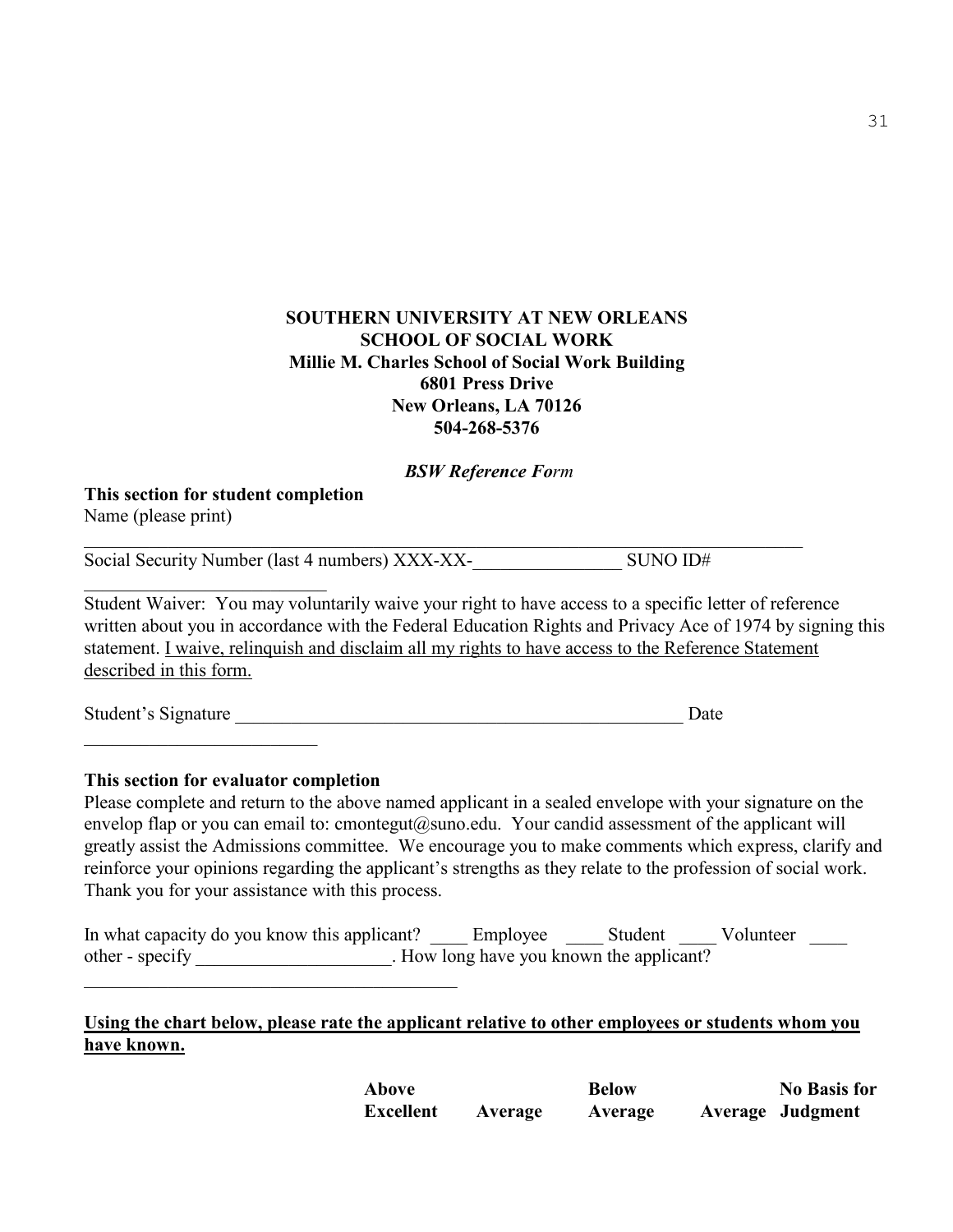| Academic performance                                        |                                                                    |  |  |  |  |  |  |  |  |
|-------------------------------------------------------------|--------------------------------------------------------------------|--|--|--|--|--|--|--|--|
| Intellectual potential                                      |                                                                    |  |  |  |  |  |  |  |  |
| Ability to work with others                                 |                                                                    |  |  |  |  |  |  |  |  |
| <b>Emotional stability</b>                                  |                                                                    |  |  |  |  |  |  |  |  |
| Tolerance of individual differences                         |                                                                    |  |  |  |  |  |  |  |  |
| Responsibility                                              |                                                                    |  |  |  |  |  |  |  |  |
| Oral communication skills                                   |                                                                    |  |  |  |  |  |  |  |  |
| Written communication skills                                |                                                                    |  |  |  |  |  |  |  |  |
| Motivation for study in social work                         |                                                                    |  |  |  |  |  |  |  |  |
| Leadership skills                                           |                                                                    |  |  |  |  |  |  |  |  |
| Independence and initiative                                 |                                                                    |  |  |  |  |  |  |  |  |
|                                                             |                                                                    |  |  |  |  |  |  |  |  |
| Please indicate overall recommendation:<br>admission        | Highly recommend without reservation for                           |  |  |  |  |  |  |  |  |
| Recommend Recommend with reservation No, I do not recommend |                                                                    |  |  |  |  |  |  |  |  |
| Name of Evaluator (please print)                            |                                                                    |  |  |  |  |  |  |  |  |
| Signature                                                   | Phone<br><u> 1980 - Andrea Station Books, amerikansk politik (</u> |  |  |  |  |  |  |  |  |
| Date                                                        |                                                                    |  |  |  |  |  |  |  |  |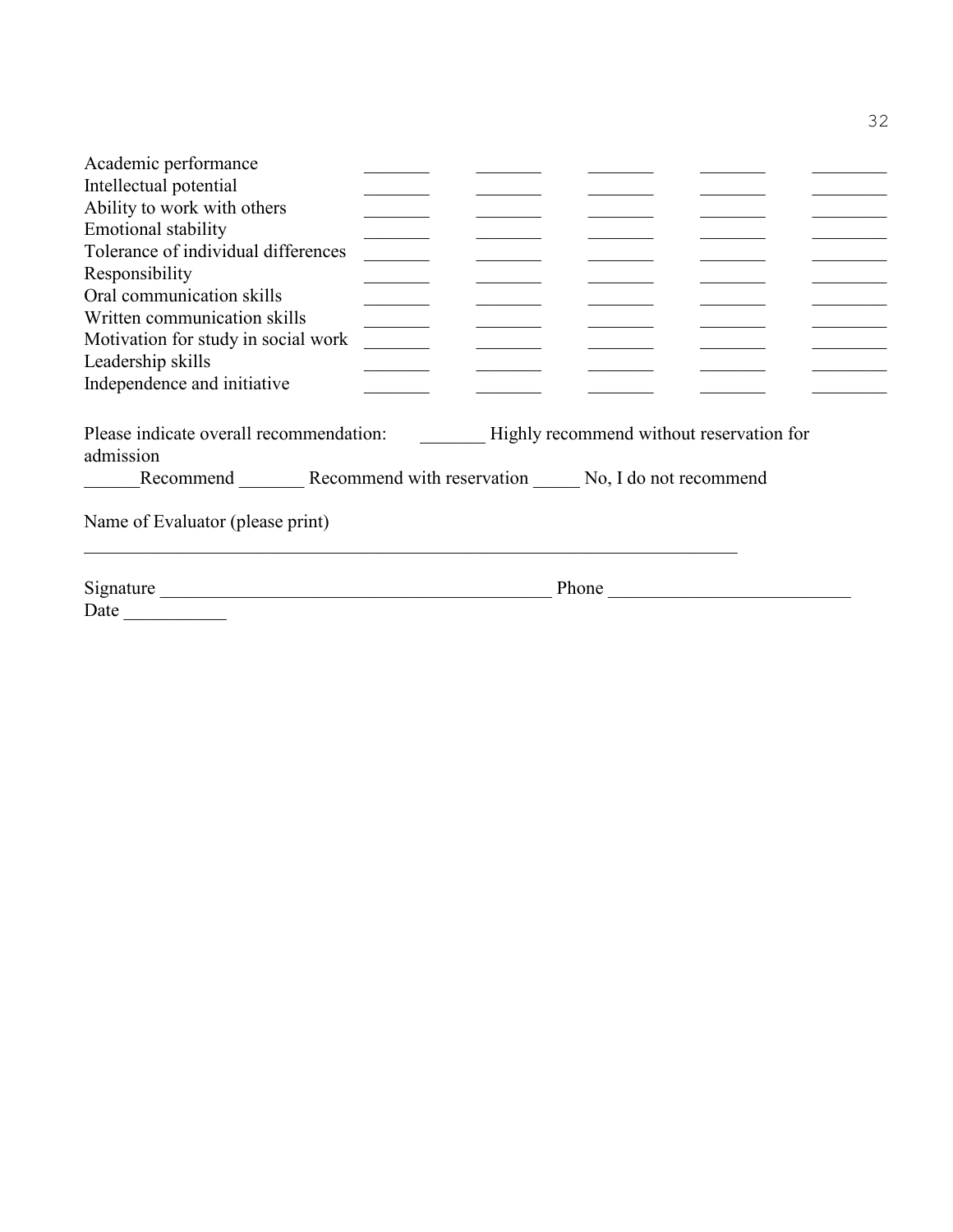# **Code of Ethics** *of the National Association of Social Workers*

# **Preamble**

The primary mission of the social work profession is to enhance human wellbeing and help meet the basic human needs of all people, with particular attention to the needs and empowerment of people who are vulnerable, oppressed, and living in poverty. A historic and defining feature of social work is the profession's focus on individual wellbeing in a social context and the wellbeing of society. Fundamental to social work is attention to the environmental forces that create, contribute to, and address problems in living.

Social workers promote social justice and social change with and on behalf of clients. "Clients" is used inclusively to refer to individuals, families, groups, organizations, and communities. Social workers are sensitive to cultural and ethnic diversity and strive to end discrimination, oppression, poverty, and other forms of social injustice. These activities may be in the form of direct practice, community organizing, supervision, consultation administration, advocacy, social and political action, policy development and implementation, education, and research and evaluation. Social workers seek to enhance the capacity of people to address their own needs. Social workers also seek to promote the responsiveness of organizations, communities, and other social institutions to individuals' needs and social problems.

The mission of the social work profession is rooted in a set of core values. These core values, embraced by social workers throughout the profession's history, are the foundation of social work's unique purpose and perspective:

- service
- social justice
- dignity and worth of the person
- importance of human relationships
- **integrity**
- competence.

This constellation of core values reflects what is unique to the social work profession. Core values, and the principles that flow from them, must be balanced within the context and complexity of the human experience.

# **Purpose of the NASW Code of Ethics**

Professional ethics are at the core of social work. The profession has an obligation to articulate its basic values, ethical principles, and ethical standards. The *NASW Code of Ethics* sets forth these values, principles, and standards to guide social workers' conduct. The *Code* is relevant to all social workers and social work students, regardless of their professional functions, the settings in which they work, or the populations they serve.

The *NASW Code of Ethics* serves six purposes: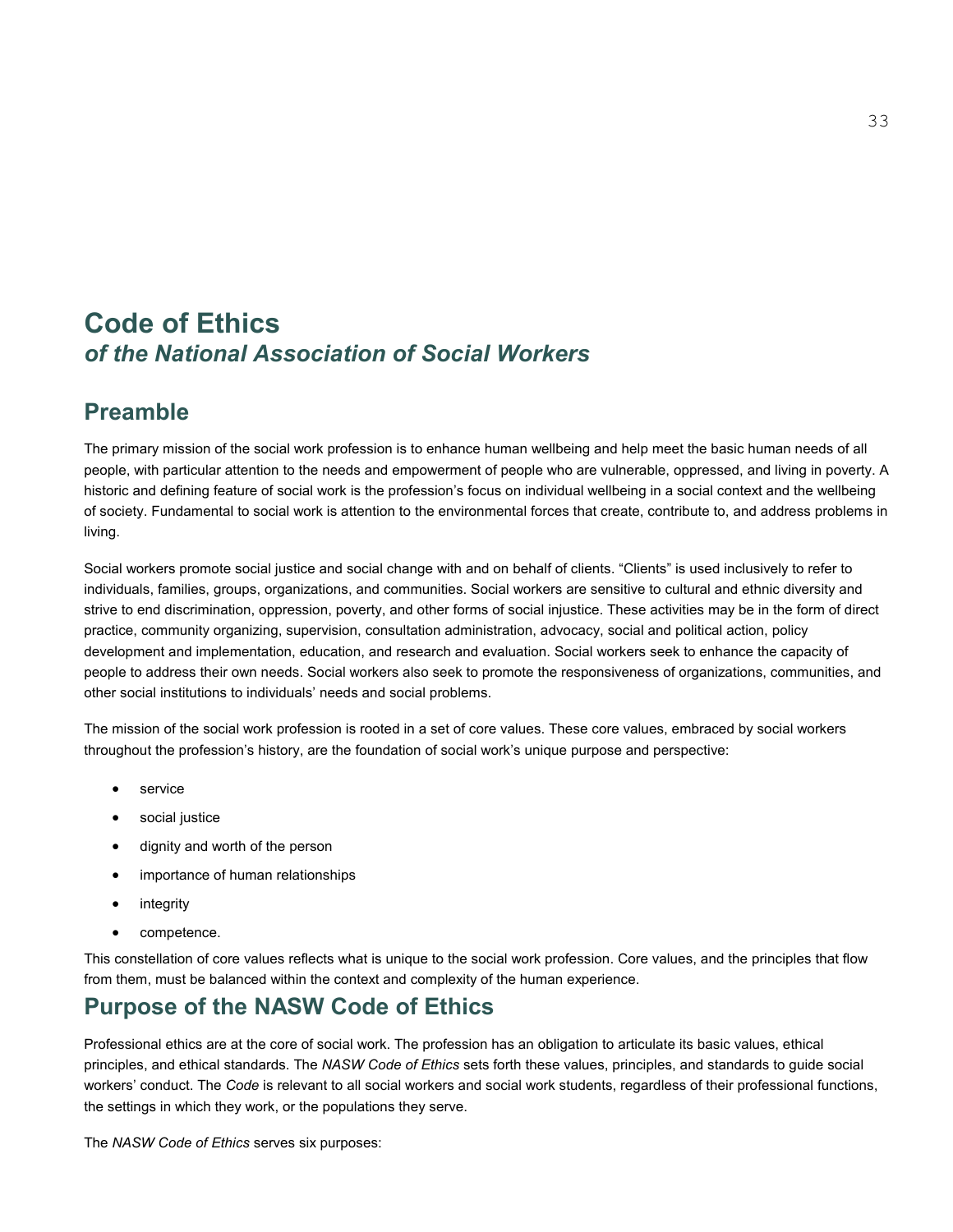- 1. The Code identifies core values on which social work's mission is based.
- 2. The *Code* summarizes broad ethical principles that reflect the profession's core values and establishes a set of specific ethical standards that should be used to guide social work practice.
- 3. The *Code* is designed to help social workers identify relevant considerations when professional obligations conflict or ethical uncertainties arise.
- 4. The *Code* provides ethical standards to which the general public can hold the social work profession accountable.
- 5. The *Code* socializes practitioners new to the field to social work's mission, values, ethical principles, and ethical standards.
- 6. The *Code* articulates standards that the social work profession itself can use to assess whether social workers have engaged in unethical conduct. NASW has formal procedures to adjudicate ethics complaints filed against its members.\* In subscribing to this *Code*, social workers are required to cooperate in its implementation, participate in NASW adjudication proceedings, and abide by any NASW disciplinary rulings or sanctions based on it.

The *Code* offers a set of values, principles, and standards to guide decision making and conduct when ethical issues arise. It does not provide a set of rules that prescribe how social workers should act in all situations. Specific applications of the *Code*  must take into account the context in which it is being considered and the possibility of conflicts among the *Code's* values, principles, and standards. Ethical responsibilities flow from all human relationships, from the personal and familial to the social and professional.

Further, the *NASW Code of Ethics* does not specify which values, principles, and standards are most important and ought to outweigh others in instances when they conflict. Reasonable differences of opinion can and do exist among social workers with respect to the ways in which values, ethical principles, and ethical standards should be rank ordered when they conflict. Ethical decision making in a given situation must apply the informed judgment of the individual social worker and should also consider how the issues would be judged in a peer review process where the ethical standards of the profession would be applied.

Ethical decision making is a process. There are many instances in social work where simple answers are not available to resolve complex ethical issues. Social workers should take into consideration all the values, principles, and standards in this *Code* that are relevant to any situation in which ethical judgment is warranted. Social workers' decisions and actions should be consistent with the spirit as well as the letter of this *Code*.

In addition to this *Code*, there are many other sources of information about ethical thinking that may be useful. Social workers should consider ethical theory and principles generally, social work theory and research, laws, regulations, agency policies, and other relevant codes of ethics, recognizing that among codes of ethics social workers should consider the *NASW Code of Ethics*  as their primary source. Social workers also should be aware of the impact on ethical decision making of their clients' and their own personal values and cultural and religious beliefs and practices. They should be aware of any conflicts between personal and professional values and deal with them responsibly. For additional guidance social workers should consult the relevant literature on professional ethics and ethical decision making and seek appropriate consultation when faced with ethical dilemmas. This may involve consultation with an agencybased or social work organization's ethics committee, a regulatory body, knowledgeable colleagues, supervisors, or legal counsel.

Instances may arise when social workers' ethical obligations conflict with agency policies or relevant laws or regulations. When such conflicts occur, social workers must make a responsible effort to resolve the conflict in a manner that is consistent with the values, principles, and standards expressed in this Code. If a reasonable resolution of the conflict does not appear possible, social workers should seek proper consultation before making a decision.

The *NASW Code of Ethics* is to be used by NASW and by individuals, agencies, organizations, and bodies (such as licensing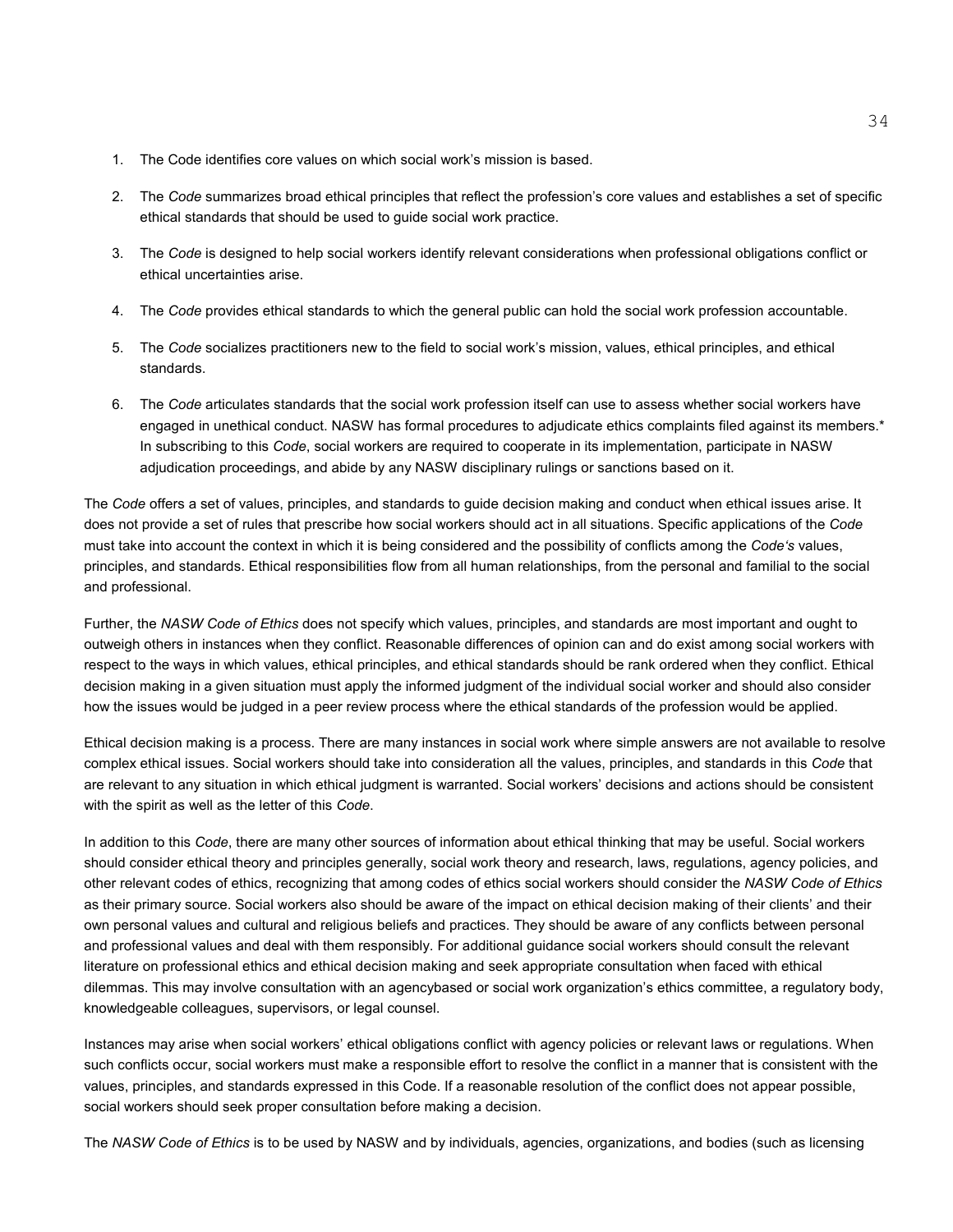and regulatory boards, professional liability insurance providers, courts of law, agency boards of directors, government agencies, and other professional groups) that choose to adopt it or use it as a frame of reference. Violation of standards in this *Code* does not automatically imply legal liability or violation of the law. Such determination can only be made in the context of legal and judicial proceedings. Alleged violations of the *Code* would be subject to a peer review process. Such processes are generally separate from legal or administrative procedures and insulated from legal review or proceedings to allow the profession to counsel and discipline its own members.

A code of ethics cannot guarantee ethical behavior. Moreover, a code of ethics cannot resolve all ethical issues or disputes or capture the richness and complexity involved in striving to make responsible choices within a moral community. Rather, a code of ethics sets forth values, ethical principles, and ethical standards to which professionals aspire and by which their actions can be judged. Social workers' ethical behavior should result from their personal commitment to engage in ethical practice. The *NASW Code of Ethics* reflects the commitment of all social workers to uphold the profession's values and to act ethically. Principles and standards must be applied by individuals of good character who discern moral questions and, in good faith, seek to make reliable ethical judgments.

# **Ethical Principles**

The following broad ethical principles are based on social work's core values of service, social justice, dignity and worth of the person, importance of human relationships, integrity, and competence. These principles set forth ideals to which all social workers should aspire.

#### **Value:** *Service*

**Ethical Principle:** *Social workers' primary goal is to help people in need and to address social problems.* 

Social workers elevate service to others above self-interest. Social workers draw on their knowledge, values, and skills to help people in need and to address social problems. Social workers are encouraged to volunteer some portion of their professional skills with no expectation of significant financial return (pro bono service).

#### **Value:** *Social Justice*

#### **Ethical Principle:** *Social workers challenge social injustice.*

Social workers pursue social change, particularly with and on behalf of vulnerable and oppressed individuals and groups of people. Social workers' social change efforts are focused primarily on issues of poverty, unemployment, discrimination, and other forms of social injustice. These activities seek to promote sensitivity to and knowledge about oppression and cultural and ethnic diversity. Social workers strive to ensure access to needed information, services, and resources; equality of opportunity; and meaningful participation in decision making for all people.

#### **Value:** *Dignity and Worth of the Person*

#### **Ethical Principle:** *Social workers respect the inherent dignity and worth of the person.*

Social workers treat each person in a caring and respectful fashion, mindful of individual differences and cultural and ethnic diversity. Social workers promote clients' socially responsible self-determination. Social workers seek to enhance clients' capacity and opportunity to change and to address their own needs. Social workers are cognizant of their dual responsibility to clients and to the broader society. They seek to resolve conflicts between clients' interests and the broader society's interests in a socially responsible manner consistent with the values, ethical principles, and ethical standards of the profession.

#### **Value:** *Importance of Human Relationships*

#### **Ethical Principle:** *Social workers recognize the central importance of human relationships.*

Social workers understand that relationships between and among people are an important vehicle for change. Social workers engage people as partners in the helping process. Social workers seek to strengthen relationships among people in a purposeful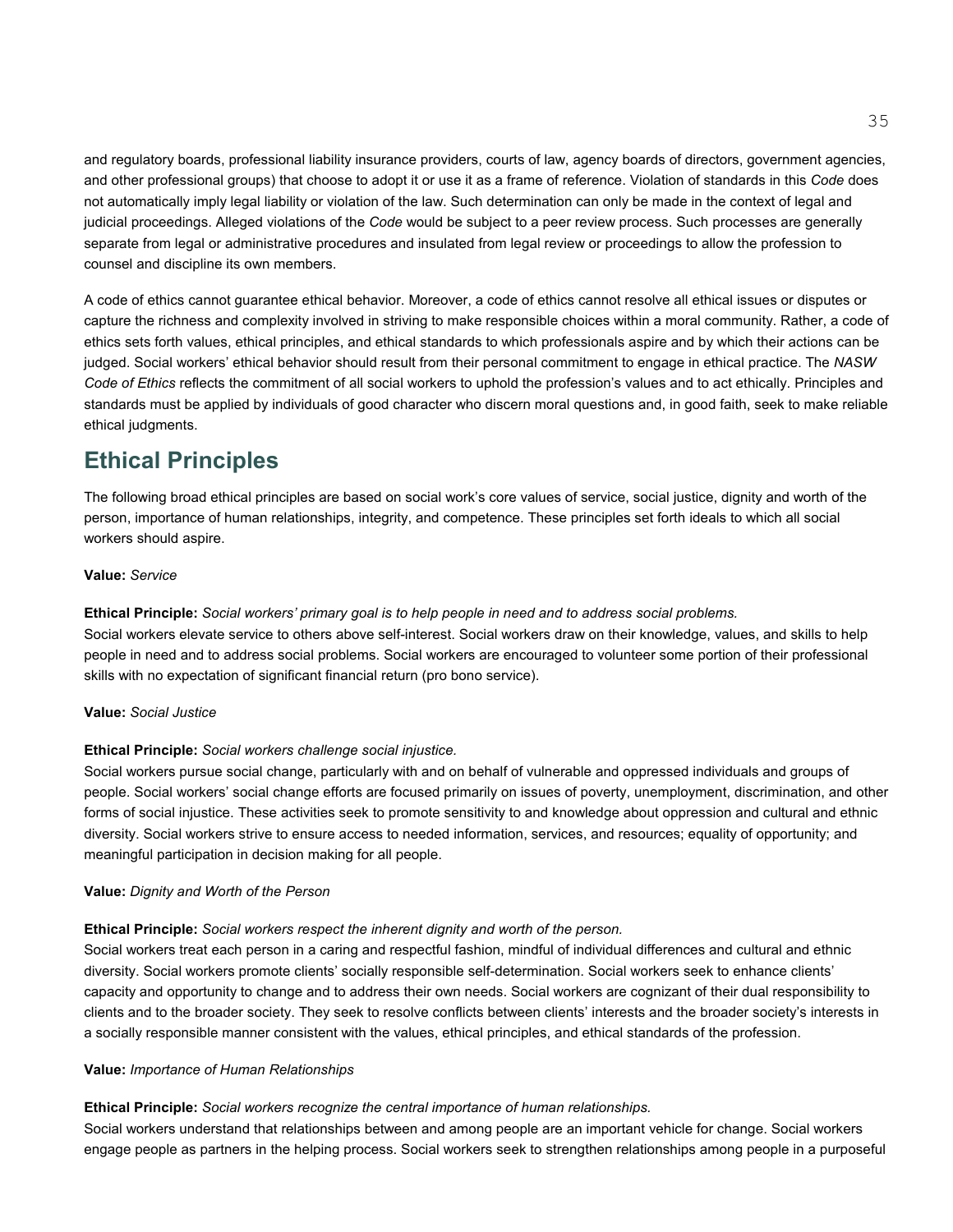effort to promote, restore, maintain, and enhance the wellbeing of individuals, families, social groups, organizations, and communities.

**Value:** *Integrity* 

#### **Ethical Principle:** *Social workers behave in a trustworthy manner.*

Social workers are continually aware of the profession's mission, values, ethical principles, and ethical standards and practice in a manner consistent with them. Social workers act honestly and responsibly and promote ethical practices on the part of the organizations with which they are affiliated.

#### **Value:** *Competence*

**Ethical Principle:** *Social workers practice within their areas of competence and develop and enhance their professional expertise.* 

Social workers continually strive to increase their professional knowledge and skills and to apply them in practice. Social workers should aspire to contribute to the knowledge base of the profession.

# **Ethical Standards**

The following ethical standards are relevant to the professional activities of all social workers. These standards concern (1) social workers' ethical responsibilities to clients, (2) social workers' ethical responsibilities to colleagues, (3) social workers' ethical responsibilities in practice settings, (4) social workers' ethical responsibilities as professionals, (5) social workers' ethical responsibilities to the social work profession, and (6) social workers' ethical responsibilities to the broader society.

Some of the standards that follow are enforceable guidelines for professional conduct, and some are aspirational. The extent to which each standard is enforceable is a matter of professional judgment to be exercised by those responsible for reviewing alleged violations of ethical standards.

#### **1. SOCIAL WORKERS' ETHICAL RESPONSIBILITIES TO CLIENTS**

#### **1.01 Commitment to Clients**

Social workers' primary responsibility is to promote the wellbeing of clients. In general, clients' interests are primary. However, social workers' responsibility to the larger society or specific legal obligations may on limited occasions supersede the loyalty owed clients, and clients should be so advised. (Examples include when a social worker is required by law to report that a client has abused a child or has threatened to harm self or others.)

#### **1.02 Self-Determination**

Social workers respect and promote the right of clients to self-determination and assist clients in their efforts to identify and clarify their goals. Social workers may limit clients' right to self-determination when, in the social workers' professional judgment, clients' actions or potential actions pose a serious, foreseeable, and imminent risk to themselves or others.

#### **1.03 Informed Consent**

(a) Social workers should provide services to clients only in the context of a professional relationship based, when appropriate, on valid informed consent. Social workers should use clear and understandable language to inform clients of the purpose of the services, risks related to the services, limits to services because of the requirements of a thirdparty payer, relevant costs, reasonable alternatives, clients' right to refuse or withdraw consent, and the time frame covered by the consent. Social workers should provide clients with an opportunity to ask questions.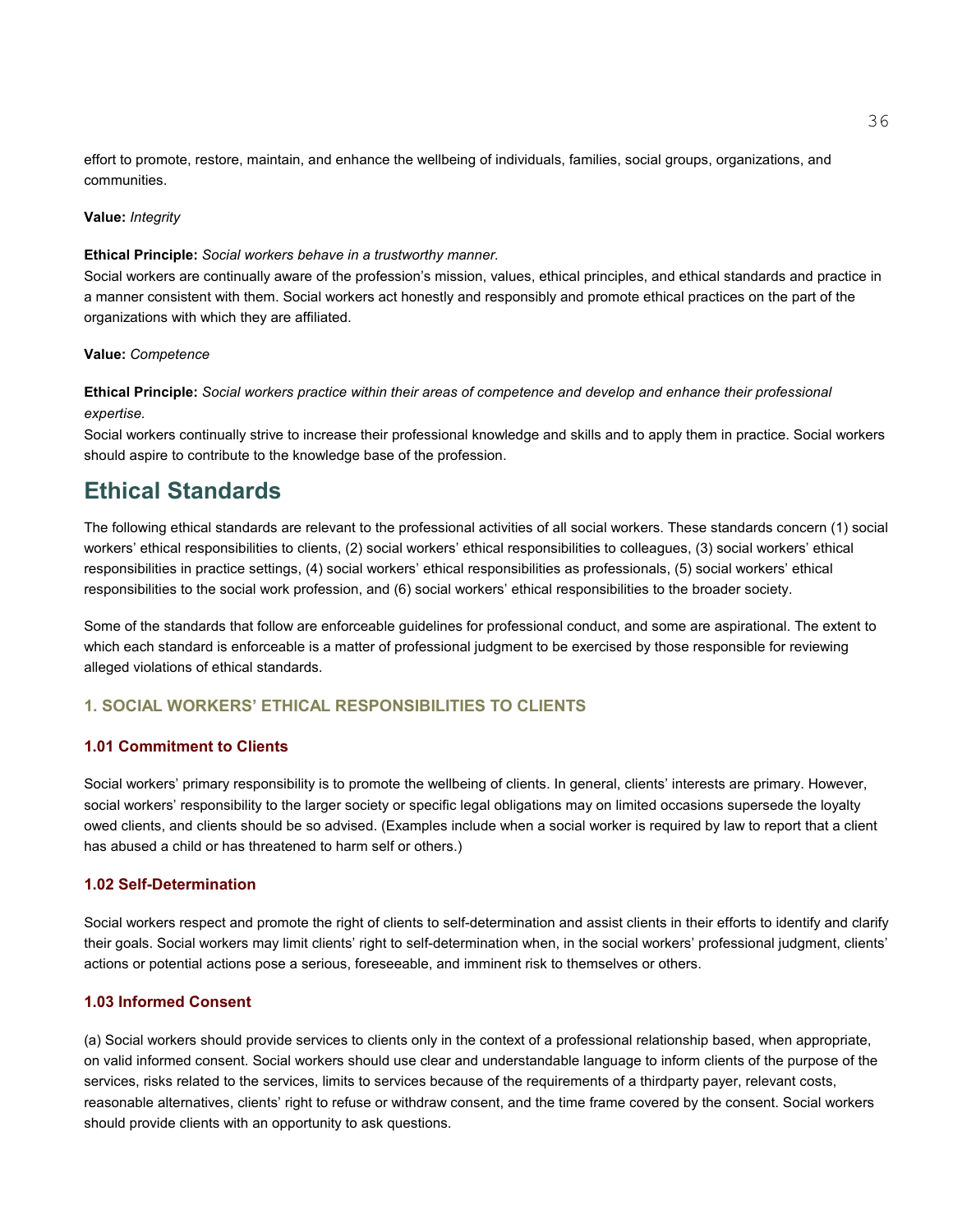(b) In instances when clients are not literate or have difficulty understanding the primary language used in the practice setting, social workers should take steps to ensure clients' comprehension. This may include providing clients with a detailed verbal explanation or arranging for a qualified interpreter or translator whenever possible.

(c) In instances when clients lack the capacity to provide informed consent, social workers should protect clients' interests by seeking permission from an appropriate third party, informing clients consistent with the clients' level of understanding. In such instances social workers should seek to ensure that the third party acts in a manner consistent with clients' wishes and interests. Social workers should take reasonable steps to enhance such clients' ability to give informed consent.

(d) In instances when clients are receiving services involuntarily, social workers should provide information about the nature and extent of services and about the extent of clients' right to refuse service.

(e) Social workers who provide services via electronic media (such as computer, telephone, radio, and television) should inform recipients of the limitations and risks associated with such services.

(f) Social workers should obtain clients' informed consent before audio-taping or videotaping clients or permitting observation of services to clients by a third party.

### **1.04 Competence**

(a) Social workers should provide services and represent themselves as competent only within the boundaries of their education, training, license, certification, consultation received, supervised experience, or other relevant professional experience.

(b) Social workers should provide services in substantive areas or use intervention techniques or approaches that are new to them only after engaging in appropriate study, training, consultation, and supervision from people who are competent in those interventions or techniques.

(c) When generally recognized standards do not exist with respect to an emerging area of practice, social workers should exercise careful judgment and take responsible steps (including appropriate education, research, training, consultation, and supervision) to ensure the competence of their work and to protect clients from harm.

### **1.05 Cultural Competence and Social Diversity**

(a) Social workers should understand culture and its function in human behavior and society, recognizing the strengths that exist in all cultures.

(b) Social workers should have a knowledge base of their clients' cultures and be able to demonstrate competence in the provision of services that are sensitive to clients' cultures and to differences among people and cultural groups.

(c) Social workers should obtain education about and seek to understand the nature of social diversity and oppression with respect to race, ethnicity, national origin, color, sex, sexual orientation, gender identity or expression, age, marital status, political belief, religion, immigration status, and mental or physical disability.

### **1.06 Conflicts of Interest**

(a) Social workers should be alert to and avoid conflicts of interest that interfere with the exercise of professional discretion and impartial judgment. Social workers should inform clients when a real or potential conflict of interest arises and take reasonable steps to resolve the issue in a manner that makes the clients' interests primary and protects clients' interests to the greatest extent possible. In some cases, protecting clients' interests may require termination of the professional relationship with proper referral of the client.

(b) Social workers should not take unfair advantage of any professional relationship or exploit others to further their personal,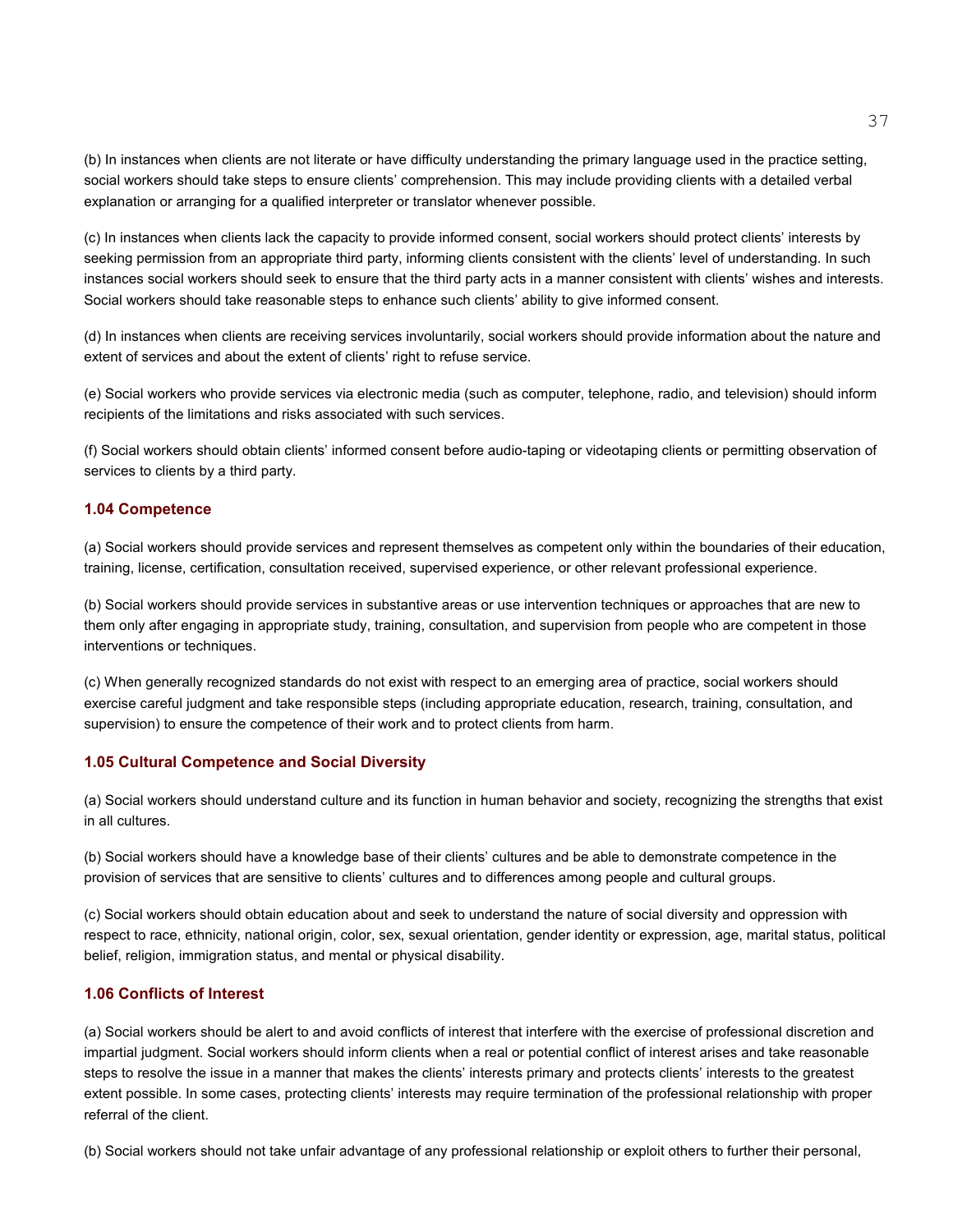religious, political, or business interests.

(c) Social workers should not engage in dual or multiple relationships with clients or former clients in which there is a risk of exploitation or potential harm to the client. In instances when dual or multiple relationships are unavoidable, social workers should take steps to protect clients and are responsible for setting clear, appropriate, and culturally sensitive boundaries. (Dual or multiple relationships occur when social workers relate to clients in more than one relationship, whether professional, social, or business. Dual or multiple relationships can occur simultaneously or consecutively.)

(d) When social workers provide services to two or more people who have a relationship with each other (for example, couples, family members), social workers should clarify with all parties which individuals will be considered clients and the nature of social workers' professional obligations to the various individuals who are receiving services. Social workers who anticipate a conflict of interest among the individuals receiving services or who anticipate having to perform in potentially conflicting roles (for example, when a social worker is asked to testify in a child custody dispute or divorce proceedings involving clients) should clarify their role with the parties involved and take appropriate action to minimize any conflict of interest.

### **1.07 Privacy and Confidentiality**

(a) Social workers should respect clients' right to privacy. Social workers should not solicit private information from clients unless it is essential to providing services or conducting social work evaluation or research. Once private information is shared, standards of confidentiality apply.

(b) Social workers may disclose confidential information when appropriate with valid consent from a client or a person legally authorized to consent on behalf of a client.

(c) Social workers should protect the confidentiality of all information obtained in the course of professional service, except for compelling professional reasons. The general expectation that social workers will keep information confidential does not apply when disclosure is necessary to prevent serious, foreseeable, and imminent harm to a client or other identifiable person. In all instances, social workers should disclose the least amount of confidential information necessary to achieve the desired purpose; only information that is directly relevant to the purpose for which the disclosure is made should be revealed.

(d) Social workers should inform clients, to the extent possible, about the disclosure of confidential information and the potential consequences, when feasible before the disclosure is made. This applies whether social workers disclose confidential information on the basis of a legal requirement or client consent.

(e) Social workers should discuss with clients and other interested parties the nature of confidentiality and limitations of clients' right to confidentiality. Social workers should review with clients circumstances where confidential information may be requested and where disclosure of confidential information may be legally required. This discussion should occur as soon as possible in the social worker client relationship and as needed throughout the course of the relationship.

(f) When social workers provide counseling services to families, couples, or groups, social workers should seek agreement among the parties involved concerning each individual's right to confidentiality and obligation to preserve the confidentiality of information shared by others. Social workers should inform participants in family, couples, or group counseling that social workers cannot guarantee that all participants will honor such agreements.

(g) Social workers should inform clients involved in family, couples, marital, or group counseling of the social worker's, employer's, and agency's policy concerning the social worker's disclosure of confidential information among the parties involved in the counseling.

(h) Social workers should not disclose confidential information to third-party payers unless clients have authorized such disclosure.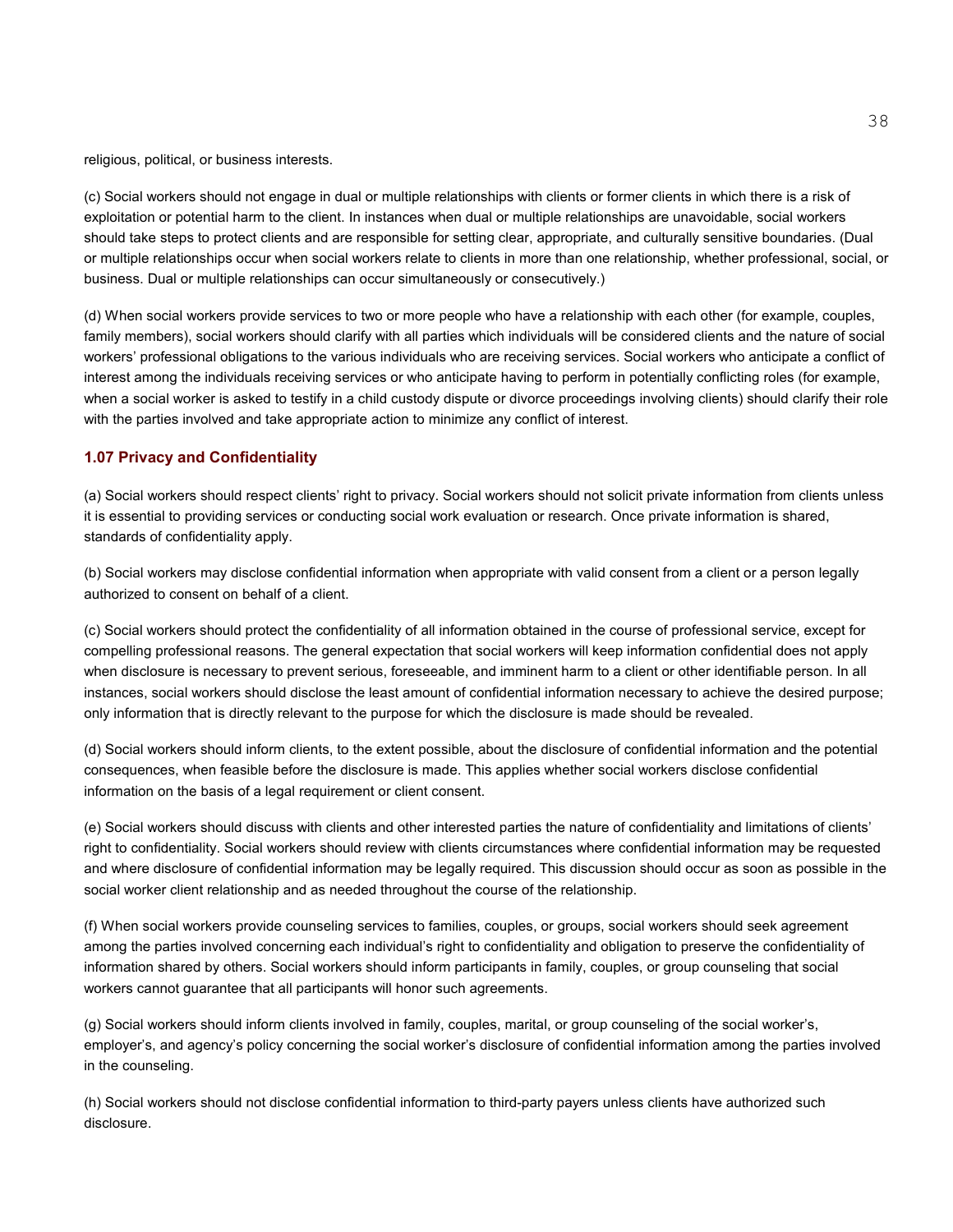(i) Social workers should not discuss confidential information in any setting unless privacy can be ensured. Social workers should not discuss confidential information in public or semipublic areas such as hallways, waiting rooms, elevators, and restaurants.

(j) Social workers should protect the confidentiality of clients during legal proceedings to the extent permitted by law. When a court of law or other legally authorized body orders social workers to disclose confidential or privileged information without a client's consent and such disclosure could cause harm to the client, social workers should request that the court withdraw the order or limit the order as narrowly as possible or maintain the records under seal, unavailable for public inspection.

(k) Social workers should protect the confidentiality of clients when responding to requests from members of the media.

(l) Social workers should protect the confidentiality of clients' written and electronic records and other sensitive information. Social workers should take reasonable steps to ensure that clients' records are stored in a secure location and that clients' records are not available to others who are not authorized to have access.

(m) Social workers should take precautions to ensure and maintain the confidentiality of information transmitted to other parties through the use of computers, electronic mail, facsimile machines, telephones and telephone answering machines, and other electronic or computer technology. Disclosure of identifying information should be avoided whenever possible.

(n) Social workers should transfer or dispose of clients' records in a manner that protects clients' confidentiality and is consistent with state statutes governing records and social work licensure.

(o) Social workers should take reasonable precautions to protect client confidentiality in the event of the social worker's termination of practice, incapacitation, or death.

(p) Social workers should not disclose identifying information when discussing clients for teaching or training purposes unless the client has consented to disclosure of confidential information.

(q) Social workers should not disclose identifying information when discussing clients with consultants unless the client has consented to disclosure of confidential information or there is a compelling need for such disclosure.

(r) Social workers should protect the confidentiality of deceased clients consistent with the preceding standards.

### **1.08 Access to Records**

(a) Social workers should provide clients with reasonable access to records concerning the clients. Social workers who are concerned that clients' access to their records could cause serious misunderstanding or harm to the client should provide assistance in interpreting the records and consultation with the client regarding the records. Social workers should limit clients' access to their records, or portions of their records, only in exceptional circumstances when there is compelling evidence that such access would cause serious harm to the client. Both clients' requests and the rationale for withholding some or all of the record should be documented in clients' files.

(b) When providing clients with access to their records, social workers should take steps to protect the confidentiality of other individuals identified or discussed in such records.

### **1.09 Sexual Relationships**

(a) Social workers should under no circumstances engage in sexual activities or sexual contact with current clients, whether such contact is consensual or forced.

(b) Social workers should not engage in sexual activities or sexual contact with clients' relatives or other individuals with whom clients maintain a close personal relationship when there is a risk of exploitation or potential harm to the client. Sexual activity or sexual contact with clients' relatives or other individuals with whom clients maintain a personal relationship has the potential to be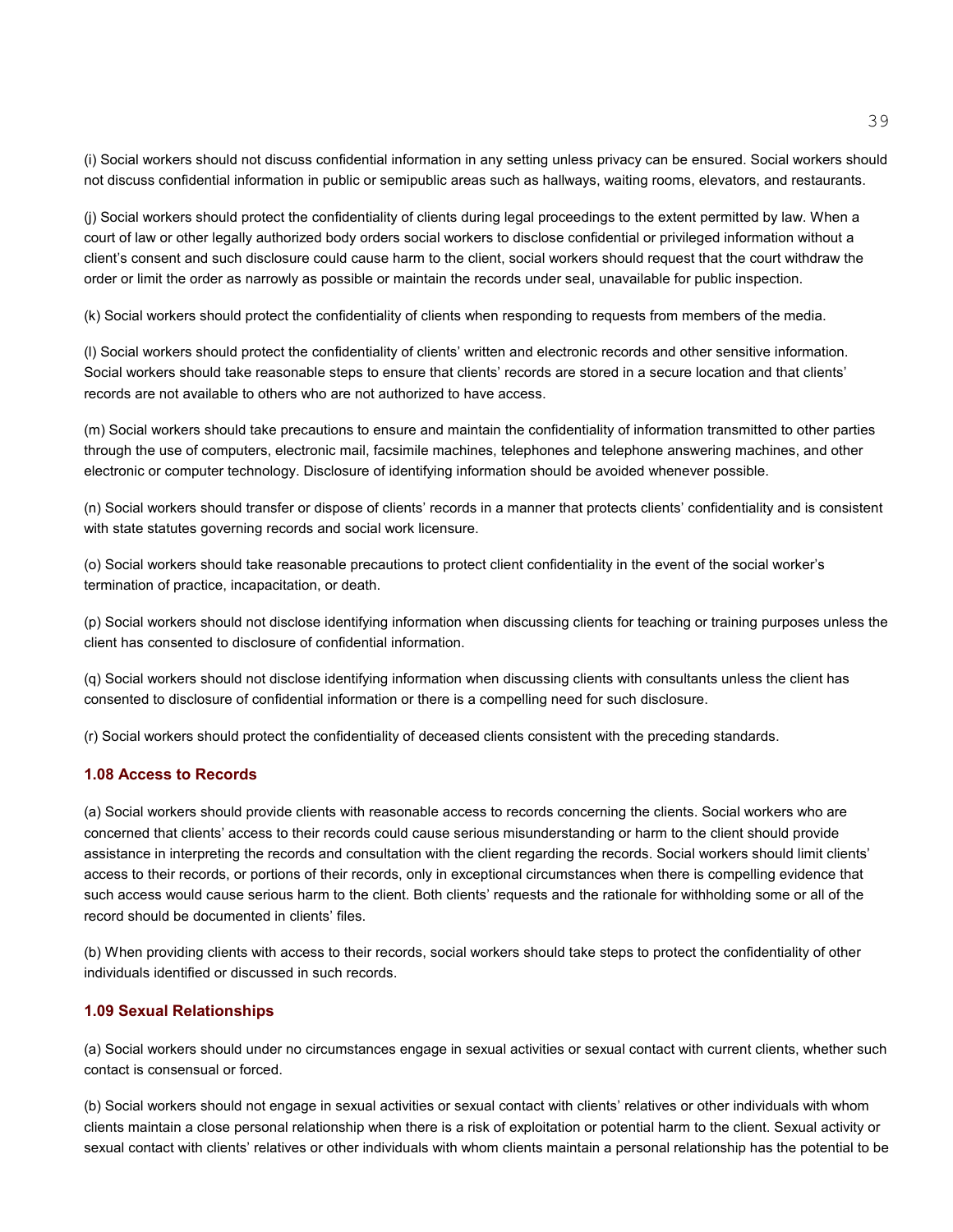harmful to the client and may make it difficult for the social worker and client to maintain appropriate professional boundaries. Social workers—not their clients, their clients' relatives, or other individuals with whom the client maintains a personal relationship—assume the full burden for setting clear, appropriate, and culturally sensitive boundaries.

(c) Social workers should not engage in sexual activities or sexual contact with former clients because of the potential for harm to the client. If social workers engage in conduct contrary to this prohibition or claim that an exception to this prohibition is warranted because of extraordinary circumstances, it is social workers—not their clients—who assume the full burden of demonstrating that the former client has not been exploited, coerced, or manipulated, intentionally or unintentionally.

(d) Social workers should not provide clinical services to individuals with whom they have had a prior sexual relationship. Providing clinical services to a former sexual partner has the potential to be harmful to the individual and is likely to make it difficult for the social worker and individual to maintain appropriate professional boundaries.

### **1.10 Physical Contact**

Social workers should not engage in physical contact with clients when there is a possibility of psychological harm to the client as a result of the contact (such as cradling or caressing clients). Social workers who engage in appropriate physical contact with clients are responsible for setting clear, appropriate, and culturally sensitive boundaries that govern such physical contact.

### **1.11 Sexual Harassment**

Social workers should not sexually harass clients. Sexual harassment includes sexual advances, sexual solicitation, requests for sexual favors, and other verbal or physical conduct of a sexual nature.

#### **1.12 Derogatory Language**

Social workers should not use derogatory language in their written or verbal communications to or about clients. Social workers should use accurate and respectful language in all communications to and about clients.

### **1.13 Payment for Services**

(a) When setting fees, social workers should ensure that the fees are fair, reasonable, and commensurate with the services performed. Consideration should be given to clients' ability to pay.

(b) Social workers should avoid accepting goods or services from clients as payment for professional services. Bartering arrangements, particularly involving services, create the potential for conflicts of interest, exploitation, and inappropriate boundaries in social workers' relationships with clients. Social workers should explore and may participate in bartering only in very limited circumstances when it can be demonstrated that such arrangements are an accepted practice among professionals in the local community, considered to be essential for the provision of services, negotiated without coercion, and entered into at the client's initiative and with the client's informed consent. Social workers who accept goods or services from clients as payment for professional services assume the full burden of demonstrating that this arrangement will not be detrimental to the client or the professional relationship.

(c) Social workers should not solicit a private fee or other remuneration for providing services to clients who are entitled to such available services through the social workers' employer or agency.

### **1.14 Clients Who Lack Decision Making Capacity**

When social workers act on behalf of clients who lack the capacity to make informed decisions, social workers should take reasonable steps to safeguard the interests and rights of those clients.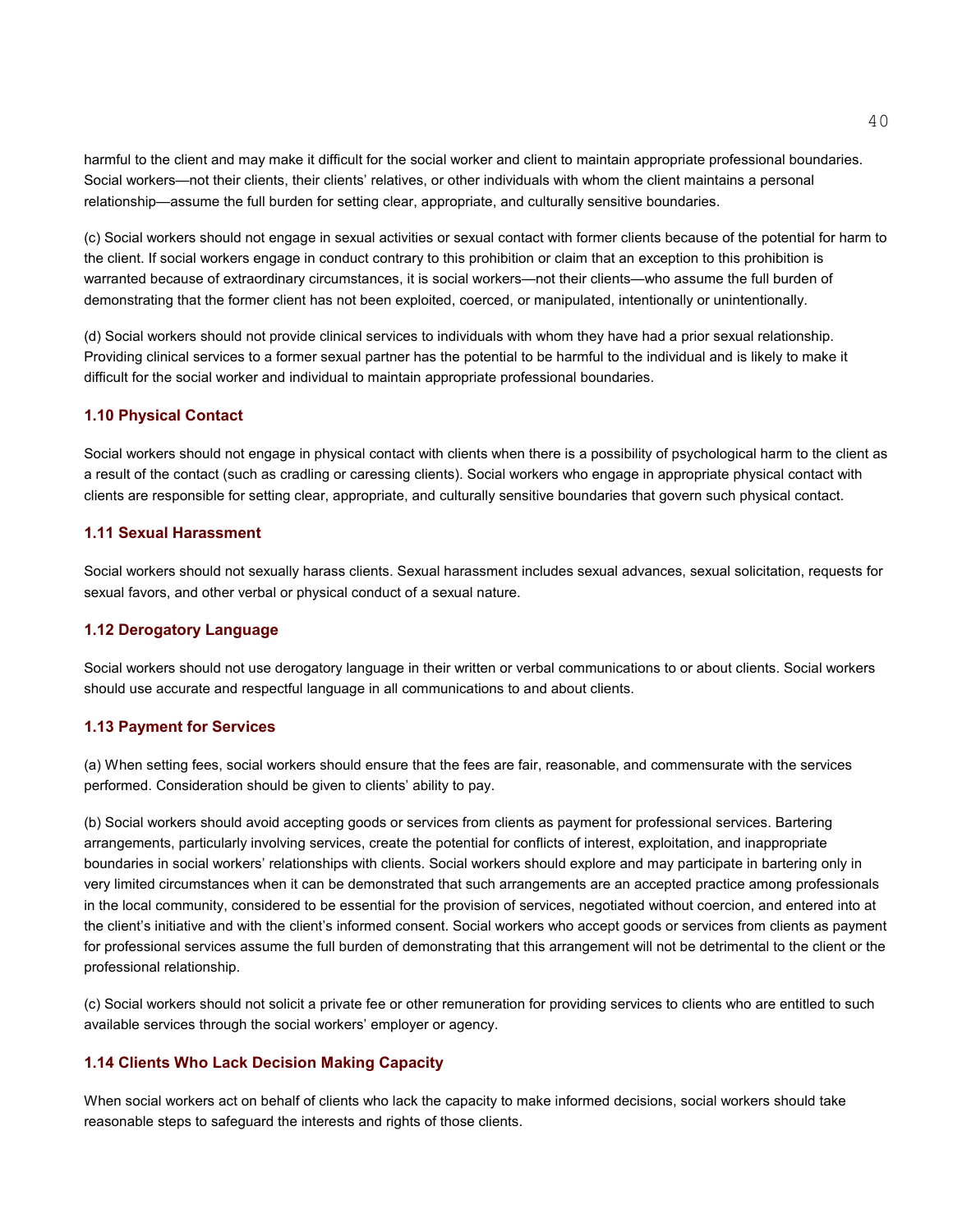### **1.15 Interruption of Services**

Social workers should make reasonable efforts to ensure continuity of services in the event that services are interrupted by factors such as unavailability, relocation, illness, disability, or death.

### **1.16 Termination of Services**

(a) Social workers should terminate services to clients and professional relationships with them when such services and relationships are no longer required or no longer serve the clients' needs or interests.

(b) Social workers should take reasonable steps to avoid abandoning clients who are still in need of services. Social workers should withdraw services precipitously only under unusual circumstances, giving careful consideration to all factors in the situation and taking care to minimize possible adverse effects. Social workers should assist in making appropriate arrangements for continuation of services when necessary.

(c) Social workers in fee-for-service settings may terminate services to clients who are not paying an overdue balance if the financial contractual arrangements have been made clear to the client, if the client does not pose an imminent danger to self or others, and if the clinical and other consequences of the current nonpayment have been addressed and discussed with the client.

(d) Social workers should not terminate services to pursue a social, financial, or sexual relationship with a client.

(e) Social workers who anticipate the termination or interruption of services to clients should notify clients promptly and seek the transfer, referral, or continuation of services in relation to the clients' needs and preferences.

(f) Social workers who are leaving an employment setting should inform clients of appropriate options for the continuation of services and of the benefits and risks of the options.

### **2. SOCIAL WORKERS' ETHICAL RESPONSIBILITIES TO COLLEAGUES**

### **2.01 Respect**

(a) Social workers should treat colleagues with respect and should represent accurately and fairly the qualifications, views, and obligations of colleagues.

(b) Social workers should avoid unwarranted negative criticism of colleagues in communications with clients or with other professionals. Unwarranted negative criticism may include demeaning comments that refer to colleagues' level of competence or to individuals' attributes such as race, ethnicity, national origin, color, sex, sexual orientation, gender identity or expression, age, marital status, political belief, religion, immigration status, and mental or physical disability.

(c) Social workers should cooperate with social work colleagues and with colleagues of other professions when such cooperation serves the wellbeing of clients.

### **2.02 Confidentiality**

Social workers should respect confidential information shared by colleagues in the course of their professional relationships and transactions. Social workers should ensure that such colleagues understand social workers' obligation to respect confidentiality and any exceptions related to it.

### **2.03 Interdisciplinary Collaboration**

(a) Social workers who are members of an interdisciplinary team should participate in and contribute to decisions that affect the wellbeing of clients by drawing on the perspectives, values, and experiences of the social work profession. Professional and ethical obligations of the interdisciplinary team as a whole and of its individual members should be clearly established.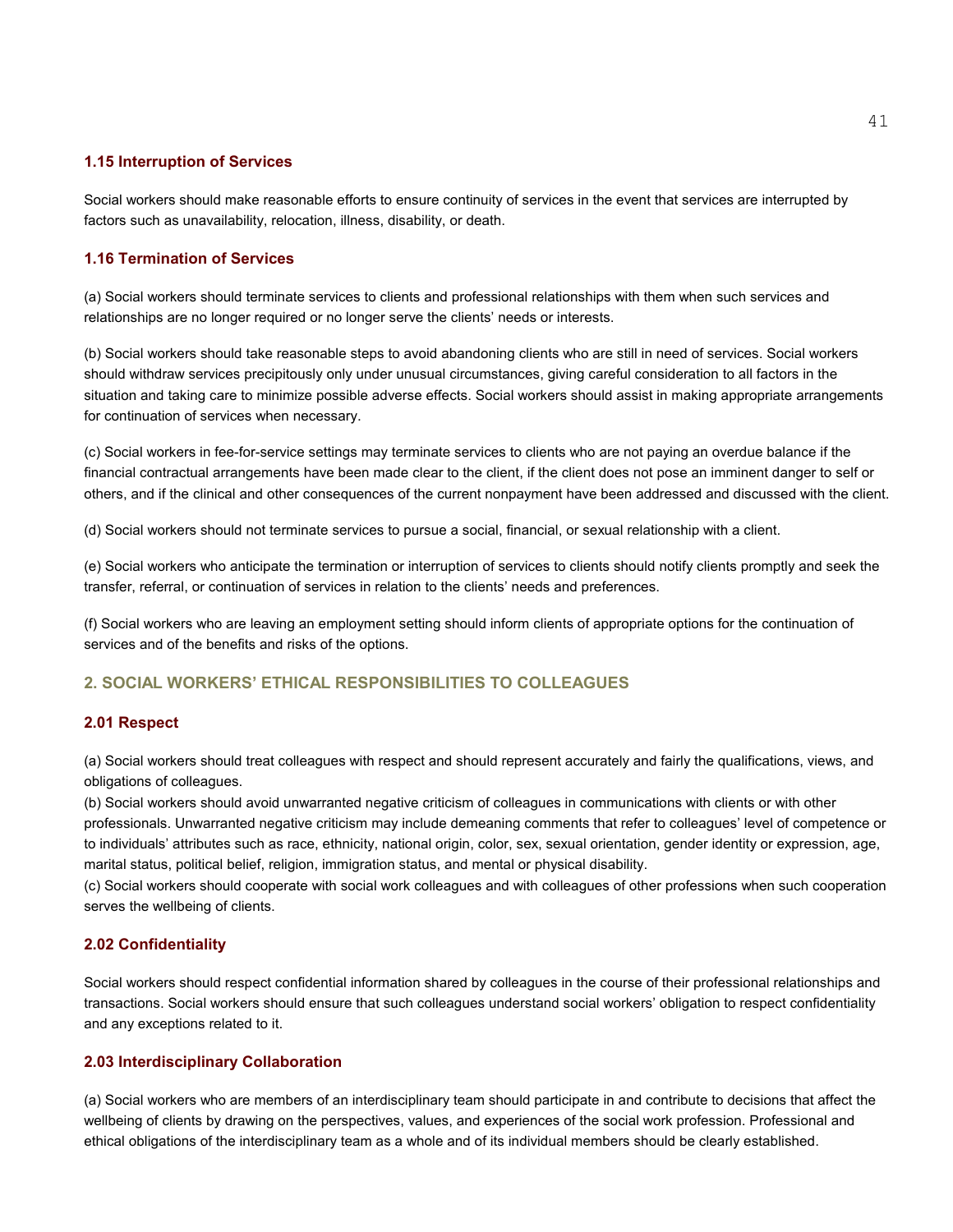(b) Social workers for whom a team decision raises ethical concerns should attempt to resolve the disagreement through appropriate channels. If the disagreement cannot be resolved, social workers should pursue other avenues to address their concerns consistent with client wellbeing.

### **2.04 Disputes Involving Colleagues**

(a) Social workers should not take advantage of a dispute between a colleague and an employer to obtain a position or otherwise advance the social workers' own interests.

(b) Social workers should not exploit clients in disputes with colleagues or engage clients in any inappropriate discussion of conflicts between social workers and their colleagues.

### **2.05 Consultation**

(a) Social workers should seek the advice and counsel of colleagues whenever such consultation is in the best interests of clients.

(b) Social workers should keep themselves informed about colleagues' areas of expertise and competencies. Social workers should seek consultation only from colleagues who have demonstrated knowledge, expertise, and competence related to the subject of the consultation.

(c) When consulting with colleagues about clients, social workers should disclose the least amount of information necessary to achieve the purposes of the consultation.

### **2.06 Referral for Services**

(a) Social workers should refer clients to other professionals when the other professionals' specialized knowledge or expertise is needed to serve clients fully or when social workers believe that they are not being effective or making reasonable progress with clients and that additional service is required.

(b) Social workers who refer clients to other professionals should take appropriate steps to facilitate an orderly transfer of responsibility. Social workers who refer clients to other professionals should disclose, with clients' consent, all pertinent information to the new service providers.

(c) Social workers are prohibited from giving or receiving payment for a referral when no professional service is provided by the referring social worker.

### **2.07 Sexual Relationships**

(a) Social workers who function as supervisors or educators should not engage in sexual activities or contact with supervisees, students, trainees, or other colleagues over whom they exercise professional authority.

(b) Social workers should avoid engaging in sexual relationships with colleagues when there is potential for a conflict of interest. Social workers who become involved in, or anticipate becoming involved in, a sexual relationship with a colleague have a duty to transfer professional responsibilities, when necessary, to avoid a conflict of interest.

### **2.08 Sexual Harassment**

Social workers should not sexually harass supervisees, students, trainees, or colleagues. Sexual harassment includes sexual advances, sexual solicitation, requests for sexual favors, and other verbal or physical conduct of a sexual nature.

#### **2.09 Impairment of Colleagues**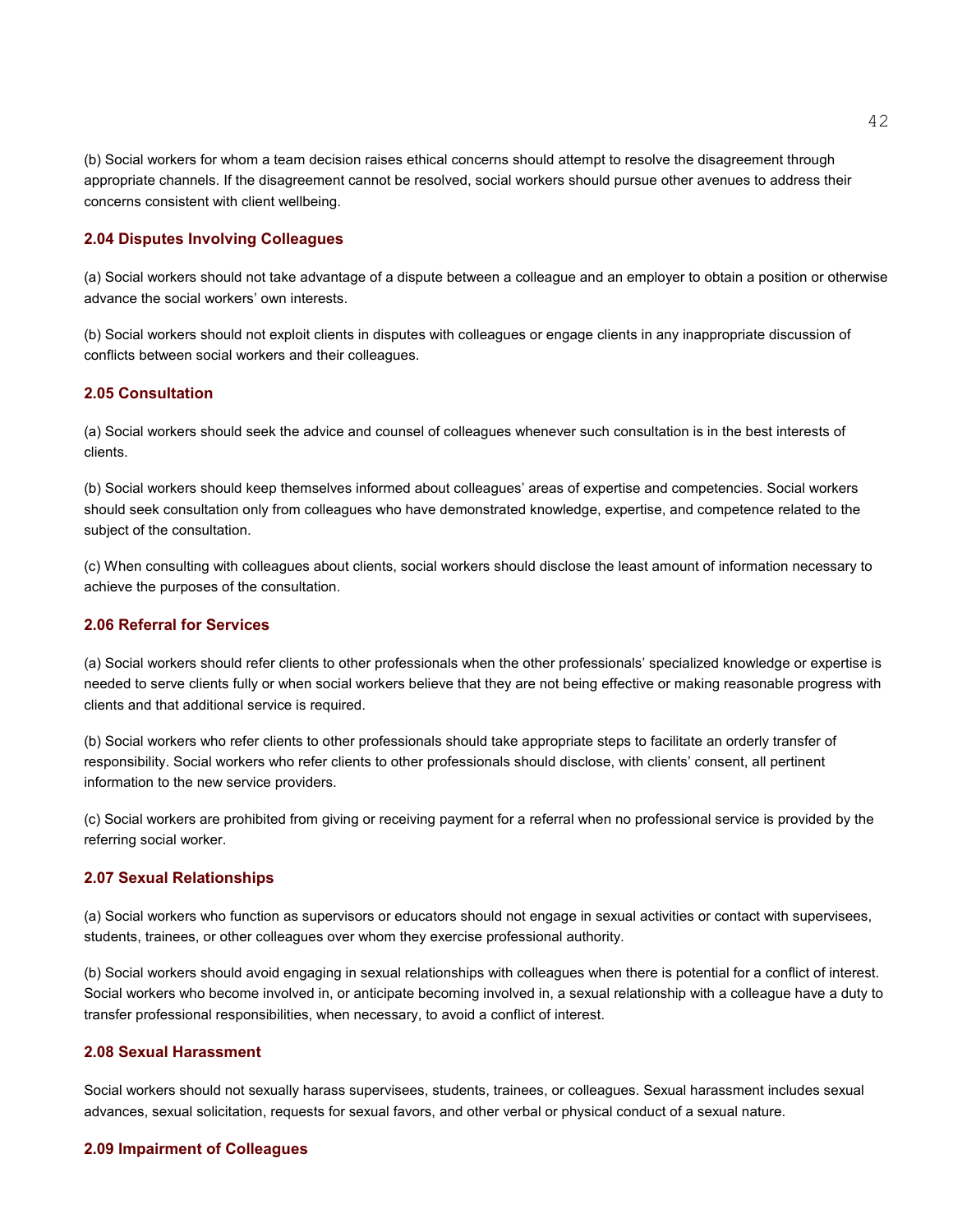(a) Social workers who have direct knowledge of a social work colleague's impairment that is due to personal problems, psychosocial distress, substance abuse, or mental health difficulties and that interferes with practice effectiveness should consult with that colleague when feasible and assist the colleague in taking remedial action.

(b) Social workers who believe that a social work colleague's impairment interferes with practice effectiveness and that the colleague has not taken adequate steps to address the impairment should take action through appropriate channels established by employers, agencies, NASW, licensing and regulatory bodies, and other professional organizations.

### **2.10 Incompetence of Colleagues**

(a) Social workers who have direct knowledge of a social work colleague's incompetence should consult with that colleague when feasible and assist the colleague in taking remedial action.

(b) Social workers who believe that a social work colleague is incompetent and has not taken adequate steps to address the incompetence should take action through appropriate channels established by employers, agencies, NASW, licensing and regulatory bodies, and other professional organizations.

### **2.11 Unethical Conduct of Colleagues**

(a) Social workers should take adequate measures to discourage, prevent, expose, and correct the unethical conduct of colleagues.

(b) Social workers should be knowledgeable about established policies and procedures for handling concerns about colleagues' unethical behavior. Social workers should be familiar with national, state, and local procedures for handling ethics complaints. These include policies and procedures created by NASW, licensing and regulatory bodies, employers, agencies, and other professional organizations.

(c) Social workers who believe that a colleague has acted unethically should seek resolution by discussing their concerns with the colleague when feasible and when such discussion is likely to be productive.

(d) When necessary, social workers who believe that a colleague has acted unethically should take action through appropriate formal channels (such as contacting a state licensing board or regulatory body, an NASW committee on inquiry, or other professional ethics committees).

(e) Social workers should defend and assist colleagues who are unjustly charged with unethical conduct.

### **3. SOCIAL WORKERS' ETHICAL RESPONSIBILITIES IN PRACTICE SETTINGS**

### **3.01 Supervision and Consultation**

(a) Social workers who provide supervision or consultation should have the necessary knowledge and skill to supervise or consult appropriately and should do so only within their areas of knowledge and competence.

(b) Social workers who provide supervision or consultation are responsible for setting clear, appropriate, and culturally sensitive boundaries.

(c) Social workers should not engage in any dual or multiple relationships with supervisees in which there is a risk of exploitation of or potential harm to the supervisee.

(d) Social workers who provide supervision should evaluate supervisees' performance in a manner that is fair and respectful.

### **3.02 Education and Training**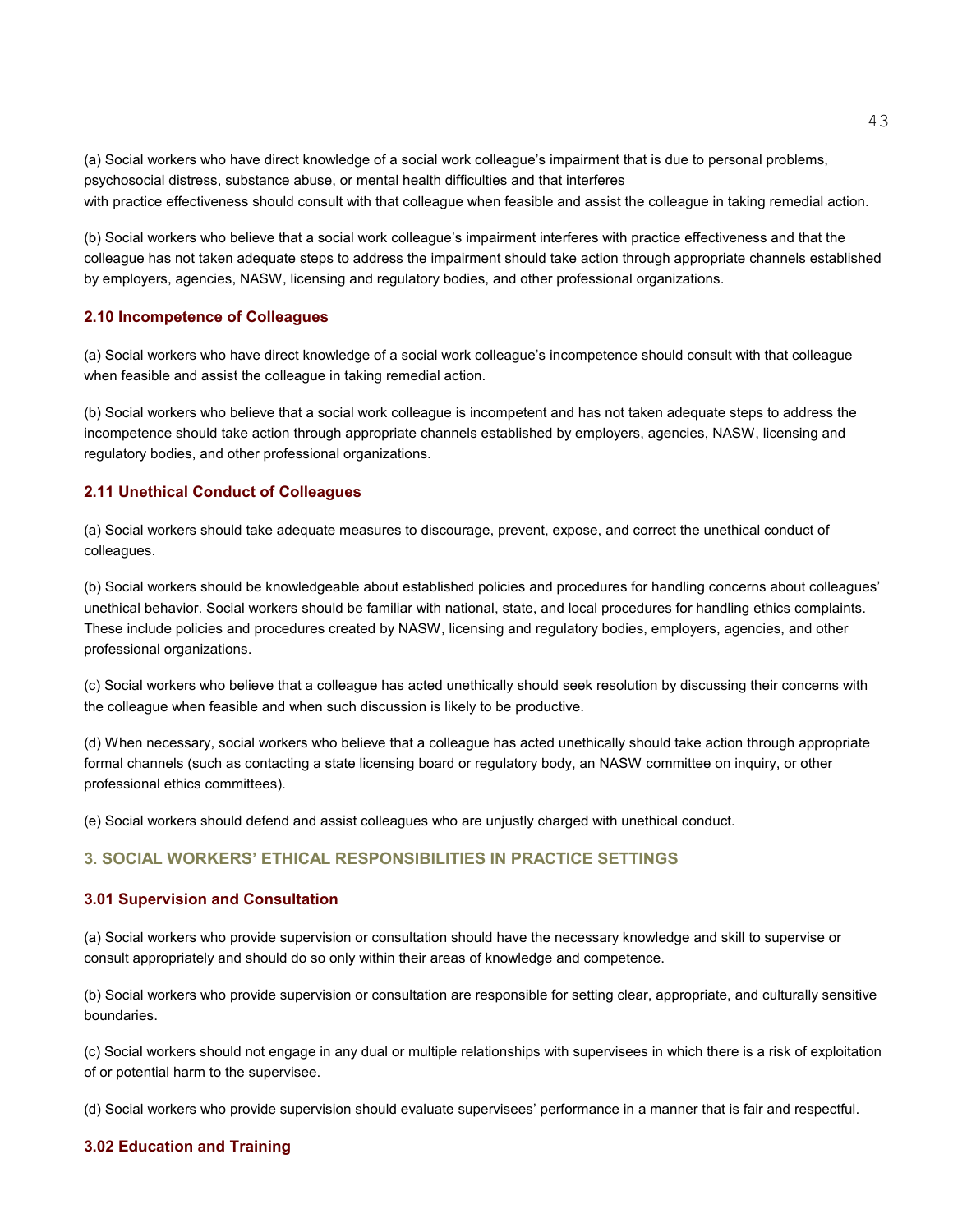(a) Social workers who function as educators, field instructors for students, or trainers should provide instruction only within their areas of knowledge and competence and should provide instruction based on the most current information and knowledge available in the profession.

(b) Social workers who function as educators or field instructors for students should evaluate students' performance in a manner that is fair and respectful.

(c) Social workers who function as educators or field instructors for students should take reasonable steps to ensure that clients are routinely informed when services are being provided by students.

(d) Social workers who function as educators or field instructors for students should not engage in any dual or multiple relationships with students in which there is a risk of exploitation or potential harm to the student. Social work educators and field instructors are responsible for setting clear, appropriate, and culturally sensitive boundaries.

### **3.03 Performance Evaluation**

Social workers who have responsibility for evaluating the performance of others should fulfill such responsibility in a fair and considerate manner and on the basis of clearly stated criteria.

### **3.04 Client Records**

(a) Social workers should take reasonable steps to ensure that documentation in records is accurate and reflects the services provided.

(b) Social workers should include sufficient and timely documentation in records to facilitate the delivery of services and to ensure continuity of services provided to clients in the future.

(c) Social workers' documentation should protect clients' privacy to the extent that is possible and appropriate and should include only information that is directly relevant to the delivery of services.

(d) Social workers should store records following the termination of services to ensure reasonable future access. Records should be maintained for the number of years required by state statutes or relevant contracts.

### **3.05 Billing**

Social workers should establish and maintain billing practices that accurately reflect the nature and extent of services provided and that identify who provided the service in the practice setting.

### **3.06 Client Transfer**

(a) When an individual who is receiving services from another agency or colleague contacts a social worker for services, the social worker should carefully consider the client's needs before agreeing to provide services. To minimize possible confusion and conflict, social workers should discuss with potential clients the nature of the clients' current relationship with other service providers and the implications, including possible benefits or risks, of entering into a relationship with a new service provider.

(b) If a new client has been served by another agency or colleague, social workers should discuss with the client whether consultation with the previous service provider is in the client's best interest.

### **3.07 Administration**

(a) Social work administrators should advocate within and outside their agencies for adequate resources to meet clients' needs.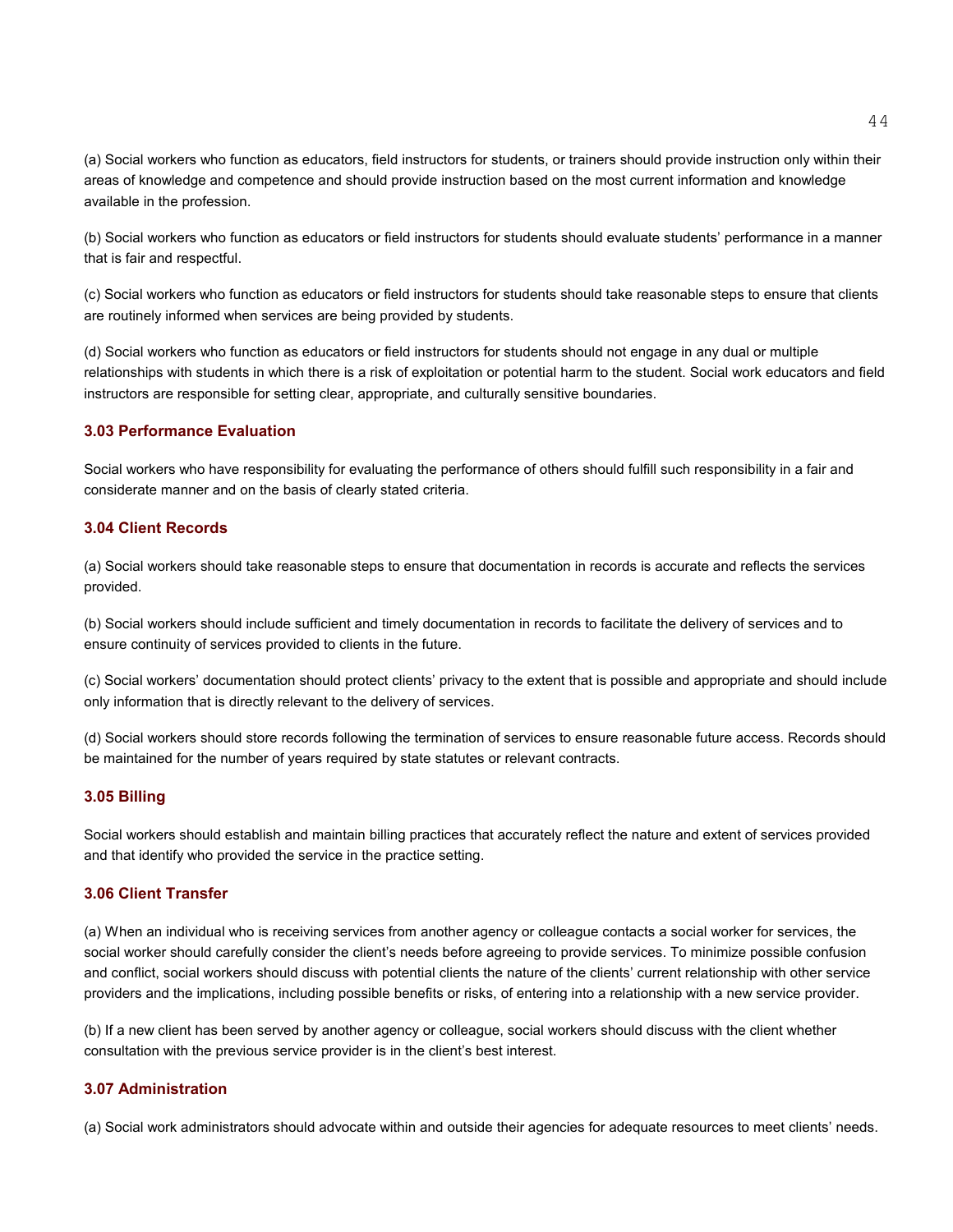(b) Social workers should advocate for resource allocation procedures that are open and fair. When not all clients' needs can be met, an

allocation procedure should be developed that is nondiscriminatory and based on appropriate and consistently applied principles.

(c) Social workers who are administrators should take reasonable steps to ensure that adequate agency or organizational resources are available to provide appropriate staff supervision.

(d) Social work administrators should take reasonable steps to ensure that the working environment for which they are responsible is consistent with and encourages compliance with the *NASW Code of Ethics*. Social work administrators should take reasonable steps to eliminate any conditions in their organizations that violate, interfere with, or discourage compliance with the *Code*.

### **3.08 Continuing Education and Staff Development**

Social work administrators and supervisors should take reasonable steps to provide or arrange for continuing education and staff development for all staff for whom they are responsible. Continuing education and staff development should address current knowledge and emerging developments related to social work practice and ethics.

### **3.09 Commitments to Employers**

(a) Social workers generally should adhere to commitments made to employers and employing organizations.

(b) Social workers should work to improve employing agencies' policies and procedures and the efficiency and effectiveness of their services.

(c) Social workers should take reasonable steps to ensure that employers are aware of social workers' ethical obligations as set forth in the *NASW Code of Ethics* and of the implications of those obligations for social work practice.

(d) Social workers should not allow an employing organization's policies, procedures, regulations, or administrative orders to interfere with their ethical practice of social work. Social workers should take reasonable steps to ensure that their employing organizations' practices are consistent with the *NASW Code of Ethics*.

(e) Social workers should act to prevent and eliminate discrimination in the employing organization's work assignments and in its employment policies and practices.

(f) Social workers should accept employment or arrange student field placements only in organizations that exercise fair personnel practices.

(g) Social workers should be diligent stewards of the resources of their employing organizations, wisely conserving funds where appropriate and never misappropriating funds or using them for unintended purposes.

### **3.10 Labor-Management Disputes**

(a) Social workers may engage in organized action, including the formation of and participation in labor unions, to improve services to clients and working conditions.

(b) The actions of social workers who are involved in labormanagement disputes, job actions, or labor strikes should be guided by the profession's values, ethical principles, and ethical standards. Reasonable differences of opinion exist among social workers concerning their primary obligation as professionals during an actual or threatened labor strike or job action. Social workers should carefully examine relevant issues and their possible impact on clients before deciding on a course of action.

### **4. SOCIAL WORKERS' ETHICAL RESPONSIBILITIES AS PROFESSIONALS**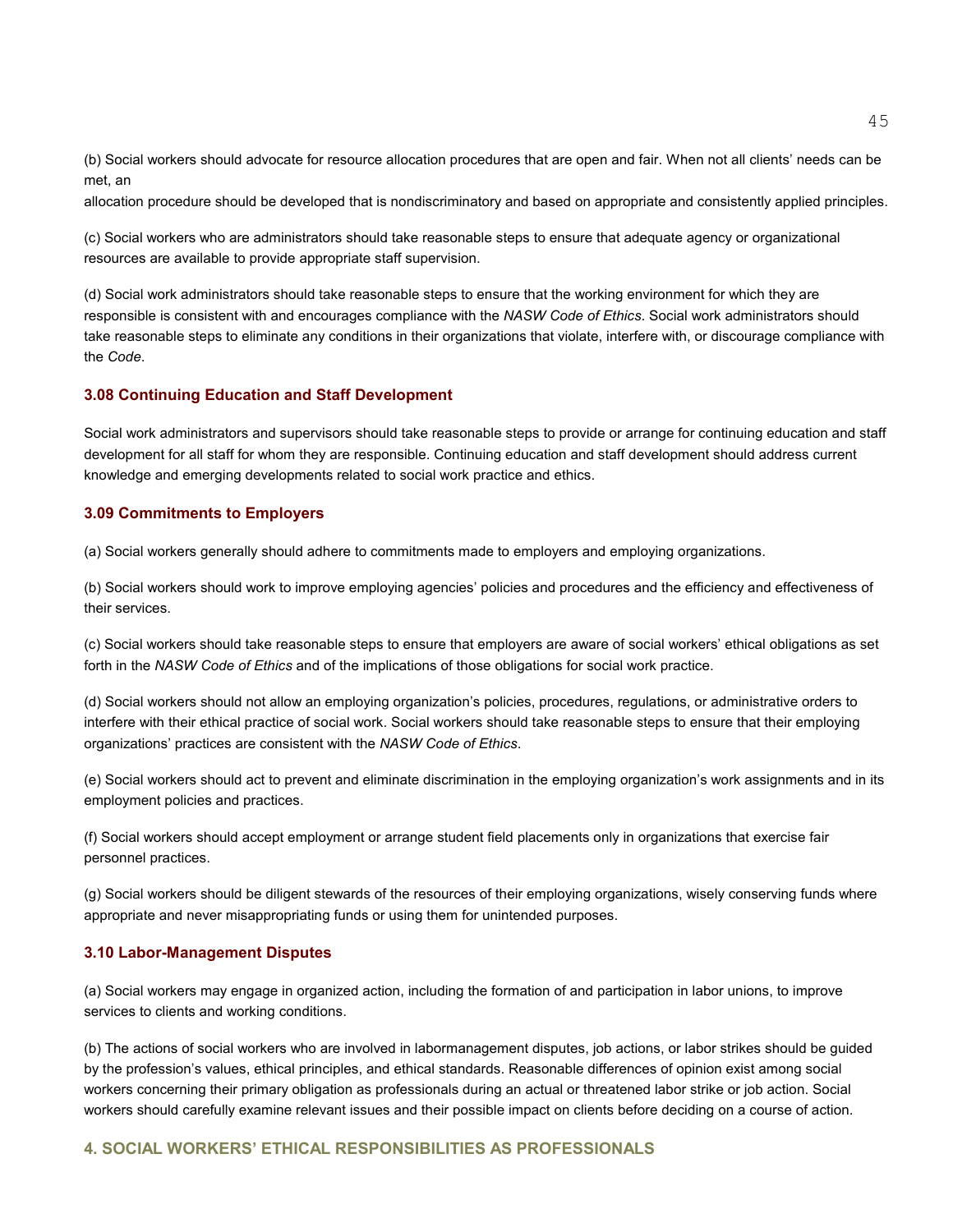### **4.01 Competence**

(a) Social workers should accept responsibility or employment only on the basis of existing competence or the intention to acquire the necessary competence.

(b) Social workers should strive to become and remain proficient in professional practice and the performance of professional functions. Social workers should critically examine and keep current with emerging knowledge relevant to social work. Social workers should routinely review the professional literature and participate in continuing education relevant to social work practice and social work ethics.

(c) Social workers should base practice on recognized knowledge, including empirically based knowledge, relevant to social work and social work ethics.

### **4.02 Discrimination**

Social workers should not practice, condone, facilitate, or collaborate with any form of discrimination on the basis of race, ethnicity, national origin, color, sex, sexual orientation, gender identity or expression, age, marital status, political belief, religion, immigration status, or mental or physical disability.

### **4.03 Private Conduct**

Social workers should not permit their private conduct to interfere with their ability to fulfill their professional responsibilities.

### **4.04 Dishonesty, Fraud, and Deception**

Social workers should not participate in, condone, or be associated with dishonesty, fraud, or deception.

### **4.05 Impairment**

(a) Social workers should not allow their own personal problems, psychosocial distress, legal problems, substance abuse, or mental health difficulties to interfere with their professional judgment and performance or to jeopardize the best interests of people for whom they have a professional responsibility.

(b) Social workers whose personal problems, psychosocial distress, legal problems, substance abuse, or mental health difficulties interfere with their professional judgment and performance should immediately seek consultation and take appropriate remedial action by seeking professional help, making adjustments in workload, terminating practice, or taking any other steps necessary to protect clients and others.

### **4.06 Misrepresentation**

(a) Social workers should make clear distinctions between statements made and actions engaged in as a private individual and as a representative of the social work profession, a professional social work organization, or the social worker's employing agency.

(b) Social workers who speak on behalf of professional social work organizations should accurately represent the official and authorized positions of the organizations.

(c) Social workers should ensure that their representations to clients, agencies, and the public of professional qualifications, credentials, education, competence, affiliations, services provided, or results to be achieved are accurate. Social workers should claim only those relevant professional credentials they actually possess and take steps to correct any inaccuracies or misrepresentations of their credentials by others.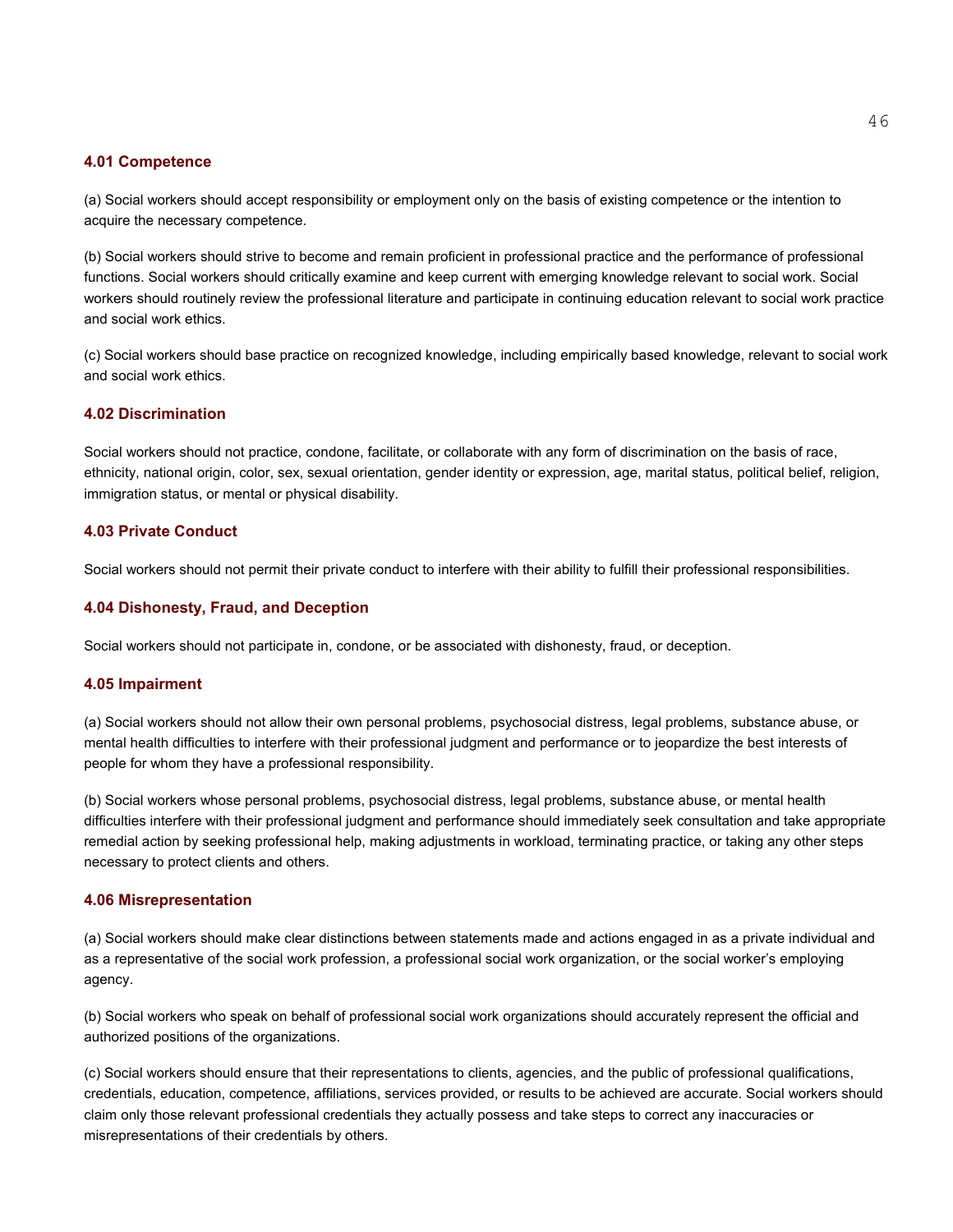### **4.07 Solicitations**

(a) Social workers should not engage in uninvited solicitation of potential clients who, because of their circumstances, are vulnerable to undue influence, manipulation, or coercion.

(b) Social workers should not engage in solicitation of testimonial endorsements (including solicitation of consent to use a client's prior statement as a testimonial endorsement) from current clients or from other people who, because of their particular circumstances, are vulnerable to undue influence.

#### **4.08 Acknowledging Credit**

(a) Social workers should take responsibility and credit, including authorship credit, only for work they have actually performed and to which they have contributed.

(b) Social workers should honestly acknowledge the work of and the contributions made by others.

### **5. SOCIAL WORKERS' ETHICAL RESPONSIBILITIES TO THE SOCIAL WORK PROFESSION**

### **5.01 Integrity of the Profession**

(a) Social workers should work toward the maintenance and promotion of high standards of practice.

(b) Social workers should uphold and advance the values, ethics, knowledge, and mission of the profession. Social workers should protect, enhance, and improve the integrity of the profession through appropriate study and research, active discussion, and responsible criticism of the profession.

(c) Social workers should contribute time and professional expertise to activities that promote respect for the value, integrity, and competence of the social work profession. These activities may include teaching, research, consultation, service, legislative testimony, presentations in the community, and participation in their professional organizations.

(d) Social workers should contribute to the knowledge base of social work and share with colleagues their knowledge related to practice, research, and ethics. Social workers should seek to contribute to the profession's literature and to share their knowledge at professional meetings and conferences.

(e) Social workers should act to prevent the unauthorized and unqualified practice of social work.

### **5.02 Evaluation and Research**

(a) Social workers should monitor and evaluate policies, the implementation of programs, and practice interventions.

(b) Social workers should promote and facilitate evaluation and research to contribute to the development of knowledge.

(c) Social workers should critically examine and keep current with emerging knowledge relevant to social work and fully use evaluation and research evidence in their professional practice.

(d) Social workers engaged in evaluation or research should carefully consider possible consequences and should follow guidelines developed for the protection of evaluation and research participants. Appropriate institutional review boards should be consulted.

(e) Social workers engaged in evaluation or research should obtain voluntary and written informed consent from participants, when appropriate, without any implied or actual deprivation or penalty for refusal to participate; without undue inducement to participate; and with due regard for participants' wellbeing, privacy, and dignity. Informed consent should include information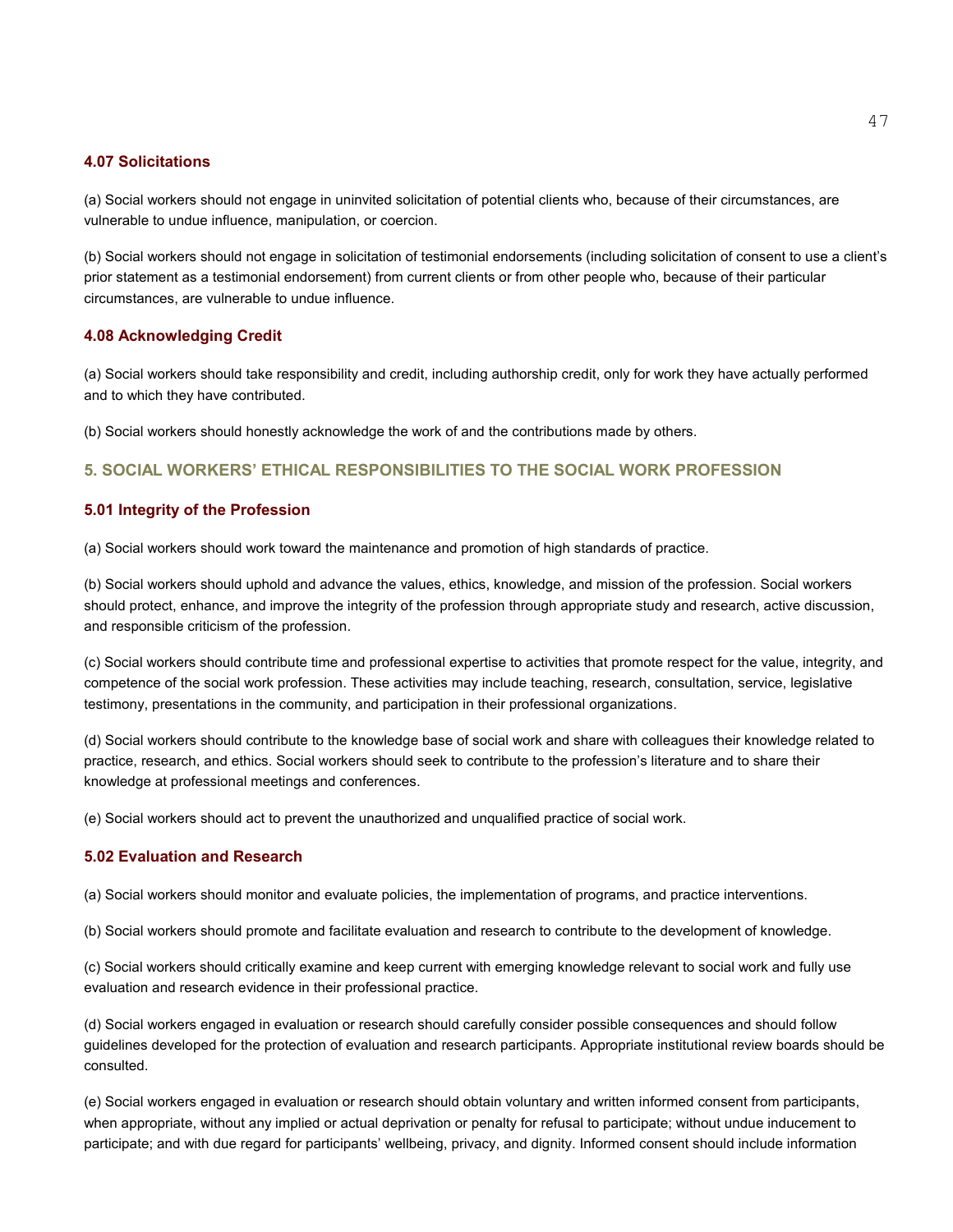about the nature, extent, and duration of the participation requested and disclosure of the risks and benefits of participation in the research.

(f) When evaluation or research participants are incapable of giving informed consent, social workers should provide an appropriate explanation to the participants, obtain the participants' assent to the extent they are able, and obtain written consent from an appropriate proxy.

(g) Social workers should never design or conduct evaluation or research that does not use consent procedures, such as certain forms of naturalistic observation and archival research, unless rigorous and responsible review of the research has found it to be justified because of its prospective scientific, educational, or applied value and unless equally effective alternative procedures that do not involve waiver of consent are not feasible.

(h) Social workers should inform participants of their right to withdraw from evaluation and research at any time without penalty.

(i) Social workers should take appropriate steps to ensure that participants in evaluation and research have access to appropriate supportive services.

(j) Social workers engaged in evaluation or research should protect participants from unwarranted physical or mental distress, harm, danger, or deprivation.

(k) Social workers engaged in the evaluation of services should discuss collected information only for professional purposes and only with people professionally concerned with this information.

(l) Social workers engaged in evaluation or research should ensure the anonymity or confidentiality of participants and of the data obtained from them. Social workers should inform participants of any limits of confidentiality, the measures that will be taken to ensure confidentiality, and when any records containing research data will be destroyed.

(m) Social workers who report evaluation and research results should protect participants' confidentiality by omitting identifying information unless proper consent has been obtained authorizing disclosure.

(n) Social workers should report evaluation and research findings accurately. They should not fabricate or falsify results and should take steps to correct any errors later found in published data using standard publication methods.

(o) Social workers engaged in evaluation or research should be alert to and avoid conflicts of interest and dual relationships with participants, should inform participants when a real or potential conflict of interest arises, and should take steps to resolve the issue in a manner that makes participants' interests primary.

(p) Social workers should educate themselves, their students, and their colleagues about responsible research practices.

### **6. SOCIAL WORKERS' ETHICAL RESPONSIBILITIES TO THE BROADER SOCIETY**

### **6.01 Social Welfare**

Social workers should promote the general welfare of society, from local to global levels, and the development of people, their communities, and their environments. Social workers should advocate for living conditions conducive to the fulfillment of basic human needs and should promote social, economic, political, and cultural values and institutions that are compatible with the realization of social justice.

### **6.02 Public Participation**

Social workers should facilitate informed participation by the public in shaping social policies and institutions.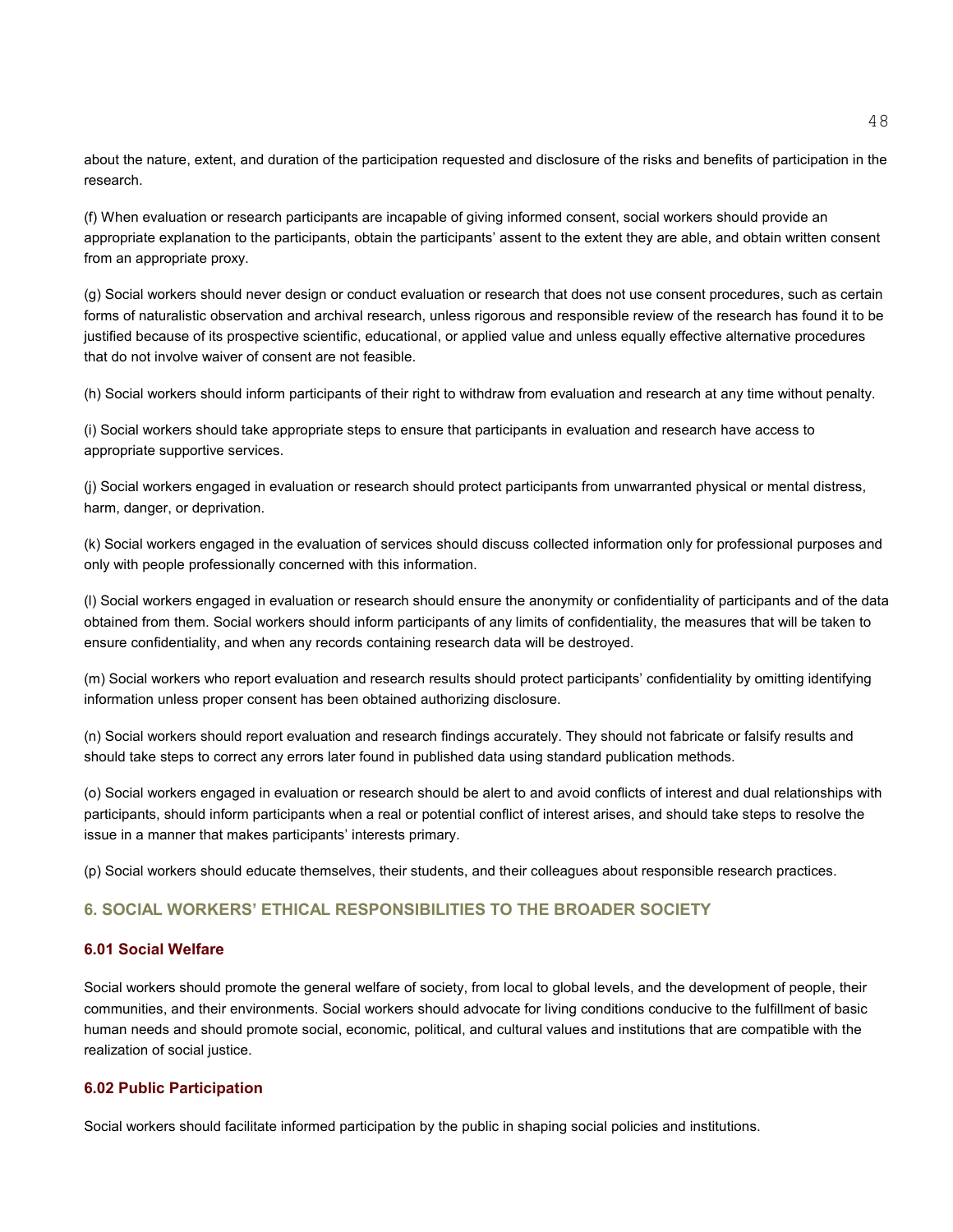### **6.03 Public Emergencies**

Social workers should provide appropriate professional services in public emergencies to the greatest extent possible.

### **6.04 Social and Political Action**

(a) Social workers should engage in social and political action that seeks to ensure that all people have equal access to the resources, employment, services, and opportunities they require to meet their basic human needs and to develop fully. Social workers should be aware of the impact of the political arena on practice and should advocate for changes in policy and legislation to improve social conditions in order to meet basic human needs and promote social justice.

(b) Social workers should act to expand choice and opportunity for all people, with special regard for vulnerable, disadvantaged, oppressed, and exploited people and groups.

(c) Social workers should promote conditions that encourage respect for cultural and social diversity within the United States and globally. Social workers should promote policies and practices that demonstrate respect for difference, support the expansion of cultural knowledge and resources, advocate for programs and institutions that demonstrate cultural competence, and promote policies that safeguard the rights of and confirm equity and social justice for all people.

(d) Social workers should act to prevent and eliminate domination of, exploitation of, and discrimination against any person, group, or class on the basis of race, ethnicity, national origin, color, sex, sexual orientation, gender identity or expression, age, marital status, political belief, religion, immigration status, or mental or physical disability

For information on NASW and updates to Code of Ethics to to:

<https://www.socialworkers.org/About/Ethics/Code-of-Ethics/Code-of-Ethics-English>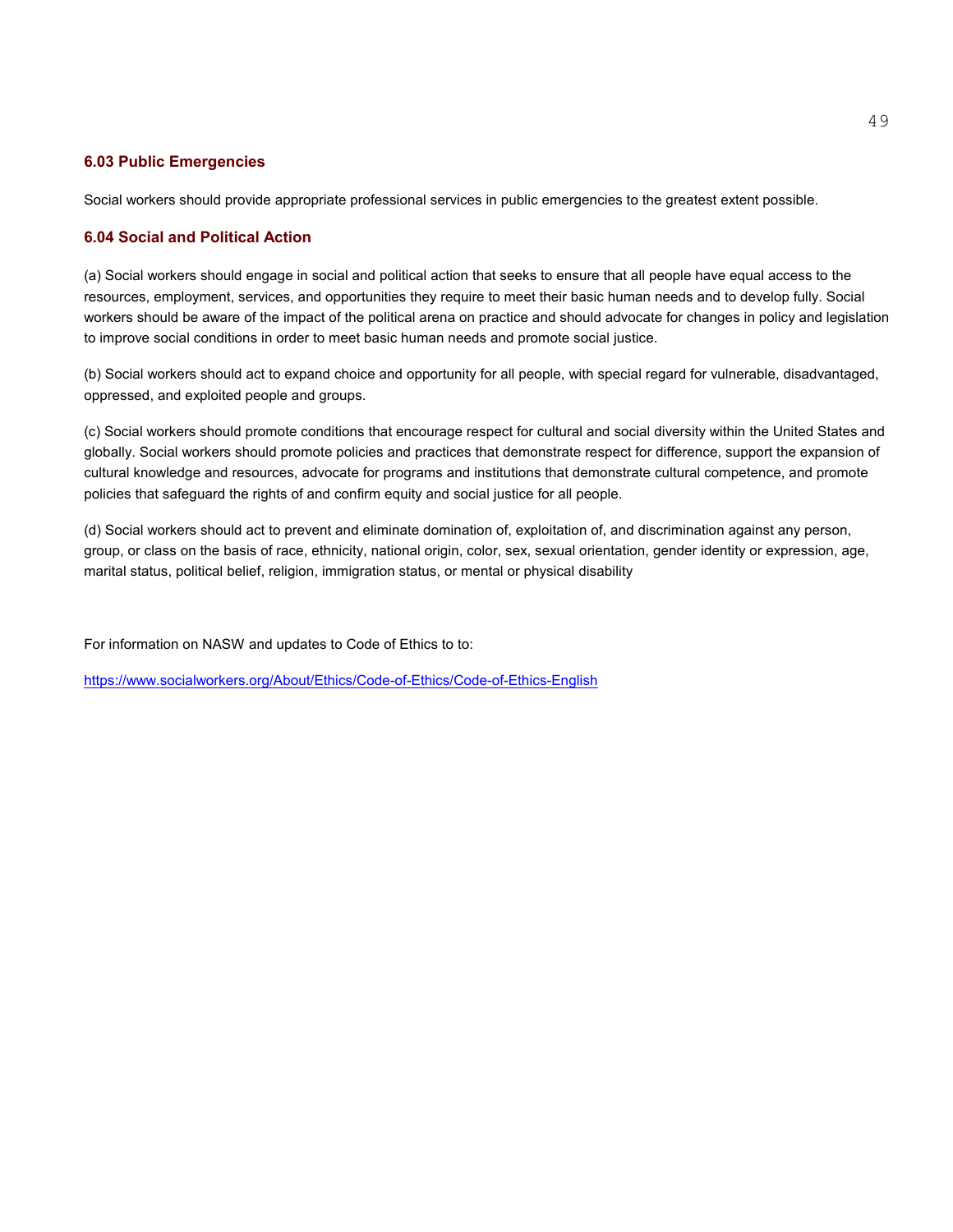| Southern University at New Orleans |
|------------------------------------|
| School of Social Work              |
| <b>GRIEVANCE FORM</b>              |

Please submit the following to the Dean

| <b>BSW Student</b> |  | <b>MSW Student</b> |  |
|--------------------|--|--------------------|--|
|                    |  |                    |  |

| Name of person filing the grievance |  |
|-------------------------------------|--|
|                                     |  |

| Phone                               | E-mail address |  |
|-------------------------------------|----------------|--|
| Name of person grievance is against |                |  |

1. Grievance Statement (provide a clear, ordered statement giving details and significant dates)

- 2. Provide supportive documentation (briefly describe each document and/or evidence and state the purpose for inclusion)
- 3. Identify attempts at resolution (provide details and significant dates)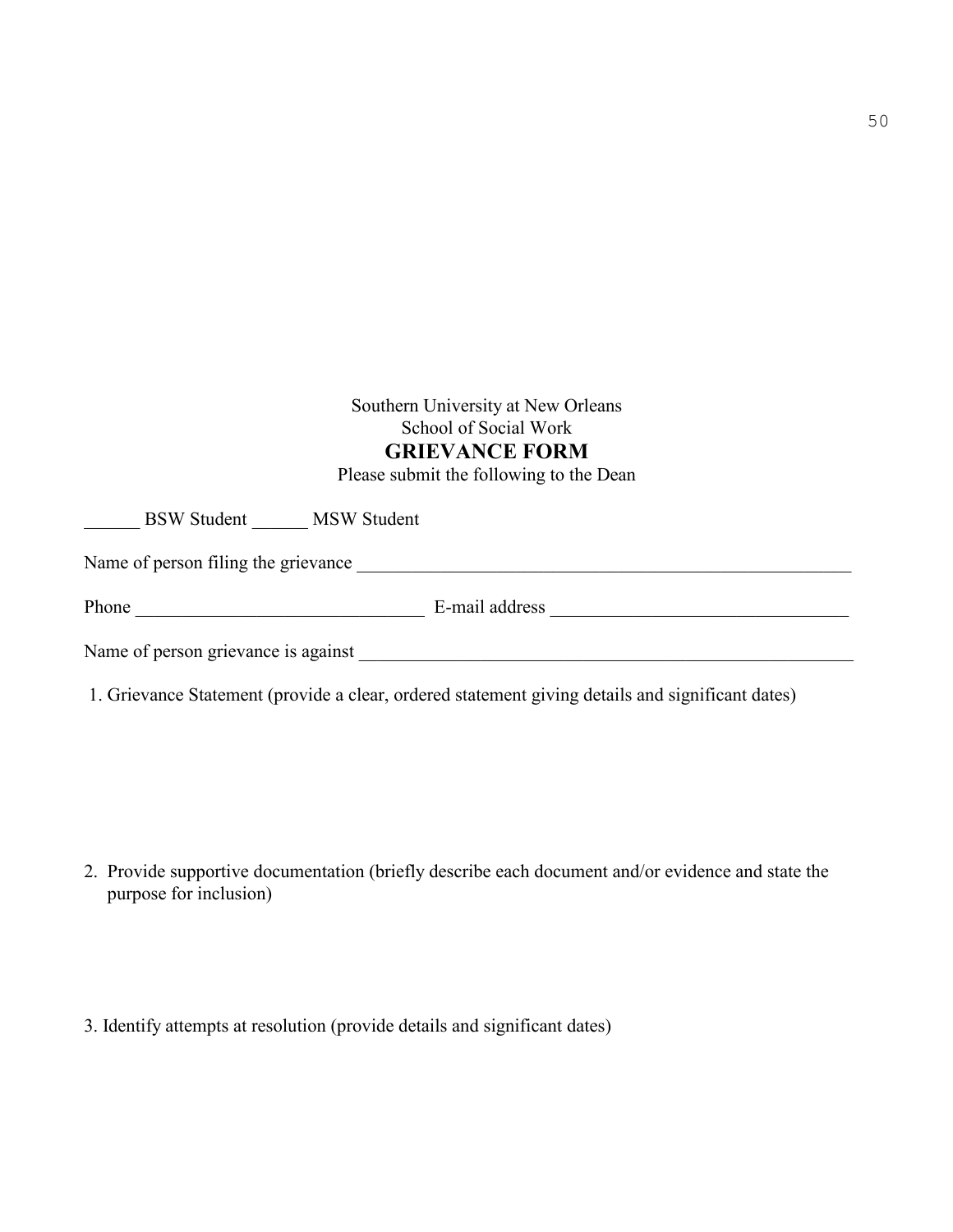| Signature and Date |  |  |
|--------------------|--|--|
|                    |  |  |

Disposition \_\_\_\_\_\_\_ Submit to Grievance Committee \_\_\_\_\_\_\_\_\_\_ Return to Complainant \_\_\_\_\_\_Date \_\_\_\_\_\_

cc: Advisor, file

# Southern University at New Orleans School of Social Work **"I" GRADE REQUEST** Initiated by student

# *I. Completed by student*

| BSW Student MSW Student                                 |                   |  |
|---------------------------------------------------------|-------------------|--|
| Name                                                    | Semester and Year |  |
|                                                         |                   |  |
| Course Name and Number                                  |                   |  |
| Reason for "I" grade:                                   |                   |  |
| <b>II. Completed by Faculty</b>                         |                   |  |
| Disposition: Agree to submit an "I" grade Yes           | No                |  |
| If yes, identify                                        |                   |  |
| a. What course work must be completed to remove the "I" |                   |  |
| b. Date course work must be completed.                  |                   |  |

c. What the grade will be if student does not complete the identified course work by the identified date. \_\_\_\_\_\_\_\_\_\_\_\_\_\_\_\_\_\_\_\_\_\_\_\_\_\_\_\_\_\_\_\_\_\_\_\_\_\_\_\_\_\_\_\_\_\_\_\_\_\_\_\_\_\_\_\_\_\_\_\_\_\_\_\_\_\_\_\_\_\_\_\_\_\_\_\_\_\_\_\_\_\_

 $\mathcal{L}_\text{max}$  , and the contribution of the contribution of the contribution of the contribution of the contribution of the contribution of the contribution of the contribution of the contribution of the contribution of t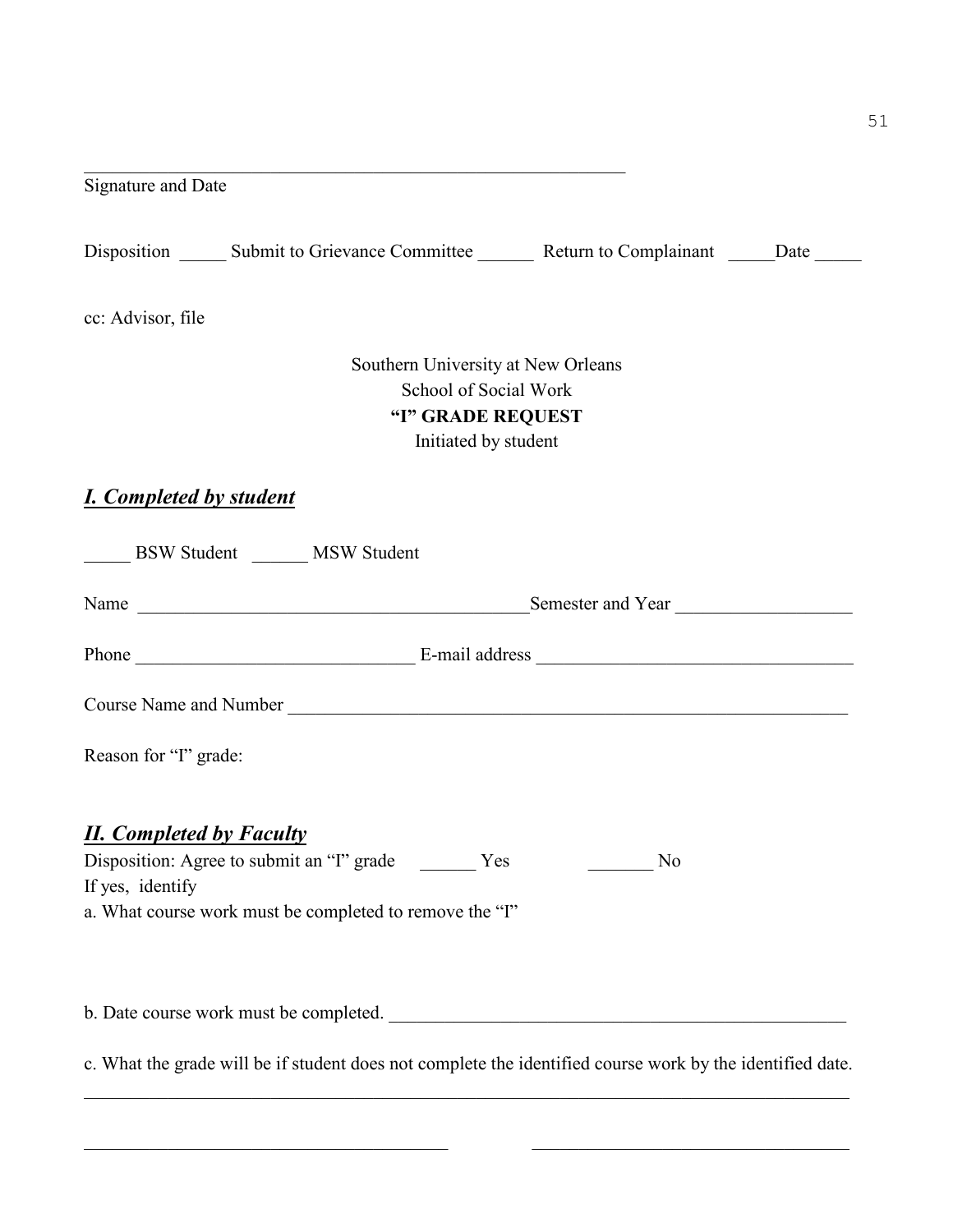| Signature of Student                          |                             | Date                                                                                                       | Signature of Faculty |      | Date |
|-----------------------------------------------|-----------------------------|------------------------------------------------------------------------------------------------------------|----------------------|------|------|
| Cc: Advisor<br>File                           |                             |                                                                                                            |                      |      |      |
|                                               |                             | <b>Southern University at New Orleans</b><br><b>School of Social Work</b>                                  |                      |      |      |
|                                               |                             | <b>Independent Study Course Agreement Form</b>                                                             |                      |      |      |
|                                               |                             | (please check) ________ SOWK 430 _________ SOWK 730 ______________ SOWK 7301                               |                      |      |      |
|                                               |                             |                                                                                                            |                      |      |      |
|                                               |                             |                                                                                                            |                      |      |      |
|                                               |                             | Instructor's Name<br>Is this course substituting for an Open Elective? Ves No                              |                      |      |      |
| I.<br>Π.                                      | Overview of course content: | Topic of Interest:                                                                                         |                      |      |      |
| Ш.                                            |                             | Evaluation Criteria (Assignments, papers, Exams, etc.); Due date; & Percentage towards the final<br>grade: |                      |      |      |
| IV.<br>V.                                     |                             | Meeting Arrangements: New York Changements:                                                                |                      |      |      |
|                                               |                             |                                                                                                            |                      |      |      |
| Student's Signature<br>Instructor's Signature |                             |                                                                                                            |                      | Date |      |
| Advisor's Signature                           |                             |                                                                                                            |                      | Date |      |
| Cc: Student's file                            |                             |                                                                                                            |                      |      |      |

BSW Director or Dean of the School of Social Work rev: rev:

52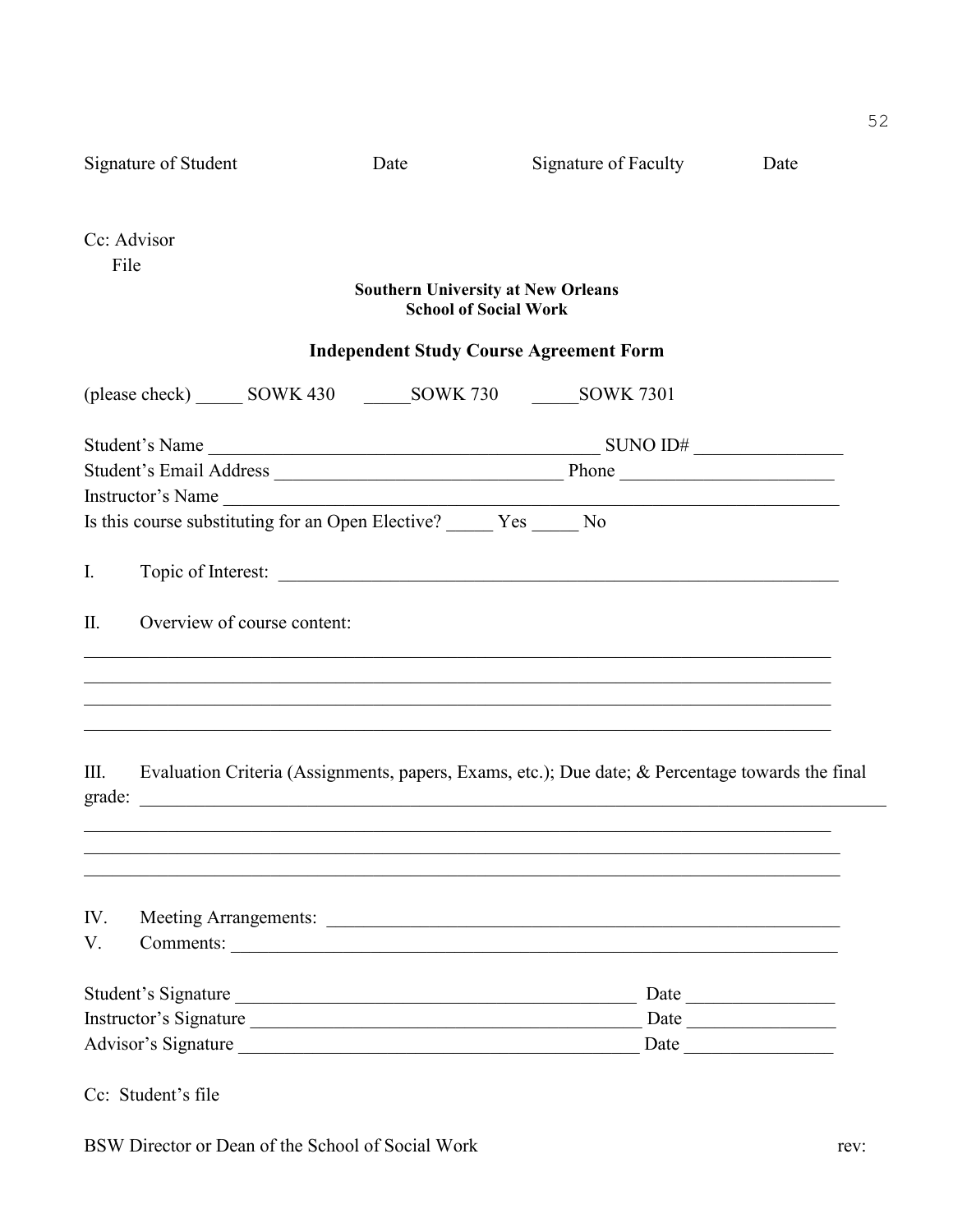# **SOUTHERN UNIVERSITY AT NEW ORLEANS STUDENTS OF SOCIAL WORK ASSOCIATION BSW BY-LAWS**

### **I. The name of the organization shall be:**

### STUDENTS OF SOCIAL WORK ASSOCIATION, S.O.S.

### **II. Purpose**

S.O.S. is a self-determining organization of undergraduate social work students, with the following purposes:

- 1. To provide an opportunity for student participation in the School of Social Work and its operation.
- 2. To provide a forum for addressing social issues of interest and concern to social work students.
- 3. To provide a broader theoretical and practical view of social work than can be acquired in classroom settings.
- 4. To constitute a vehicle for student involvement in advocacy, empowerment, and transformation in programs and services that cannot be acquired in classroom settings.
- 5. To provide a structure through which social work students can discuss and take action on matters of mutual concern in the school and in the community.
- 6. To encourage and facilitate student involvement in educational, professional, and practical standards at the national, regional and local levels.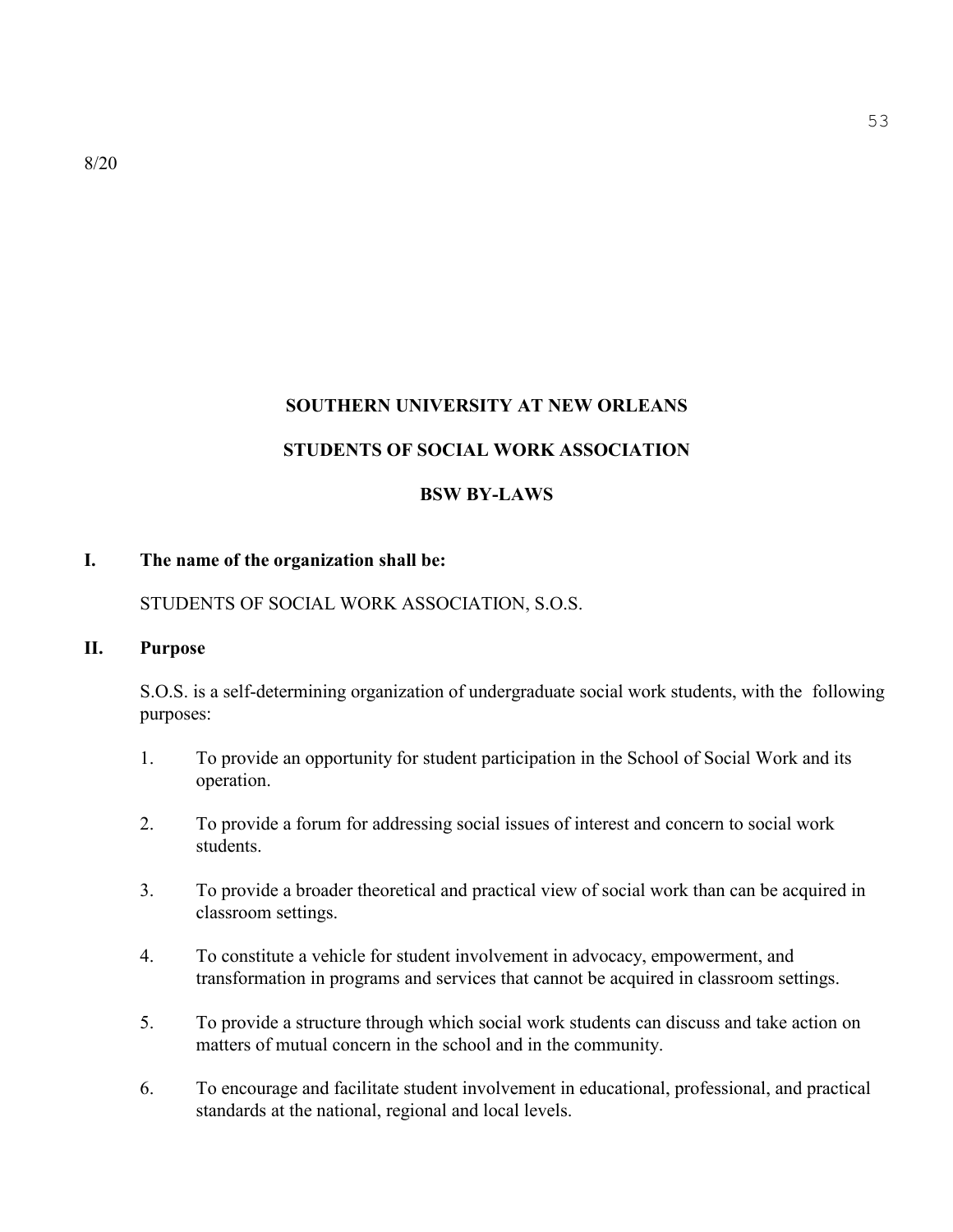# **III. Membership**

Any person who adheres to the constitution and by-laws of the organization may become a member. Such persons must be students of social work and/or social work education.

# **IV. Financial Responsibilities**

1. Donations shall be collected each per semester

# **V. Officers**

- 1. President
- 2. Vice-President
- 3. Recording Secretary
- 4. Financial Secretary
- 5. Treasurer
- 6. Sergeant-at-Arms/Parliamentarian
- 7. Representatives-at-Large
	- $(2-Day$  Reps.  $& 2 -$  Evening Reps.)
- 8. Public Relations Limited to six (6)
- 9. Chaplain (appointed)

# **Duties**

- 1. The **President** shall be the official representative of S.O.S. She/he shall preside of all meetings of the organization and all meetings of the Executive Committee. She/he shall delegate other responsibilities as designated by the organization. She/he shall be available for consultation on all major policies. She/he shall make all appointments that are not otherwise specified in the constitution. She/he shall approve or reject the budget and/or disbursement of various budget requests and/or general fund allocation.
- 2. The **Vice-President** shall be responsible for the functioning of all standing committees. She/he shall serve as co-chair of the Emergency Relief Fund. She/he shall recommend approval or rejection of the various budget requests. She/he shall fulfill the duties of the President in case of absence or disability.
- 3. The **Recording Secretary** shall be responsible for recording and compiling all minutes of proceeding of the organization, Executive Committee meetings, and any general membership meetings.
- 4. The **Financial Secretary** shall be responsible for recording all funds received and issuing receipts for such funds. She/he shall be responsible for maintaining records of all financial transactions. She/he shall assist in the development of budgets.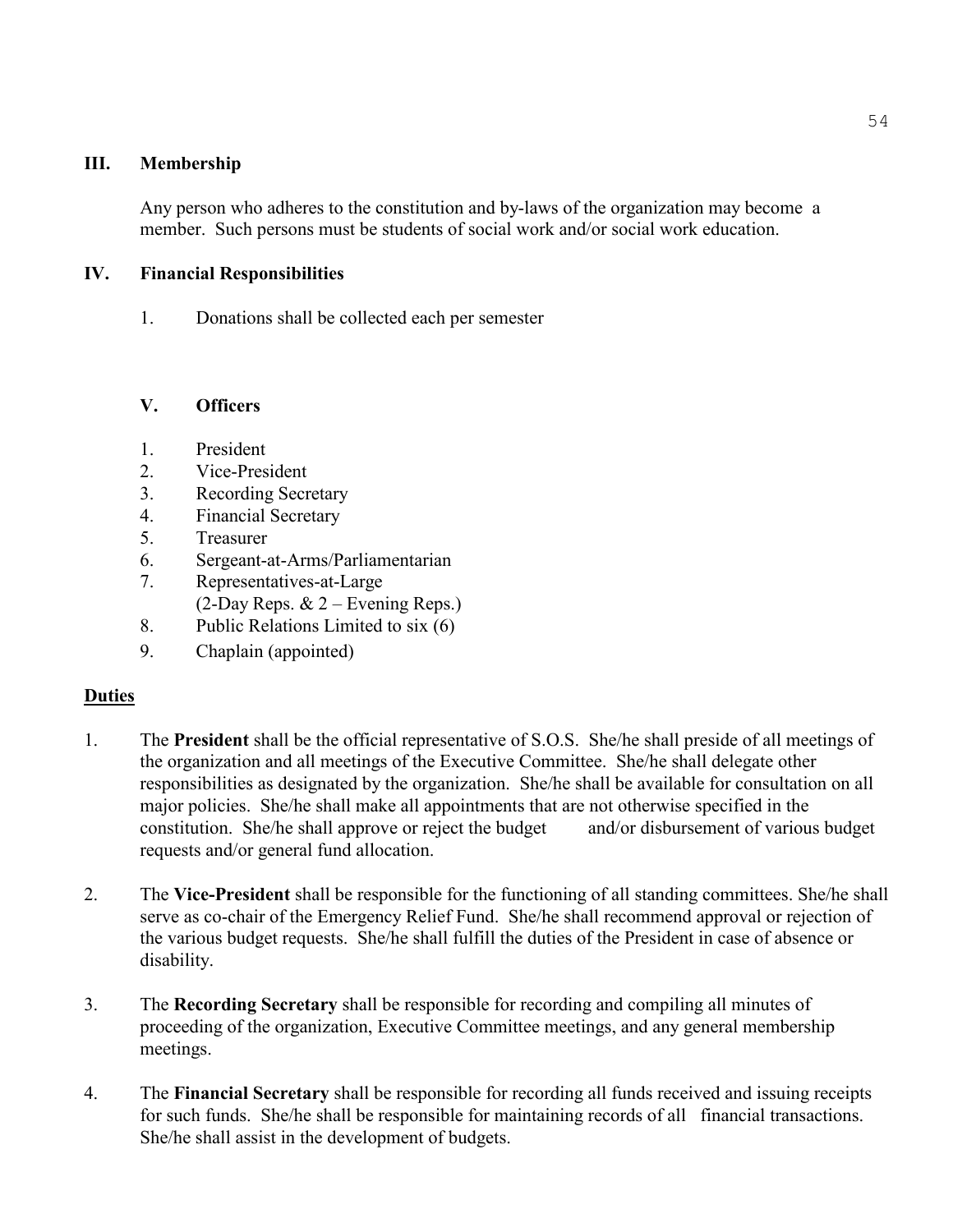- 5. The **Treasurer** shall be responsible and accountable for the receipts, deposits, withdrawals, and disbursement of all funds in conjunction with the President and Financial Secretary.
- 6. The **Sergeant-at-Arms/Parliamentarian** As Sergeant-at-Arms, He/she shall bring to order and maintain order throughout the duration of all organization, Executive Committee and general membership meetings. As Parliamentarian he/she shall advise the presiding officer on questions of procedure in transacting the business of the assembly legally, efficiently and impartially. He/she is there to state ruling or give his/her interpretation of it. (He/she does not make decision). He/she is charged with maintaining the current state of the Constitution by amending, modifying, and/clarifying the document as set forth by the rulings of the Executive Committee.
- 7. The **Representative-at-Large** (2-eveining and 2-day students) shall be responsible for talking to the social work students in their school attendance times to bring to surface their problems and concern. They are the "mouthpiece" for students who are unable to attend the meetings.
- 8. The **Public Relations** persons are responsible for assuring that any S.O.S. sponsored function is adequately advertised to the student body (flyer, posters, and passing out flyers). The chairperson for public relations will be responsible that any and all pertinent S.O.S. information be submitted in the form of typewritten press release to the SUNO public relations office. Also, these persons must share the important responsibility of assuring all paperwork necessary for S.O.S. function is complete. (Refer to student affairs office for details.) The chairperson shall also act as Editor-in-Chief of the S.O.S. newsletter and shall delegate duties as she/he deems necessary. While all Executive Officers are to actively seek sponsorships to the S.O.S. newsletter, the P.R. staff is to actively solicit, co-ordinate, and accept or reject printed advertisements. The size of the staff is limited to six  $(6)$ .
- 9. The **Chaplain** is to serve as Spiritual Counsel to S.O.S. This is an appointed position so as to maintain continuity with leadership.

# **VI. Election of Officers**

- a. Election of Officers shall be held during the spring semester Seminar for Majors.
- b. Elected Office shall be held for one calendar year, (from June to May).
- c. Elected officers may run for re-election to one additional term, limited to two terms for their respective office. Elected Officers may however run for any other office with the same twoterm limitation for each.

# **VII. Removal of Officers**

Any member of the body may submit in writing a formal statement of charges to the investigating committee which will report its findings to the entire body within a period of thirty days and in a regular or special meeting. Final action shall be determined by the body; and 2/3 of the members present shall be deemed necessary for the removal of a person from office. At least nine S.O.S. members must be present.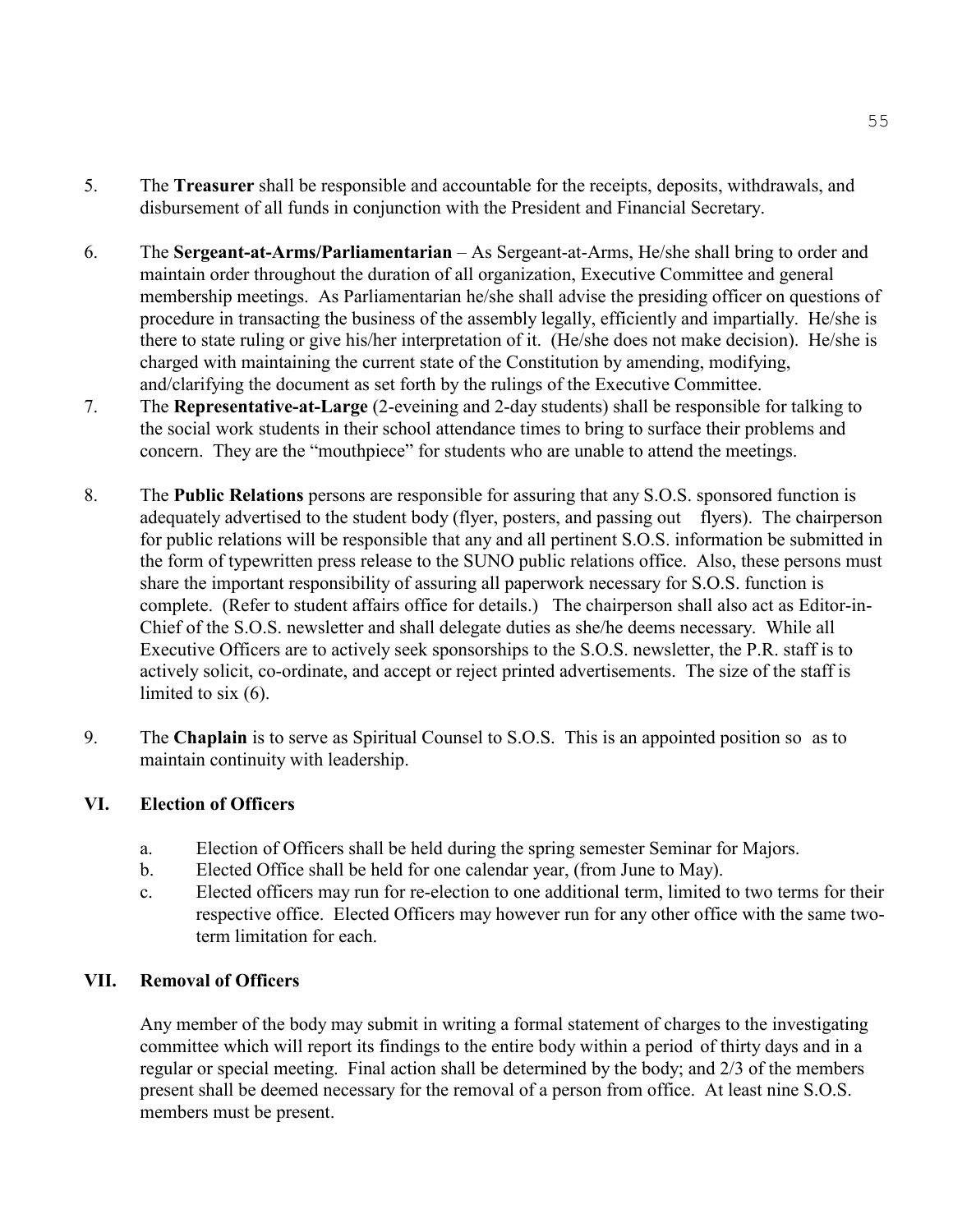# **Grounds for the Removal of an Officer**

- 1. Has not attended at least 60% of all called S.O.S. meetings (submitted, written excuses that are deemed reasonable are considered) at semester end.
- 2. Mis-management of S.O.S. resources.
- 3. Deliberately giving false information at a S.O.S. meeting.
- 4. Violating the trust and confidentiality of any member requesting financial assistance.
- 5. Committing an act that reflects negatively on S.O.S. and the School of Social Work (must be evident).

# **VIII. The Executive Committee**

The Executive Committee shall consist of the officers and chairperson of standing committees and two (2) elected representatives of the evening division. The Executive Committee may exercise such powers of the organization that may be necessary between meetings. The Executive Committee may exercise its powers with 2/3 of the committee present. The President may take votes over the phone if needed, but these votes must be written and verified at a subsequent S.O.S. meeting.

# **IX. Replacement of Officers**

Upon the creating of a vacancy of the office of President, the Vice-President shall fill the position; all other vacancies with remaining terms shall be filled by the President.

# **X. Standing Committee**

- 1. Program
- 2. Nomination
- 3. Membership
- 4. Fund Raising
- 5. Relief

# **XI. Meetings**

- 1. Meetings shall be held  $3 5$  times per semester.
- 2. The President shall exercise the authority to call special meetings.
- 3. Notification of all regular meetings shall be given at least 7 days in advance. Special meetings can be held with at least 24 hrs notice.
- 4. A quorum shall consist of 2/3 of the elected officers of the organization.

# **XII. Amendments**

Rules can be amended at any regular meeting of the organization by a 2/3 vote of the members present, provided that no less than 2/3 of the elected officers are present and provided the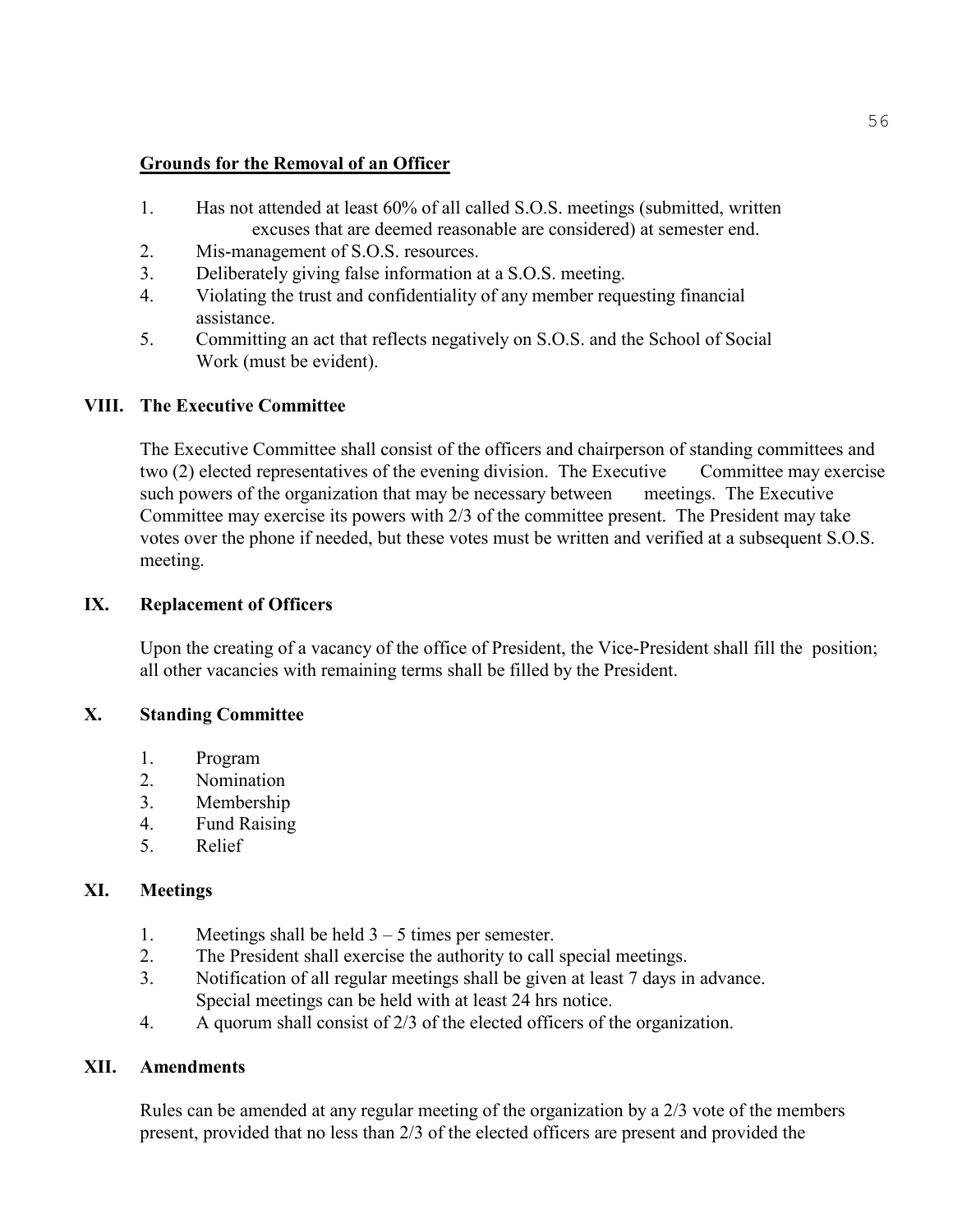amendment was submitted in writing at the previous meeting. No amendment to the constitution or bylaws shall be permitted without at least equal notice and a 2/3 vote.

### **XV. S.O.S. Role in Student Grievances**

S.O.S. is an appropriate vehicle by which any member student may file a grievance against a faculty member, institutional policy or procedure. The purpose of S.O.S.'s involvement in the grievance process.

# **SOUTHERN UNIVERSITY AT NEW ORLEANS**

# **CONSTITUTION AND BY LAWS**

# **MEN OF SOCIAL WORK ASSOCIATION**

# **Committed to supporting the values and commitment of the Social Work Profession through Program Development, Volunteer Work and to Provide new linkages to the community of Social Work in the New Orleans Metropolitan Area**

# **MEN OF SOCIAL WORK ASSOCIATION**

### **CONSTITUTION AND BY-LAWS**

### **I. The name of the organization shall be:**

MEN OF SOCIAL WORK ASSOCIATION (M.O.S.W.A.)

# **II. Purpose**

M.O.S.W.A. a self-determining organization of both graduate and undergraduate male social work students and faculty, whose primary purpose is to support the values and commitment of the Social Work Profession through Program Development, Volunteer Work and to provide new linkages to the community of social work in the New Orleans Standard Metropolitan Statistical Area (SMSA). Our goals are: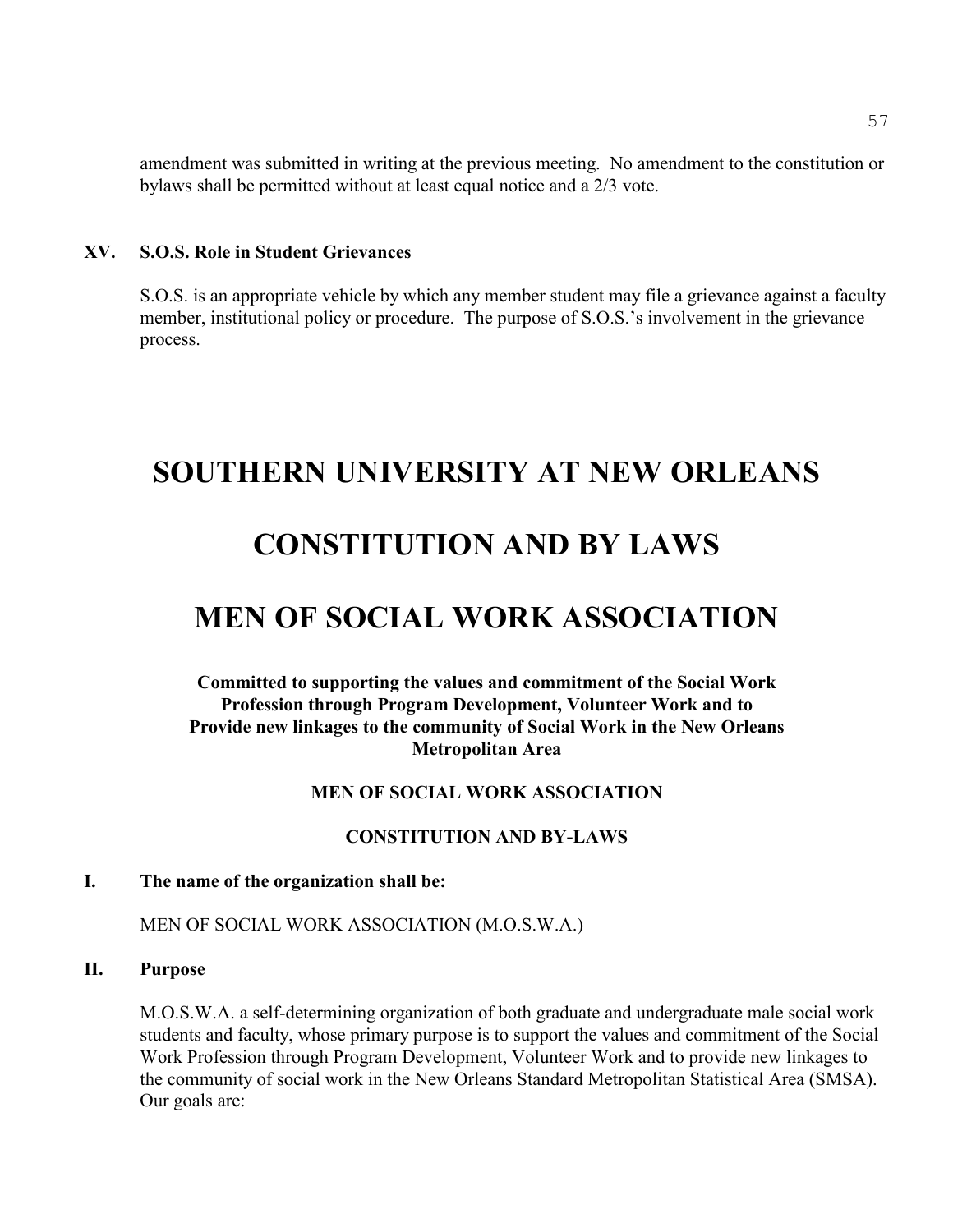- 1. Reduce the number of at-risk male youths from becoming chemically addicted high school dropouts, gang members, and subsequently falling into a delinquent lifestyle, which will progressively lead to other self-destructive behaviors.
- 2. Develop an outreach program to educate at-risk youth about the benefits of education, socially acceptable behaviors, stress management, drug and alcohol abuse and the importance of developing critical thinking skills, setting life goals and achieving positive results.
- 3. Provide a forum for addressing social issues of interest and concern to social work students.
- 4. Provide a broader theoretical and practical view of social work than can be acquired in classroom settings.
- 5. Constitute a vehicle for student involvement in advocacy, empowerment, and transformation in programs and services that cannot be acquired in classroom settings.
- 6. Provide a structure through which social work students can discuss and take action on matters of mutual concern in the school and in the community.
- 7. Encourage and facilitate student involvement in educational, professional, and practical standards at the national, regional and local levels.

# **III. Membership**

Any graduate/undergraduate male student and/or faculty member interested in social work who adheres to the constitution and by-laws of the organizations may become a member.

# **IV. Financial Responsibilities**

- 1. Dues shall be \$5.00 per semester
- 2. All dues are payable no later than the end of the student's first month of enrollment.

# **V. Officers**

- 1. Faculty Advisors (2)
- 2. President
- 3. Vice-President
- 4. 2nd Vice-President
- 5. Secretary
- 6. Treasurer
- 7. Public Relations Officer
- 8. Chaplain (appointed)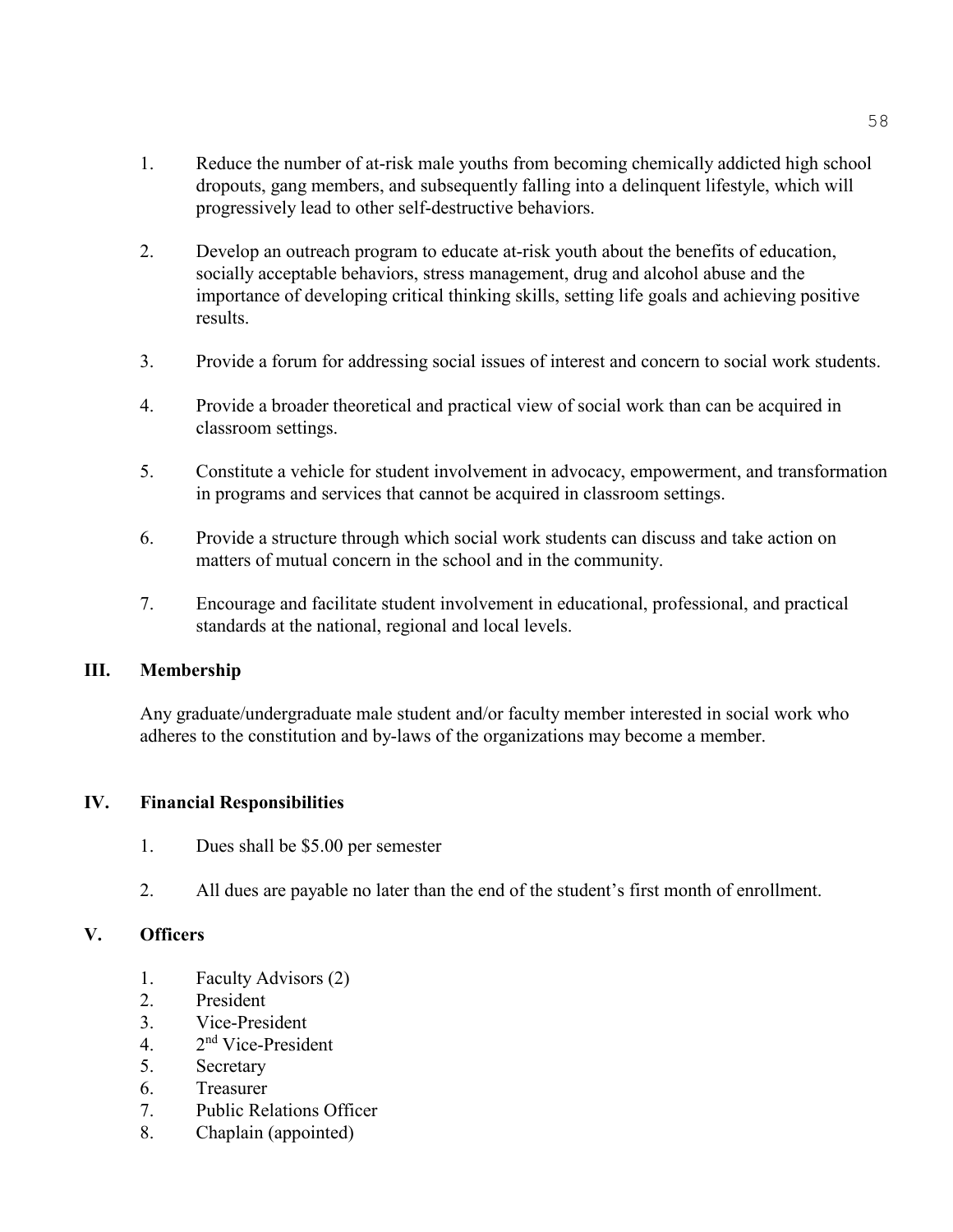# 9. Sergeant-at-Arms

# **Duties**

- 1. The **Faculty Advisors** shall serve as facilitators, mentors, and developers of all M.O.S.W.A. A. program activities. They along with the **President** shall preside over all meetings of the organization and all meetings of the Executive Committee.
- 2. The **President** shall be the official representative of M.O.S.W.A. In addition to working as a co-facilitator at all meetings, he shall work directly with **Faculty Advisors** in the development and implementation of policy. He shall delegate other responsibilities as designated by the organization. He shall be available for consultation on all major policies. He shall make all appointments that are not otherwise specified in the constitution.
- 3. The **Vice-President** shall be responsible for the functioning of all standing committees. He shall work directly with **Faculty Advisors** and the **President** in the development and implementation of policy. He shall fulfill the duties of the President in case of absence or disability.
- 4. The **2nd Vice-President** shall advise the presiding officer on questions of procedure in transacting the business of the assembly legally, efficiently and impartially. He is there to state ruling or give his/her interpretation of it. He is charged with maintaining the current state of the Constitution by amending, modifying, and/clarifying the document as set forth by the rulings of the Executive Committee. He shall fulfill the duties of the President and/or Vice-President in case of absence or disability.
- 5. The **Secretary** shall be responsible for recording and compiling all minutes of proceeding of the organization, Executive Committee meetings, and any general membership meetings.
- 6. The **Treasurer** shall be responsible for recording all funds received and issuing receipts for such funds. He shall be responsible for maintaining records of all financial transactions. He shall be responsible and accountable for the receipts, deposits, withdrawals, and disbursement of all funds in conjunction with the President and Secretary.
- 7. The **Public Relations Officer** is responsible for assuring that any M.O.S.W.A. sponsored function is adequately advertised to the student body (flyers, posters, and passing out flyers). He will be responsible to see that any and all pertinent M.O.S.W.A. information be submitted in the form of typewritten press release to the SUNO student activity and public relations office. Also, this person must share the important responsibility of assuring all paperwork necessary for M.O.S.W.A. functions be complete.
- 8. The **Chaplain** is to serve as Spiritual Counsel to M.O.S.W.A. This is an appointed position so as to maintain continuity with leadership.
- 9. The **Sergeant-at-Arms** shall bring to order and maintain order throughout the duration of all organization, Executive Committee and general membership meetings.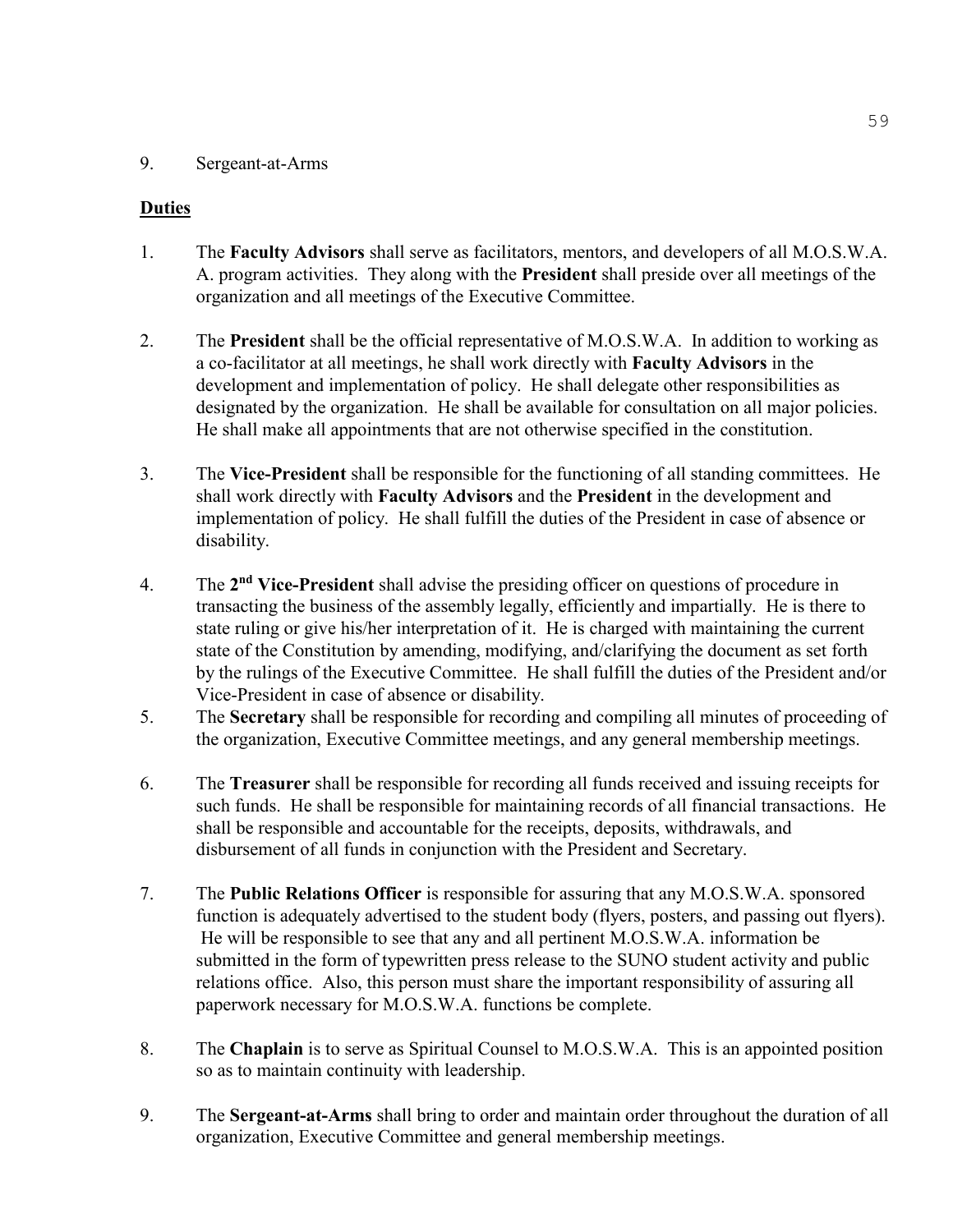# **VI. Election of Officers**

- a. Election of Officers shall be held in the spring during the month of March.
- b. Elected Office shall be held for one calendar year. (From June to May).
- c. Elected Officers may run for re-election to one additional term, limited to two terms for their respective office. Elected Officers may however run for any other office with the same twoterm limitation for each.

# **VII. Removal of Officers**

Any member of the body may submit in writing a formal statement of charges to the investigating committee, which will report its findings to the entire body within a period of thirty days, and a regular or special meeting. The body shall determine final action; and 2/3 of the members present shall be deemed necessary for the removal or a person from office. At least six (6) M.O.S.W.A. members must be present.

# **Grounds for the Removal of an Officer**

- 1. Has not attended at least 60% of all called M.O.S.W.A. meetings (submitted, written excuses that are deemed reasonable are considered) at semester end.
- 2. Mismanagement of M.O.S.W.A. resources.
- 3. Deliberately giving false information at M.O.S.W.A. meeting.
- 4. Violating the trust and/or confidentiality of any client and/or their respective agency.
- 5. Committing an act, action or series of actions that reflects negatively on

M.O.S.W.A. and/or the School of Social Work (must be evident).

# **VIII. The Executive Committee**

The Executive Committee shall consist of the President, Vice-President, 2nd Vice- President, Public Relations Officer, and the two (2) faculty advisors. The Executive Committee may exercise such powers of the organization that may be necessary between meetings. The Executive Committee may exercise its powers with 2/3 of the committee present. The President may take votes over the phone if needed, but these votes must be written and verified at a subsequent M.O.S.W.A. meeting.

# **IX. Replacement of Officers**

Upon the creating of a vacancy of the office of President, the Vice-President shall fill the position; all other vacancies with remaining terms shall be filled by the President.

# **X. Standing Committee**

1. Program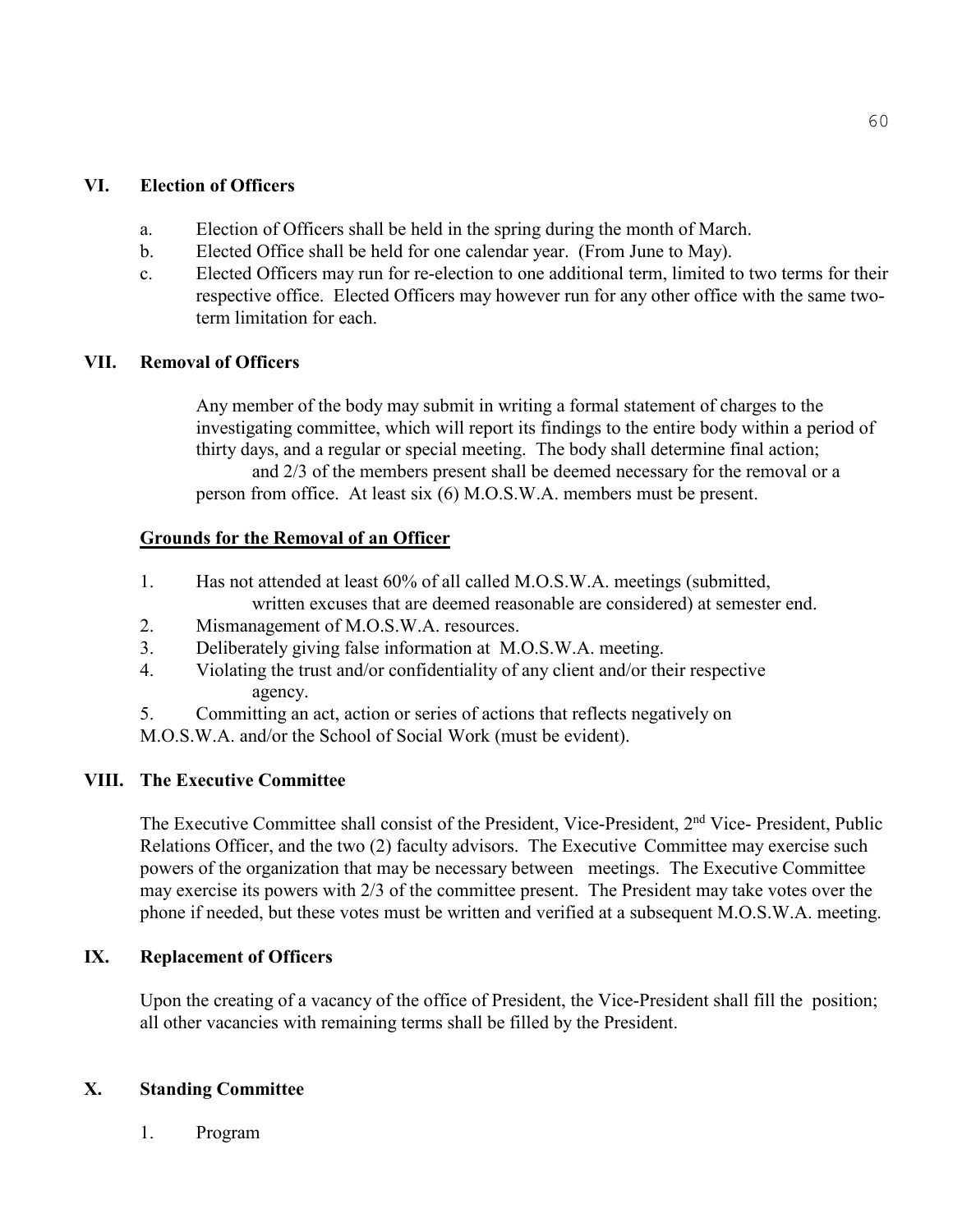- 2. Nomination
- 3. Membership

# **XI. Meetings**

- 1. Meetings shall be held every month (temporarily in Building #12 on the North Campus) or other designated location.
- 2. The President shall exercise the authority to call special meetings.
- 3. Notification of all regular meetings shall be given at least 7 days in advance. Special meetings can be held with at least 24 hrs notices.
- 4. A quorum shall consist of 2/3 of the elected officers of the organization.

# **XII. Amendments**

Rules can be amended at any regular meeting of the organization by a 2/3 vote of the members present, provided that no less than 2/3 of the elected officers are present and provided the amendment was submitted in writing at the previous meeting. No amendment to the constitution or bylaws shall be permitted without at least equal notice and a 2/3 vote.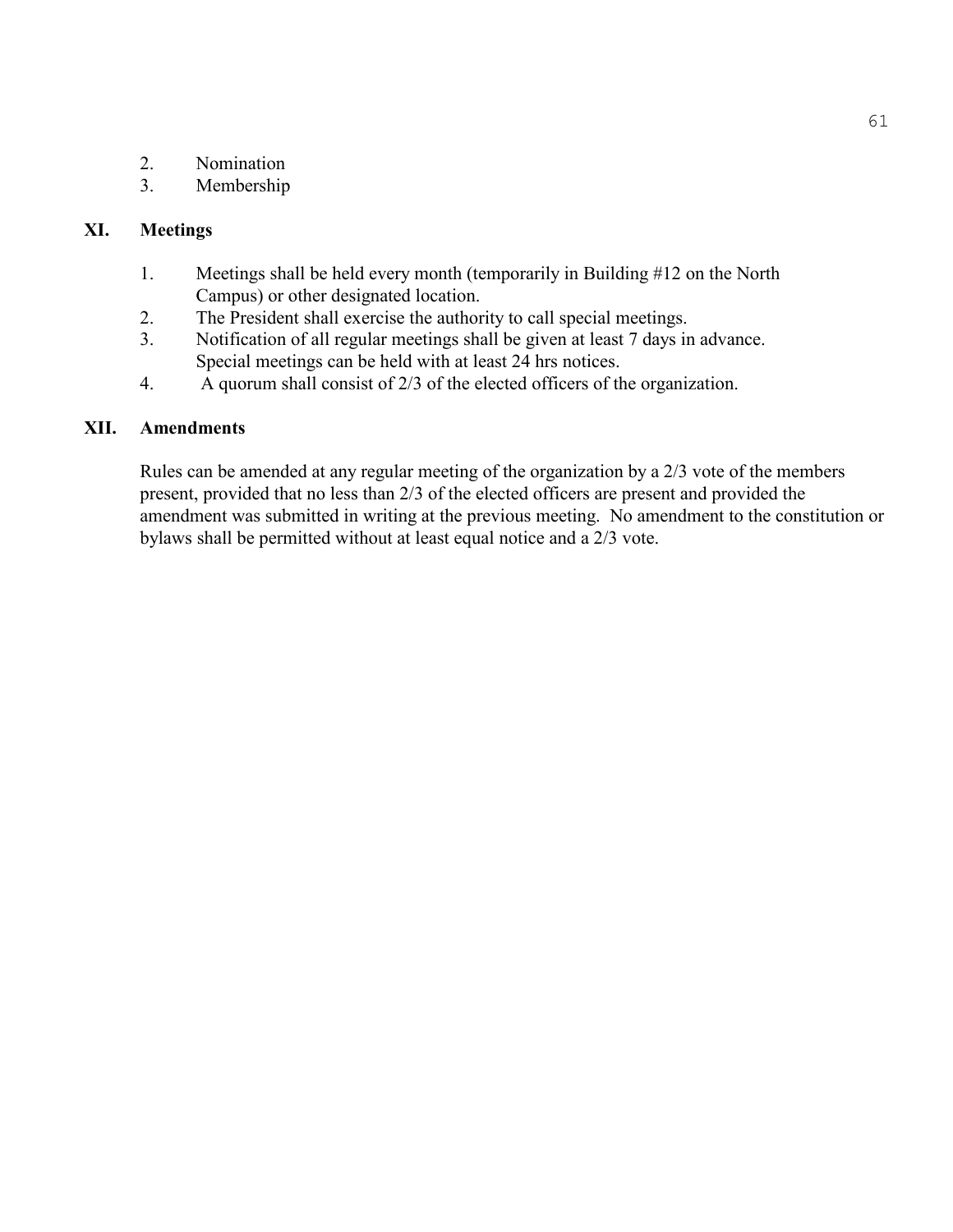### **By-Laws**

November, 2006 **Phi Alpha Honor Society Xi Phi Chapter Southern University at New Orleans 6801 Press Dr., New Orleans, LA. 70126** 

### **CHAPTER 1**

### **Officers of the Executive Committee**

- Section 1. The officers of the organization shall consist of a President, Vice-President and Secretary-Treasurer to be elected by a majority vote of the membership.
- Section 2. The President shall preside at meetings of the chapter; appoint such committees as may be provided for by Chapter Constitution or By-Laws or by vote of the chapter; call special meetings of the chapter; be responsible for all Chapters reports; perform the duties or ritual chair at initiation ceremonies, and promote the welfare of the Society and Chapter.
- Section 3. The Vice-President shall perform all duties of the President in the latter's absence or disability and any other duties assigned by the President.
- Section 4. The duties of the Secretary-Treasurer shall be as follows:
	- a. To forward to the Treasurer of the Executive Council the following the national initiation fee for each student and faculty initiate prior to his or her acceptance into membership.
	- b. Fulfill such additional duties as may be required by the Executive Committee or by the Chapter Constitution, the By-Laws, resolutions, or vote of the Chapter membership.

Section 5. A faculty member in the undergraduate or graduate social work program shall serve as the faculty advisor.

# **CHAPTER II**

### **Organization and Procedures**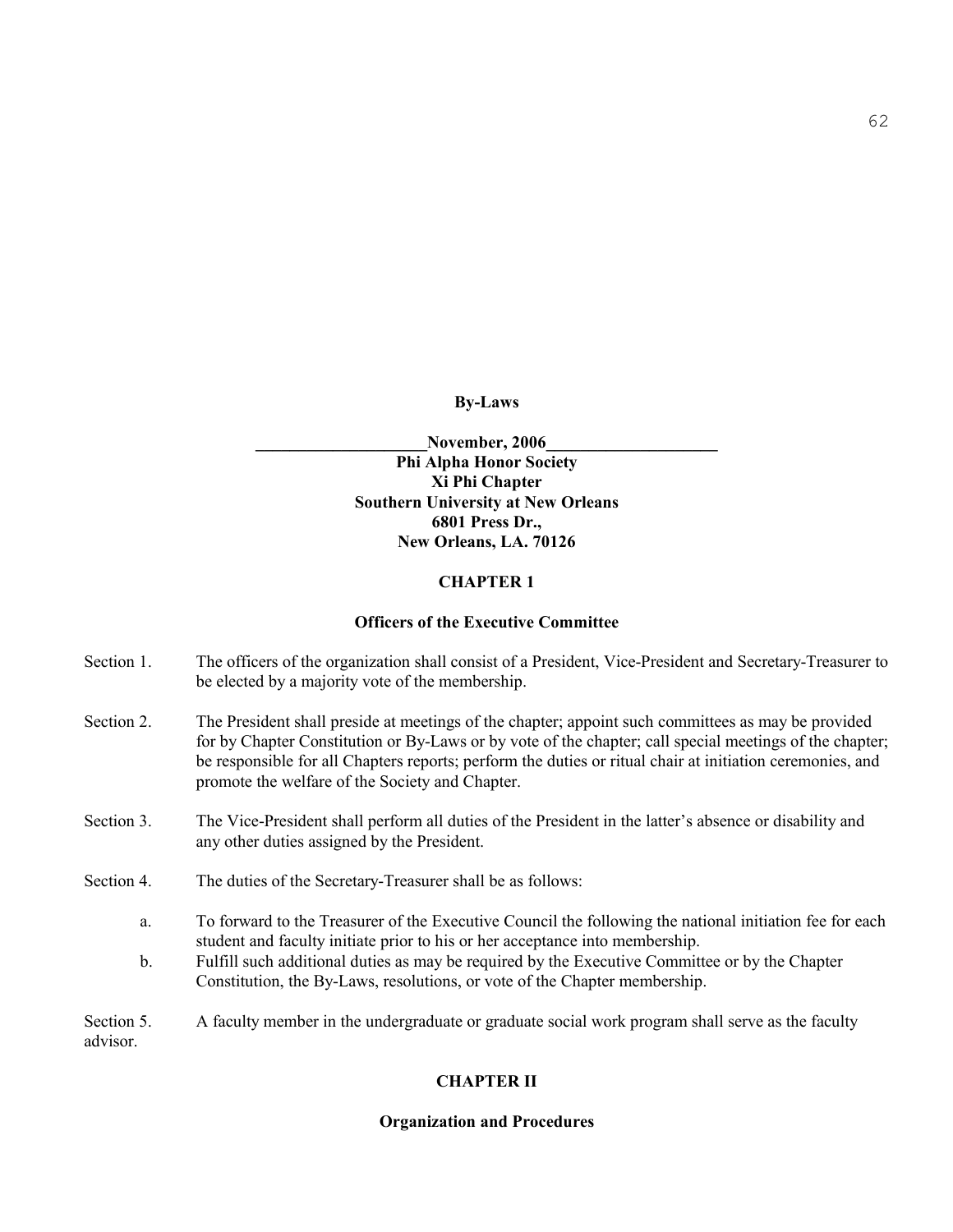- Section 1. The Executive Committee shall consist of the President, Vice President, and Secretary-Treasurer.
- Section 2. The Chapter shall meet in official sessions at least twice each year.
- Section 3. Standing Committee may be appointed by the President with the approval of the Executive Committee.
- Section 4. Special committee may be appointed by the President.
- Section 5. The Chapter year shall begin on July 1 and end on June 30.
- Section 6. The Chapter shall maintain adequate and accurate records of its membership activities and finances. Such records shall be kept in such a way as to serve as a permanent and historical record.
- Section 7. Qualified persons may be inducted into membership anytime of the year.
- Section 8. Election of officers shall be held once each year and at other times when a vacancy occurs.

# **CHAPTER III**

### **Membership**

- Section 1. An undergraduate student is eligible for active membership after achieving the following National minimum requirements and meeting local Chapter requirements:
	- a. Declared social work as a major.
	- b. Achieved sophomore status.
	- c. Completed 8 semester hours or 12 quarter hours of required social work courses.
	- d. Achieved an overall grade point average of 3.0 on a 4.0 scale.
	- e. Achieved a 3.25 grade point average in required social work courses.
	- f. Local chapter may establish higher eligibility requirements.
- Section 2. A graduate student is eligible for active membership after achieving:
	- a. A minimum of one term of course work.
	- b. A grade point average of 3.5 on a 4.0 scale.
	- c. Local Chapters may establish higher eligibility requirements. Amendment 1: (October, 2008): Eligible students must agree to and participate in, a volunteer community service activity, engage in on-campus and off-campus chapter activities; Revision to Amendment 1: (November, 2010): Each applicant must submit documentation (on official stationary) of prior community volunteer activities from a community organization, group, or agency along with the letter of intent, transcript, and application.
- Section 3. A faculty member may be granted membership by invitation of the Executive Committee and approval of the Chapter membership.
- Section 4. The Executive Committee with the approval of the membership, may grant Honorary Membership to a maximum of two individuals per year who have made outstanding contributions to the field of social work. Honorary members shall not be assessed membership dues.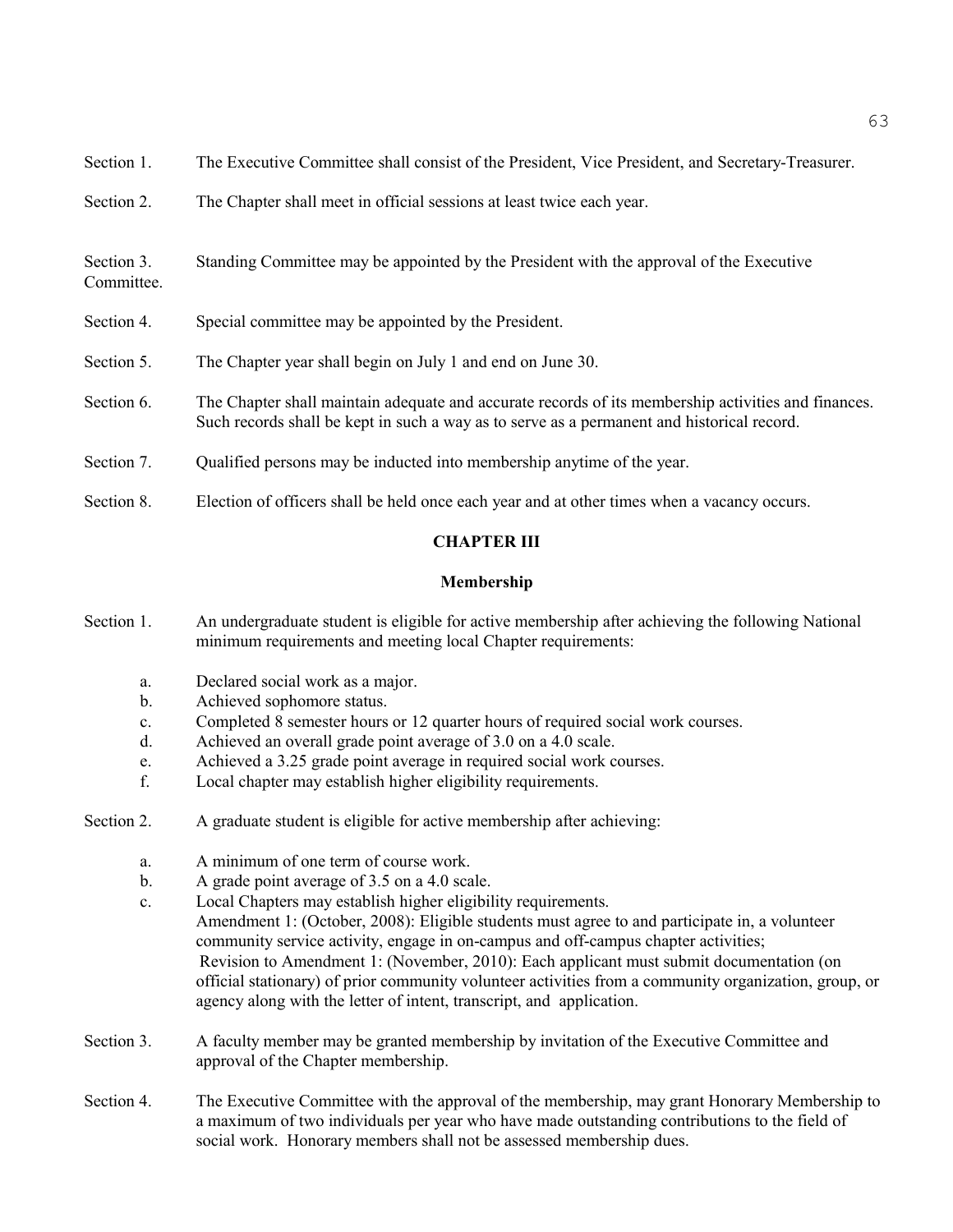- Section 5. The method of granting membership shall be in accordance with procedures established by the local chapter.
- Section 6. Any member may be expelled from membership for reasons of academic or personal conduct unbecoming a student of social work, by a three-fourths vote of the chapter, after a thorough investigation has been made by the Executive Committee, and the members so charged has been granted an impartial hearing before the Executive Committee. Dismissal from the Social Work program or College/University is cause for automatic recommendation for expulsion.

### **CHAPTER IV**

### **Dues**

Section 1. The initiation fee shall be of sufficient amount to include the following:

- a. The initiation fee required by the National Society.
- b. The initiation fee required by the local chapter.
- Section 2. Annual chapter dues shall be established in accordance with chapter needs by action of the Executive Committee and a three-fourths vote of the chapter membership present.
- Section 3. Special fees may be levied by the Executive Committee with a three-fourths vote of the chapter membership present.

### **CHAPTER V**

### **Amendments**

These By-Laws may be amended by a majority vote of the Executive Committee and upon ratification by a threefourths vote of the membership.

### **AFFIRMATIVE ACTION STATEMENT**

Membership shall be available to all eligible persons without regard to age, gender, color, race, creed, ethnic or national origin, political or sexual orientation, or disability.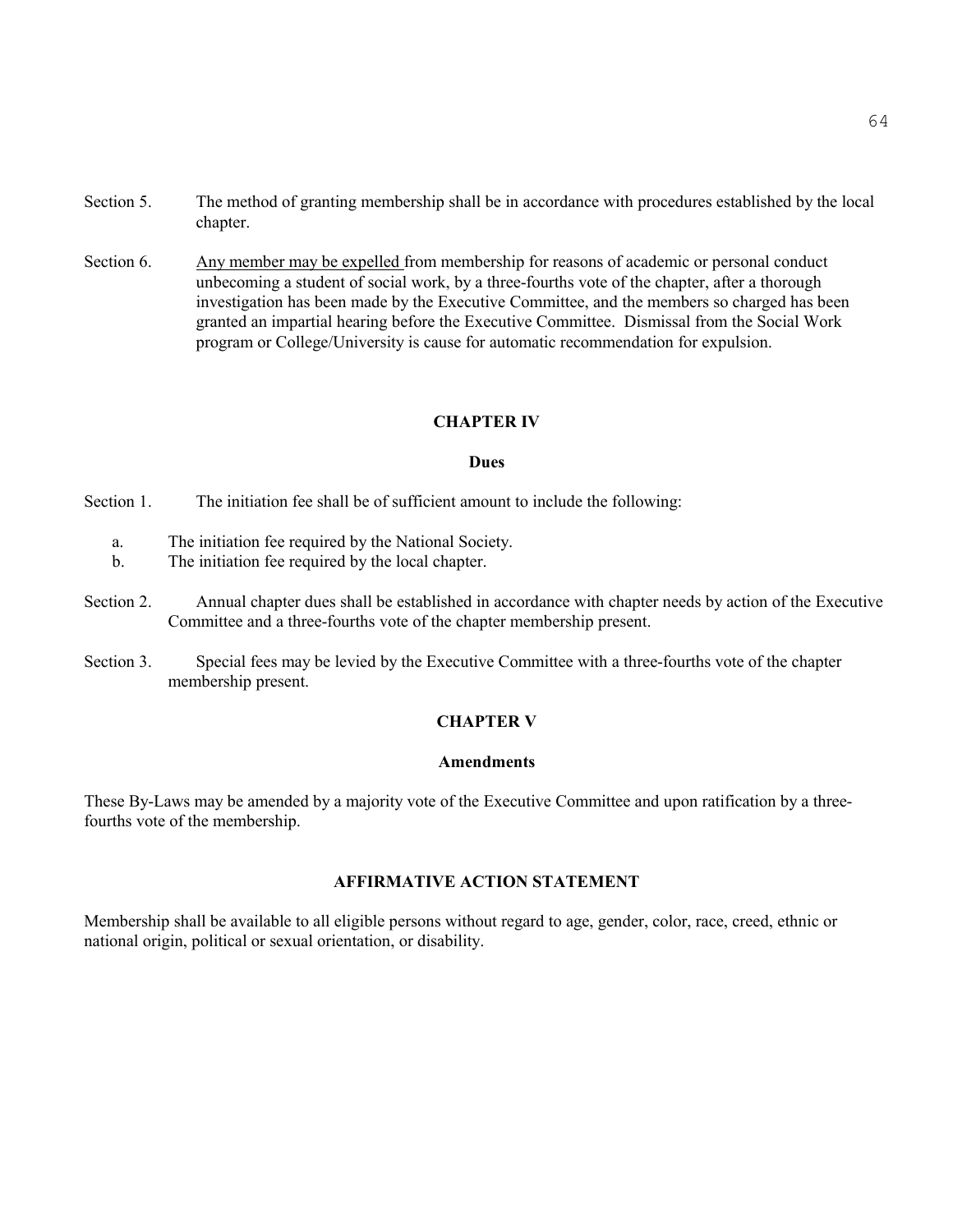

COUNCIL ON SOCIAL WORK EDUCATION

(visit: https://www.cswe.org/)

# **Council on Social Work Education (CSWE) 2015 Educational Competencies**

### **Competency 1: Demonstrate Ethical and Professional Behavior**

Social workers understand the value base of the profession and its ethical standards, as well as relevant laws and regulations that may impact practice at the micro, mezzo, and macro levels. Social workers understand frameworks of ethical decision-making and how to apply principles of critical thinking to those frameworks in practice, research, and policy arenas. Social workers recognize personal values and the distinction between personal and professional values. They also understand how their personal experiences and affective reactions influence their professional judgment and behavior. Social workers understand the profession's history, its mission, and the roles and responsibilities of the profession. Social Workers also understand the role of other professions when engaged in inter-professional teams. Social workers recognize the importance of life-long learning and are committed to continually updating their skills to ensure they are relevant and effective. Social workers also understand emerging forms of technology and the ethical use of technology in social work practice. Social workers:

• make ethical decisions by applying the standards of the NASW Code of Ethics, relevant laws and regulations, models for ethical decision-making, ethical conduct of research, and additional codes of ethics as appropriate to context;

• use reflection and self-regulation to manage personal values and maintain professionalism in practice situations;

• demonstrate professional demeanor in behavior; appearance; and oral, written, and electronic communication;

- use technology ethically and appropriately to facilitate practice outcomes; and
- use supervision and consultation to guide professional judgment and behavior.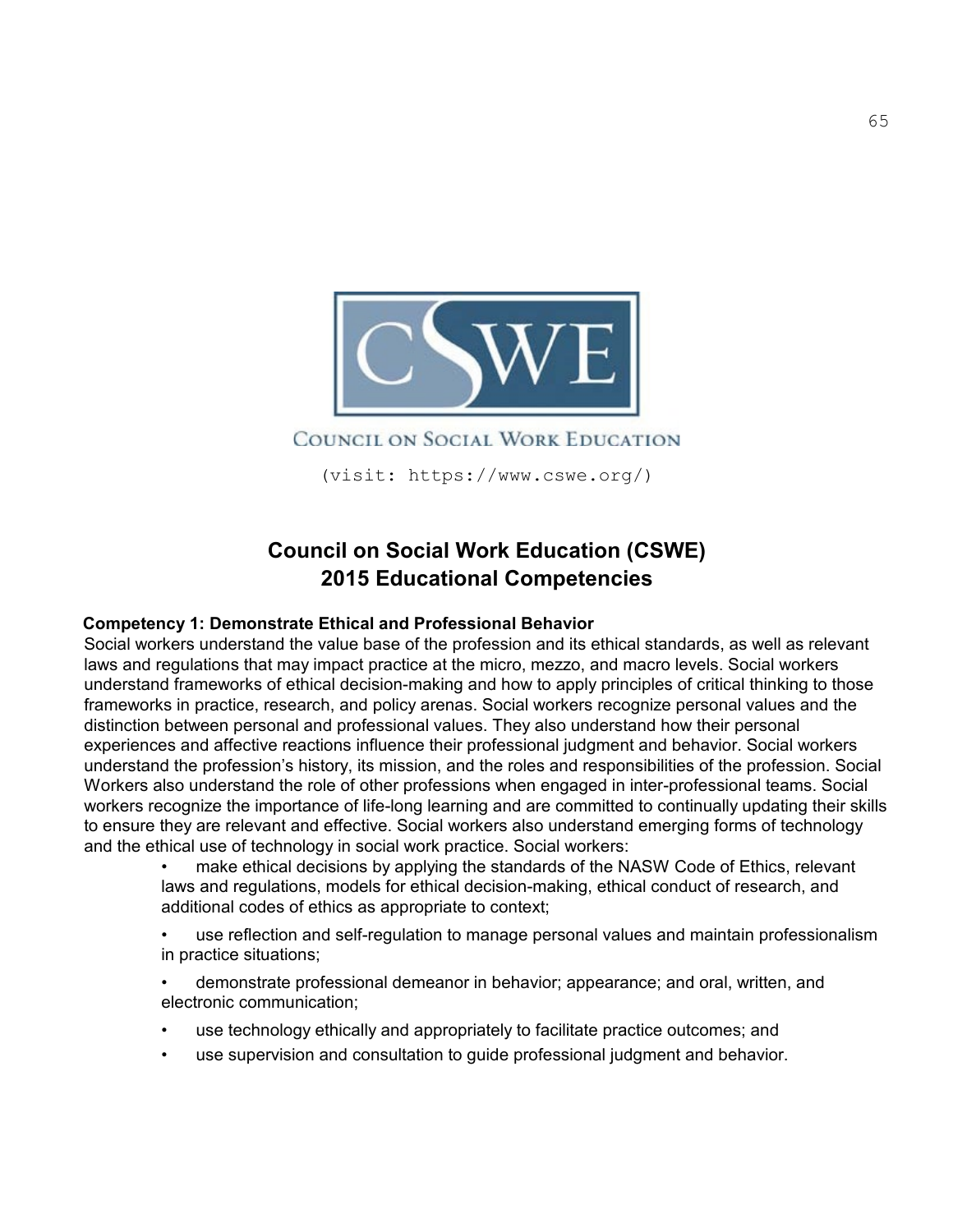# **Competency 2: Engage Diversity and Difference in Practice**

Social workers understand how diversity and difference characterize and shape the human experience and are critical to the formation of identity. The dimensions of diversity are understood as the intersectionality of multiple factors including but not limited to age, class, color, culture, disability and ability, ethnicity, gender, gender identity and expression, immigration status, marital status, political ideology, race,

religion/spirituality, sex, sexual orientation, and tribal sovereign status. Social workers understand that, as a consequence of difference, a person's life experiences may include oppression, poverty, marginalization, and alienation as well as privilege, power, and acclaim. Social workers also understand the forms and mechanisms of oppression and discrimination and recognize the extent to which a culture's structures and values, including social, economic, political, and cultural exclusions, may oppress, marginalize, alienate, or create privilege and power. Social workers:

apply and communicate understanding of the importance of diversity and difference in shaping life experiences in practice at the micro, mezzo, and macro levels;

• present themselves as learners and engage clients and constituencies as experts of their own experiences; and

• apply self-awareness and self-regulation to manage the influence of personal biases and values in working with diverse clients and constituencies.

# **Competency 3: Advance Human Rights and Social, Economic, and Environmental Justice**

Social workers understand that every person regardless of position in society has fundamental human rights such as freedom, safety, privacy, an adequate standard of living, health care, and education. Social workers understand the global interconnections of oppression and human rights violations, and are knowledgeable about theories of human need and social justice and strategies to promote social and economic justice and human rights. Social workers understand strategies designed to eliminate oppressive structural barriers to ensure that social goods, rights, and responsibilities are distributed equitably and that civil, political, environmental, economic, social, and cultural human rights are protected. Social workers:

- apply their understanding of social, economic, and environmental justice to advocate for human rights at the individual and system levels; and
- engage in practices that advance social, economic, and environmental justice.

**Competency 4: Engage In Practice-informed Research and Research-informed Practice** Social workers understand quantitative and qualitative research methods and their respective roles in advancing a science of social work and in evaluating their practice. Social workers know the principles of logic, scientific inquiry, and culturally informed and ethical approaches to building knowledge. Social workers understand that evidence that informs practice derives from multi-disciplinary sources and multiple ways of knowing. They also understand the processes for translating research findings into effective practice. Social workers:

- use practice experience and theory to inform scientific inquiry and research;
- apply critical thinking to engage in analysis of quantitative and qualitative research methods and research findings; and

• use and translate research evidence to inform and improve practice, policy, and service delivery.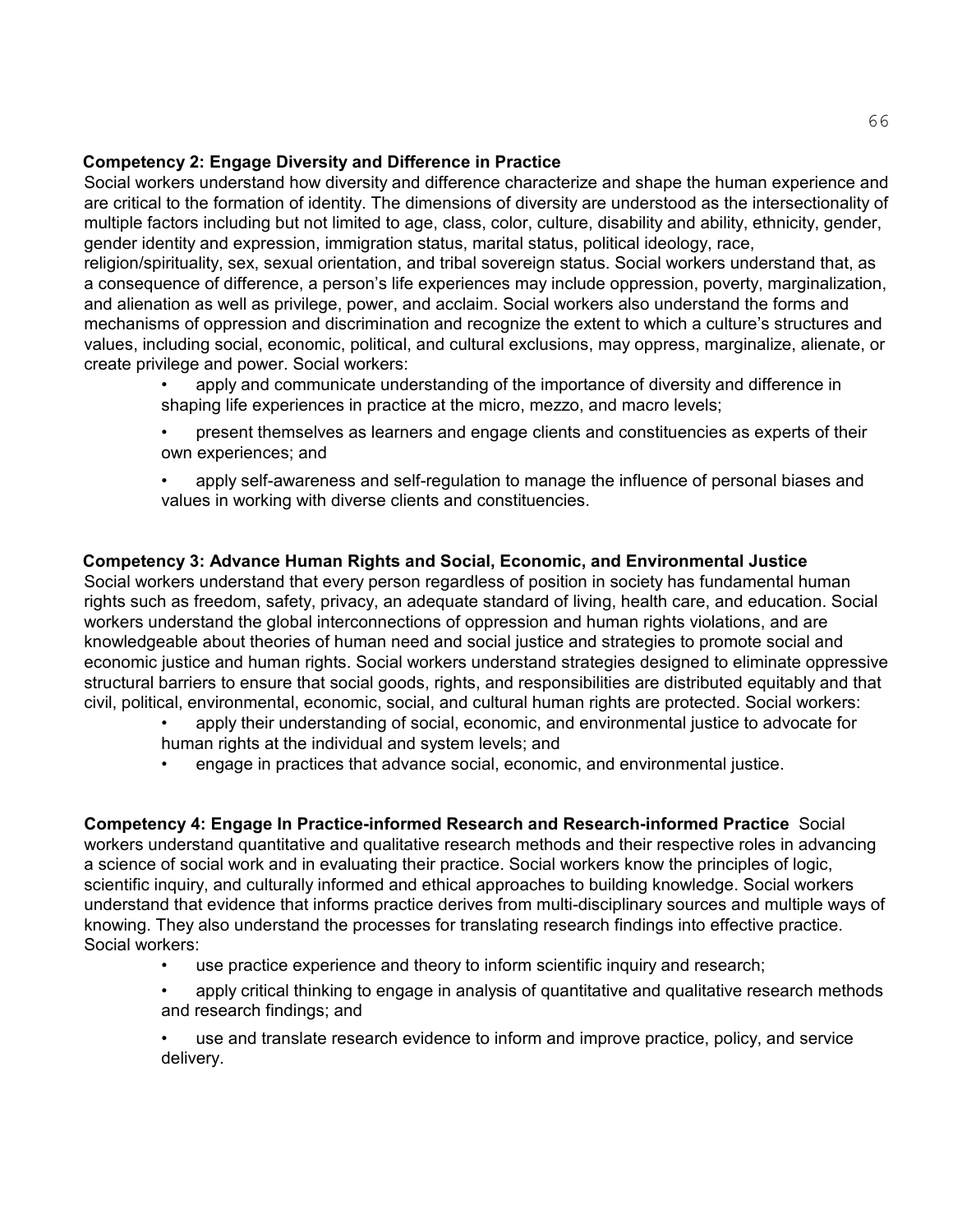### **Competency 5: Engage in Policy Practice**

Social workers understand that human rights and social justice, as well as social welfare and services, are mediated by policy and its implementation at the federal, state, and local levels. Social workers understand the history and current structures of social policies and services, the role of policy in service delivery, and the role of practice in policy development. Social workers understand their role in policy development and implementation within their practice settings at the micro, mezzo, and macro levels and they actively engage in policy practice to effect change within those settings. Social workers recognize and understand the historical, social, cultural, economic, organizational, environmental, and global influences that affect social policy. They are also knowledgeable about policy formulation, analysis, implementation, and evaluation.

Social workers:

- Identify social policy at the local, state, and federal level that impacts well-being, service delivery, and access to social services;
- assess how social welfare and economic policies impact the delivery of and access to social services;
- apply critical thinking to analyze, formulate, and advocate for policies that advance human rights and social, economic, and environmental justice.

# **Competency 6: Engage with Individuals, Families, Groups, Organizations, and Communities**

Social workers understand that engagement is an ongoing component of the dynamic and interactive process of social work practice with, and on behalf of, diverse individuals, families, groups, organizations, and communities. Social workers value the importance of human relationships. Social workers understand theories of human behavior and the social environment, and critically evaluate and apply this knowledge to facilitate engagement with clients and constituencies, including individuals, families, groups, organizations, and communities. Social workers understand strategies to engage diverse clients and constituencies to advance practice effectiveness. Social workers understand how their personal experiences and affective reactions may impact their ability to effectively engage with diverse clients and constituencies. Social workers value principles of relationship-building and inter-professional collaboration to facilitate engagement with clients, constituencies, and other professionals as appropriate. Social workers:

- apply knowledge of human behavior and the social environment, person-inenvironment, and other multidisciplinary theoretical frameworks to engage with clients and constituencies; and
- use empathy, reflection, and interpersonal skills to effectively engage diverse clients and constituencies.

**Competency 7: Assess Individuals, Families, Groups, Organizations, and Communities** Social workers understand that assessment is an ongoing component of the dynamic and interactive process of social work practice with, and on behalf of, diverse individuals, families, groups, organizations, and communities. Social workers understand theories of human behavior and the social environment, and critically evaluate and apply this knowledge in the assessment of diverse clients and constituencies, including individuals, families, groups, organizations, and communities. Social workers understand methods of assessment with diverse clients and constituencies to advance practice effectiveness. Social workers recognize the implications of the larger practice context in the assessment process and value the importance of interprofessional collaboration in this process. Social workers understand how their personal experiences and affective reactions may affect their assessment and decision-making. Social workers:

• collect and organize data, and apply critical thinking to interpret information from clients and constituencies;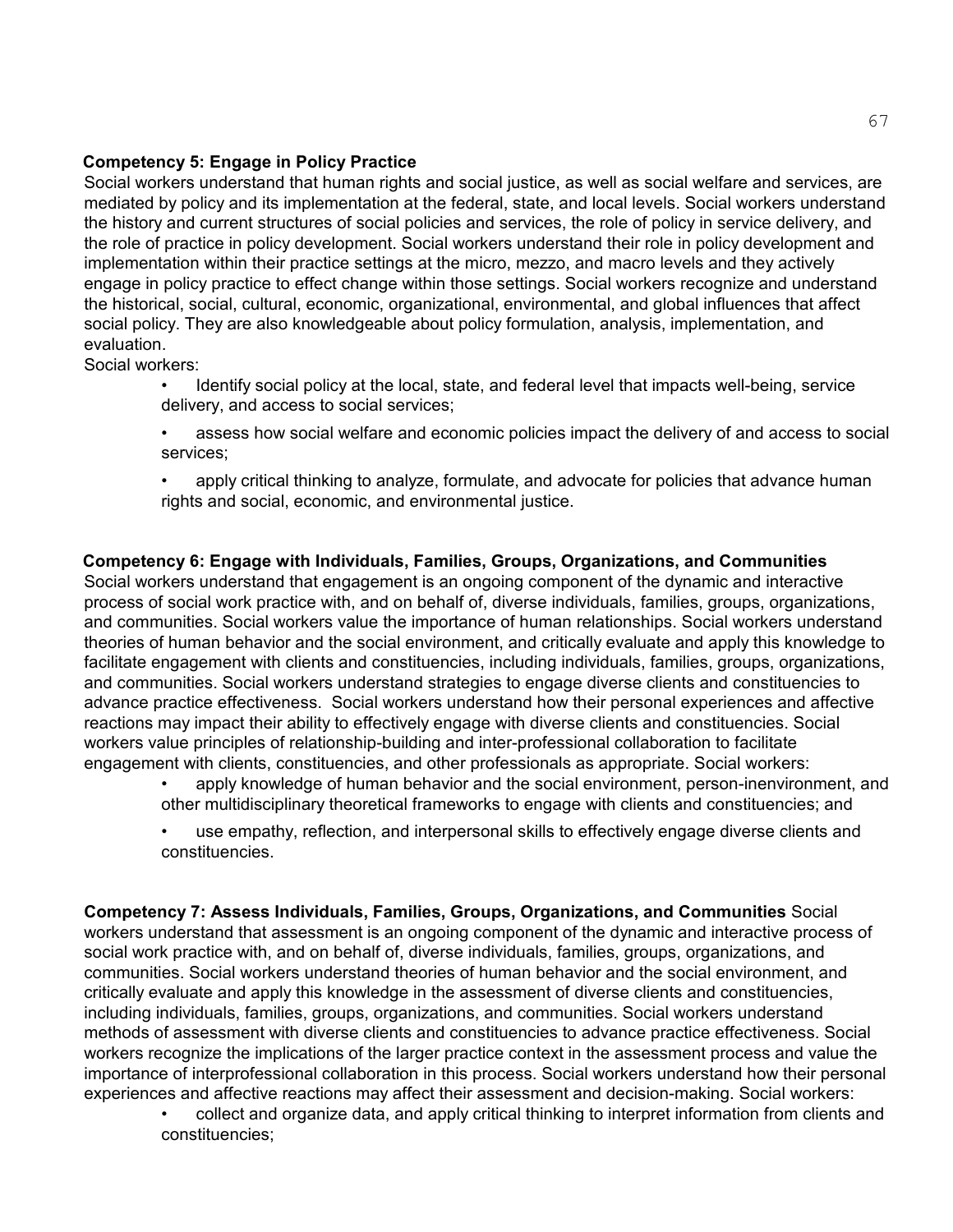• apply knowledge of human behavior and the social environment, person-inenvironment, and other multidisciplinary theoretical frameworks in the analysis of assessment data from clients and constituencies;

• develop mutually agreed-on intervention goals and objectives based on the critical assessment of strengths, needs, and challenges within clients and constituencies; and

• select appropriate intervention strategies based on the assessment, research knowledge, and values and preferences of clients and constituencies.

# **Competency 8: Intervene with Individuals, Families, Groups, Organizations, and Communities**

Social workers understand that intervention is an ongoing component of the dynamic and interactive process of social work practice with, and on behalf of, diverse individuals, families, groups, organizations, and communities. Social workers are knowledgeable about evidenceinformed interventions to achieve the goals of clients and constituencies, including individuals, families, groups, organizations, and communities. Social workers understand theories of human behavior and the social environment, and critically evaluate and apply this knowledge to effectively intervene with clients and constituencies. Social workers understand methods of identifying, analyzing and implementing evidence-informed interventions to achieve client and constituency goals. Social workers value the importance of inter-professional teamwork and communication in interventions, recognizing that beneficial outcomes may require interdisciplinary, interprofessional, and inter-organizational collaboration. Social workers:

• critically choose and implement interventions to achieve practice goals and enhance capacities of clients and constituencies;

- apply knowledge of human behavior and the social environment, person-inenvironment, and other multidisciplinary theoretical frameworks in interventions with clients and constituencies;
- use inter-professional collaboration as appropriate to achieve beneficial practice outcomes;
- negotiate, mediate, and advocate with and on behalf of diverse clients and constituencies; and
- facilitate effective transitions and endings that advance mutually agreed-on goals.

# **Competency 9: Evaluate Practice with Individuals, Families, Groups, Organizations, and Communities**

Social workers understand that evaluation is an ongoing component of the dynamic and interactive process of social work practice with, and on behalf of, diverse individuals, families, groups, organizations and communities. Social workers recognize the importance of evaluating processes and outcomes to advance practice, policy, and service delivery effectiveness. Social workers understand theories of human behavior and the social environment, and critically evaluate and apply this knowledge in evaluating outcomes. Social workers understand qualitative and quantitative methods for evaluating outcomes and practice effectiveness. Social workers:

select and use appropriate methods for evaluation of outcomes;

• apply knowledge of human behavior and the social environment, person-inenvironment, and other multidisciplinary theoretical frameworks in the evaluation of outcomes;

• critically analyze, monitor, and evaluate intervention and program processes and outcomes; and

• apply evaluation findings to improve practice effectiveness at the micro, mezzo, and macro levels.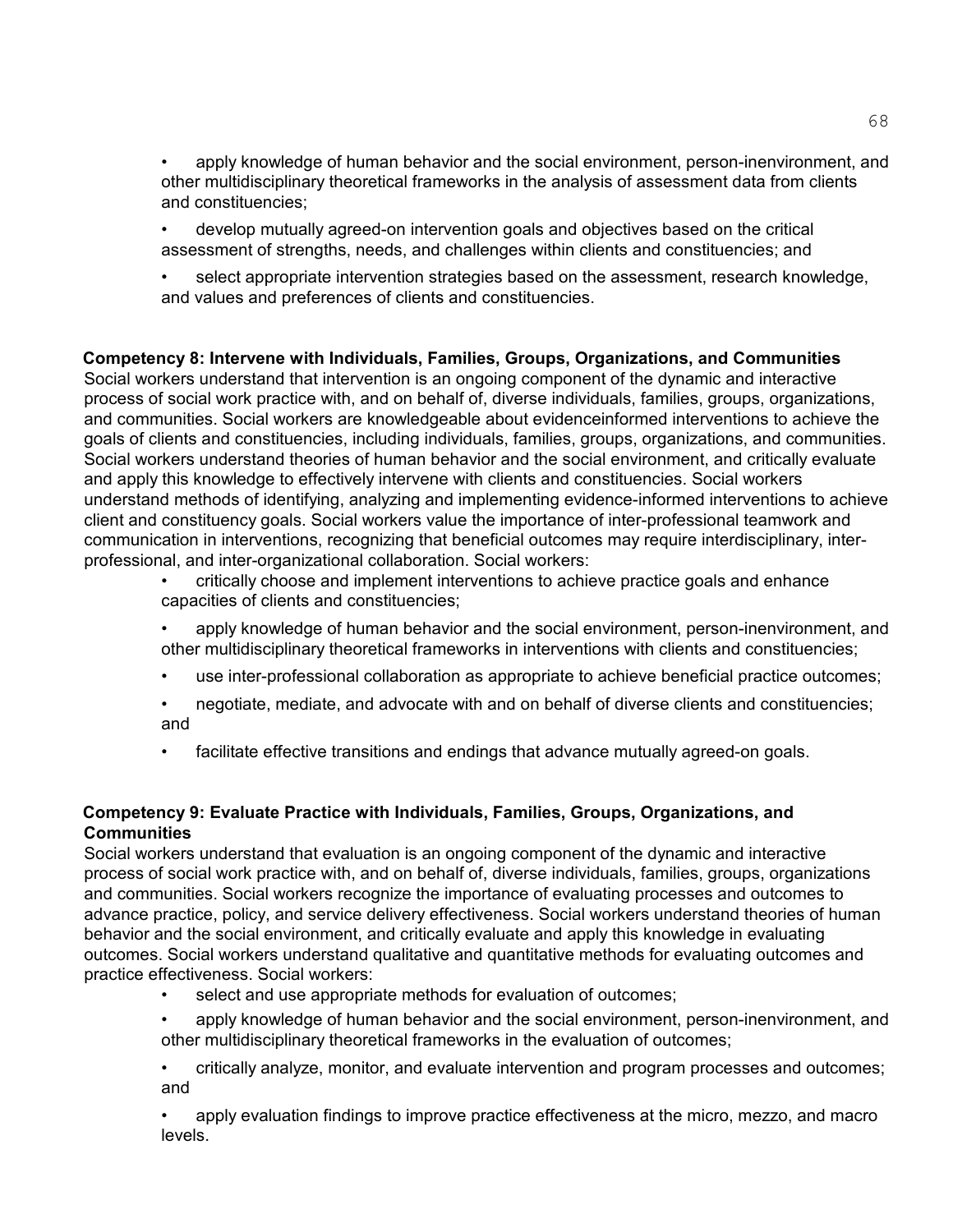# **Policy Regarding Academic Dishonesty**

# **Policy-Definitions- Procedures**

# **CHEATING**

Academic dishonesty may take a variety of forms. The most common are cheating on tests or examinations, and plagiarism. However, the accessibility of technology may raise questions about others or whether using a media element constitutes cheating (Seneca, 2009). Students are strongly encouraged to obtain and read The SUNO Student Handbook which is available on the SUNO website.

Cheating involves behaviors and activities that are deceptive and sometimes fraudulent. Below are examples of cheating in four areas: tests and examinations, essays and assignments, laboratory and field assignments, and a general category of aiding and abetting cheating. The School of Social Work has identified these examples to firmly establish those areas that constitute cheating (many of which are also covered in the SUNO Handbook).

Tests and Examinations

- Taking a test or examination for another student or permitting a student to take a test or examination for you.
- Copying from another student
- Giving students answers to exam questions during the exam or while exiting the examination room.
- Using unauthorized material during a test or exam. Including "cheat sheets", notes, electronic devices (including cell phones) or other devices inappropriate to proscribed test conditions.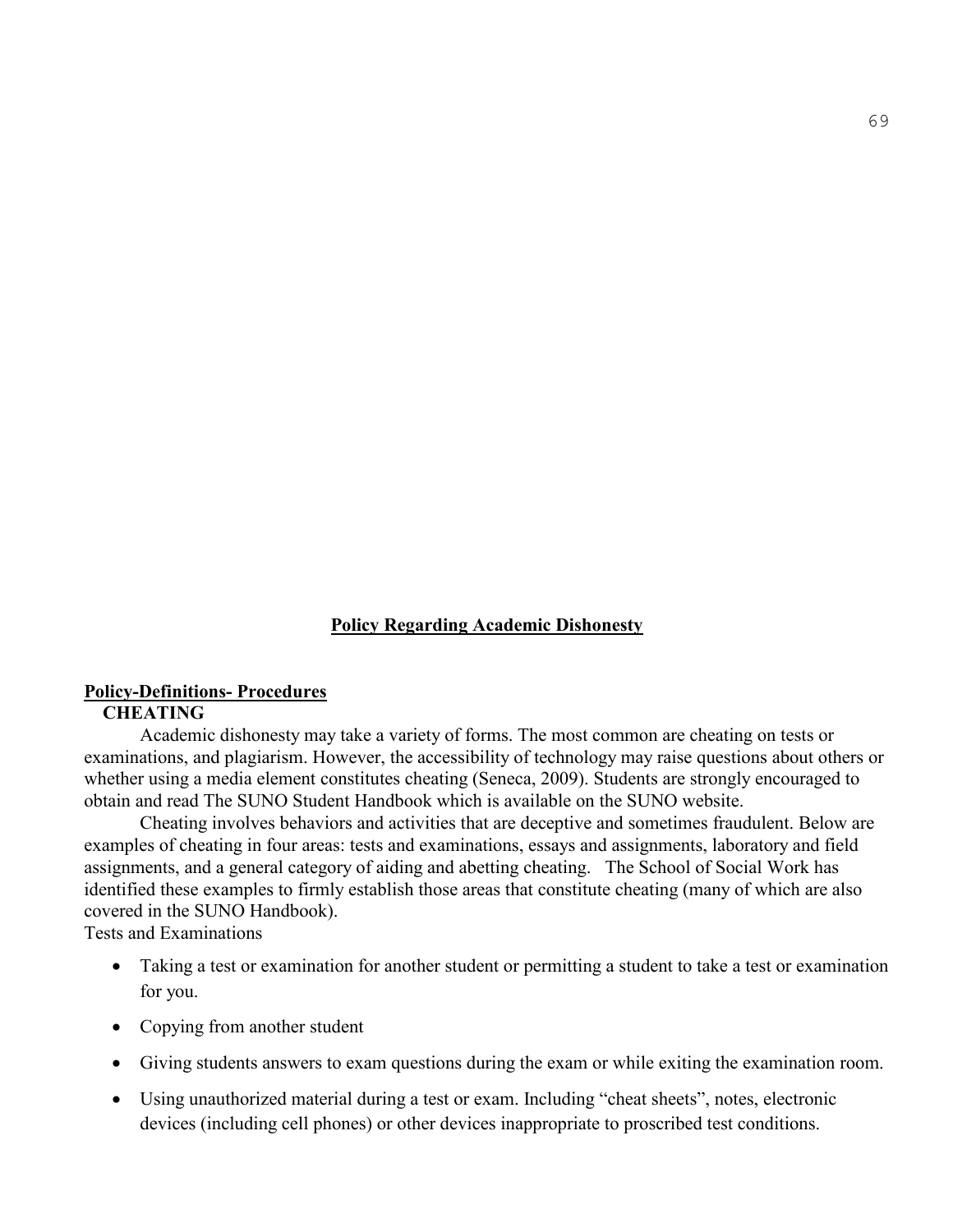- After taking an exam, informing other students in a later section of the questions that appear on the exam.
- Discussion of answers, responses, ideas related to an exam/quiz unless discussion is authorized by instructor.
- Obtaining unauthorized materials, i.e., copy of an examination before it is given

# Essays and Assignments

- Submitting as your own any material prepared by another student or from uncited sources, including texts, reference and internet sources.
- Allowing your essay or assignment to be copied by another student.
- Copying an essay or assignment.
- Buying or selling of essays or assignments.

Laboratories, Fieldwork and Computer Files

- Fabricating information, i.e., data from a lab report or data for an empirical study. \*\*\*\* check with research teachers for ideas
- Indicating field placement hours that have not actually been completed with the assigned agency. ( Here we may want to find out if Bonnie has thoughts/needs/ideas)\*\*\*\*
- Copying a laboratory or field report as your own.
- Allowing students to copy your report.
- Allowing another student to do the laboratory or field work for you.
- Misrepresenting assignments or attendance carried out in field placement.
- Copying a student's work from a disk or hard copy.
- Providing a student with your disk or hard copy.
- Using information or devices that are not allowed by the faculty, i.e., using formulas or unauthorized data; using cell phones and/or hand-held computers with stored information to answer test questions

# Aiding or Abetting Others

- Knowingly helping another student to commit an act of cheating or plagiarism.
- Communicating with another student or students during online examinations.
- Allowing a student to copy your answers during an exam.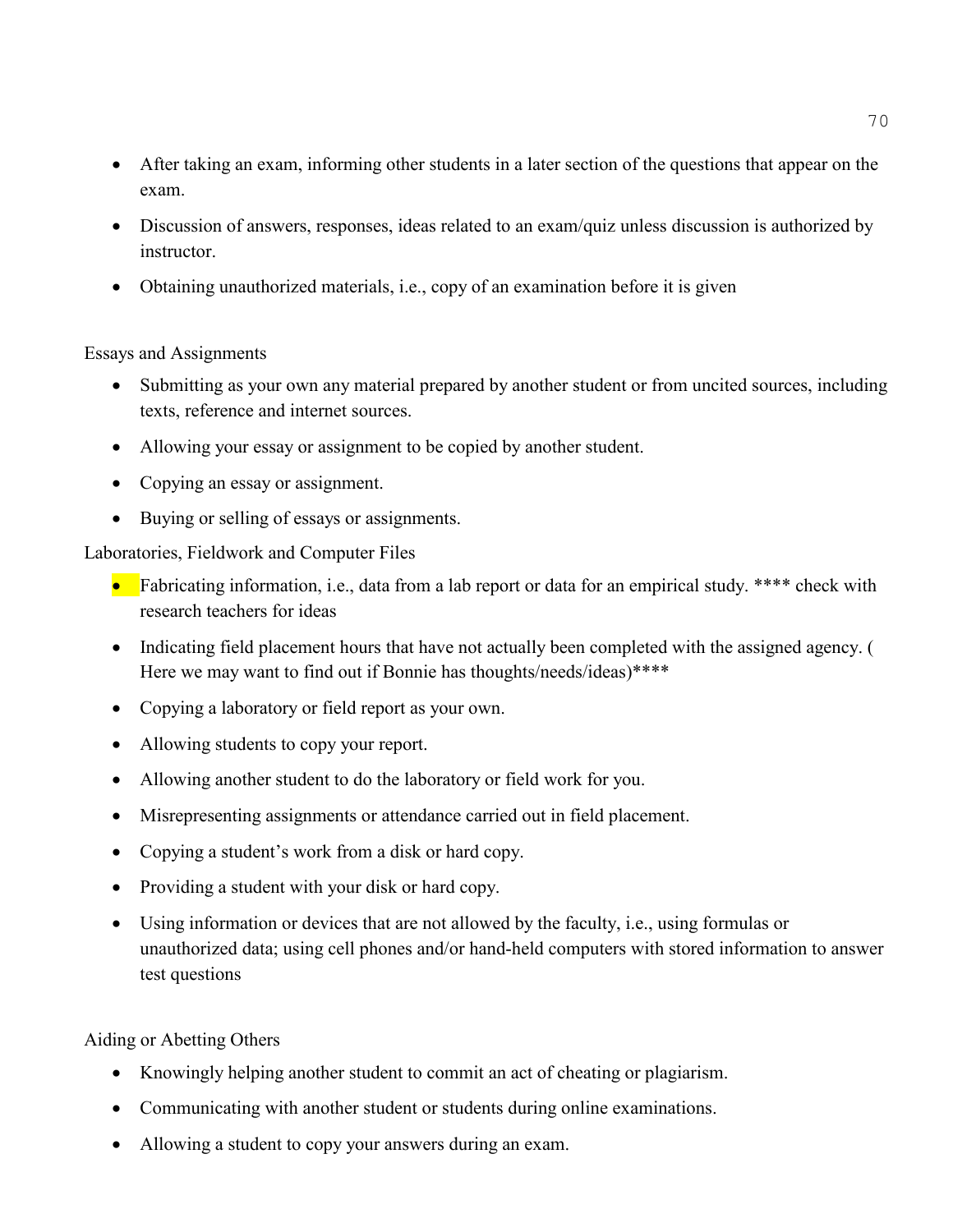- Giving your essay or assignment to another student to copy.
- Taking a student's place in an exam.
- Leaking test information to other students.
- Letting a student use your work as their own.

### (Seneca, 2008)

Students should avoid any appearance of cheating by sitting apart from one another in examinations. Students should also be prepared to remain in the testing site once the exam has begun.

Although we have strived to be comprehensive, there may be situations which have not been detailed in this writing. To avoid any appearance or act of cheating students are encouraged to read the tips below.

# **PLAGIARISM**

Writing someone else's words and claiming them as your own is plagiarism. Plagiarism, a Code Three offense under the Southern University at New Orleans Code of student conduct, is defined in the Southern University at New Orleans Student Handbook as follows:

"Plagiarism includes, but is not limited to:

- Directly quoting from a source without using quotation marks;
- Presenting or paraphrasing information without identifying the source; or
- Submitting reports essays, term papers, test, etc., of another person as if it were the work of the presenter."

*Code Three offenses* are major violations subject to a maximum sanction of expulsion from the university.

(SUNO Student Handbook)

# **TIPS TO AVOID CHEATING OR PLAGIARISM**

- o Familiarize yourself with the SUNO "Cheating and Plagiarism Policy". (See above)
- o Prepare thoroughly for examinations and assignments.
- o Take the initiative to prevent other students from copying exams or assignments; for example, shield answer sheets from other students during examinations, and do not loan completed assignments to other students.
- o Check your subject outlines dealing with cheating/plagiarism for the subject. Ask the faculty member what his or her expectations are, particularly concerning collaboration and citation.
- o Do not look in the direction of other students' papers during examinations.
- o Utilize a recognized handbook for instruction on citing source materials in papers. Consult with faculty or academic departments when in doubt. (The School of Social Work Recommends the APA Writing Manual). Cite the source of all ideas of another person in your written work using the style of citing source material the course instructor directs you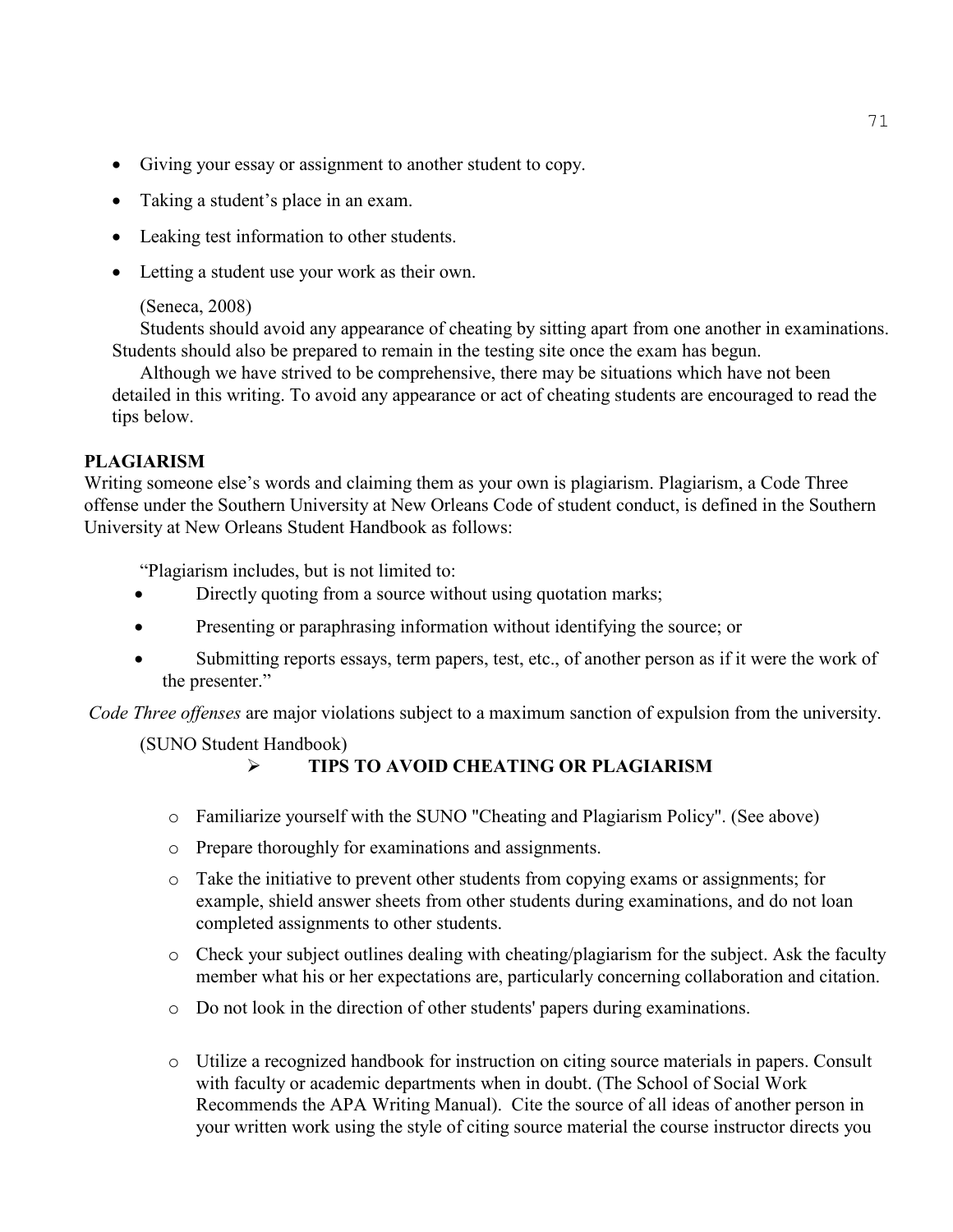to use. The American Psychological Association (APA) style and Modern Language Association (MLA) style are frequently used styles.

- o Discourage dishonesty among students.
- o Refuse to assist students who cheat.
- o Inform the faculty if you are aware of other students cheating.

# **Tips to help you protect your work:**

- o Never loan or show your assignments to other students for any reason.
- o Do not work on assignments together, unless indicated to do so by the instructor; particular assignments are group focused;
- o Do not loan or show your assignment to other students "just to show them how it works", which may lead to plagiarism. All students involved in a plagiarism incident will be held equally responsible, regardless of who claims to have created the work or who admits to plagiarism.
- o Do not get involved in detailed assistance to another student on an assignment. If a student is having trouble with an assignment, encourage them to see their instructor. When you try to help them, you may do more harm than good - you may inadvertently provide them with your solution, and your instructor will not know which students need extra help.
- o Ask your instructor for help on an assignment, do not ask another student. Do not discard printouts of your work without destroying them first. Shred copies of work before discarding them.
- o If you are working on a SUNO computer, make sure that you logout as appropriate and delete your personal files from that computer. Do not leave your portable/ micro drives behind and do not loan drives containing assignments to other students.
- o Change the permissions on any SUNO accounts that will contain any part of your assignments so that members of the same group as you do not have access to your files and directories. Only grant read and execute permission to 'other' when it is necessary for webbased work.
- o When submitting an assignment via the web, make sure that it is password-protected. Submit online through Bb and or the designated site specified by the professor.
- o Make sure your course account passwords are secure, and never share them with other students.

(Excerpts from Seneca, CSULB, and SUNO Website Handbooks)

**References:** (*Parts of this document was abstracted and or modified from the following sources*): CSULB:<http://www.csulb.edu/divisions/aa/catalog/2008->

**\_\_\_\_\_\_\_\_\_\_\_\_\_\_\_\_\_\_\_\_\_\_\_\_\_\_\_\_\_\_\_\_\_\_\_\_\_\_\_\_\_\_\_\_\_\_\_\_\_\_\_\_\_\_\_\_\_\_\_\_\_\_\_\_\_\_\_\_\_\_\_\_**

2009/academic\_information/cheating\_plagiarism.html

Seneca: **cs.senecac.on.ca**/bullets/**cheating**.html